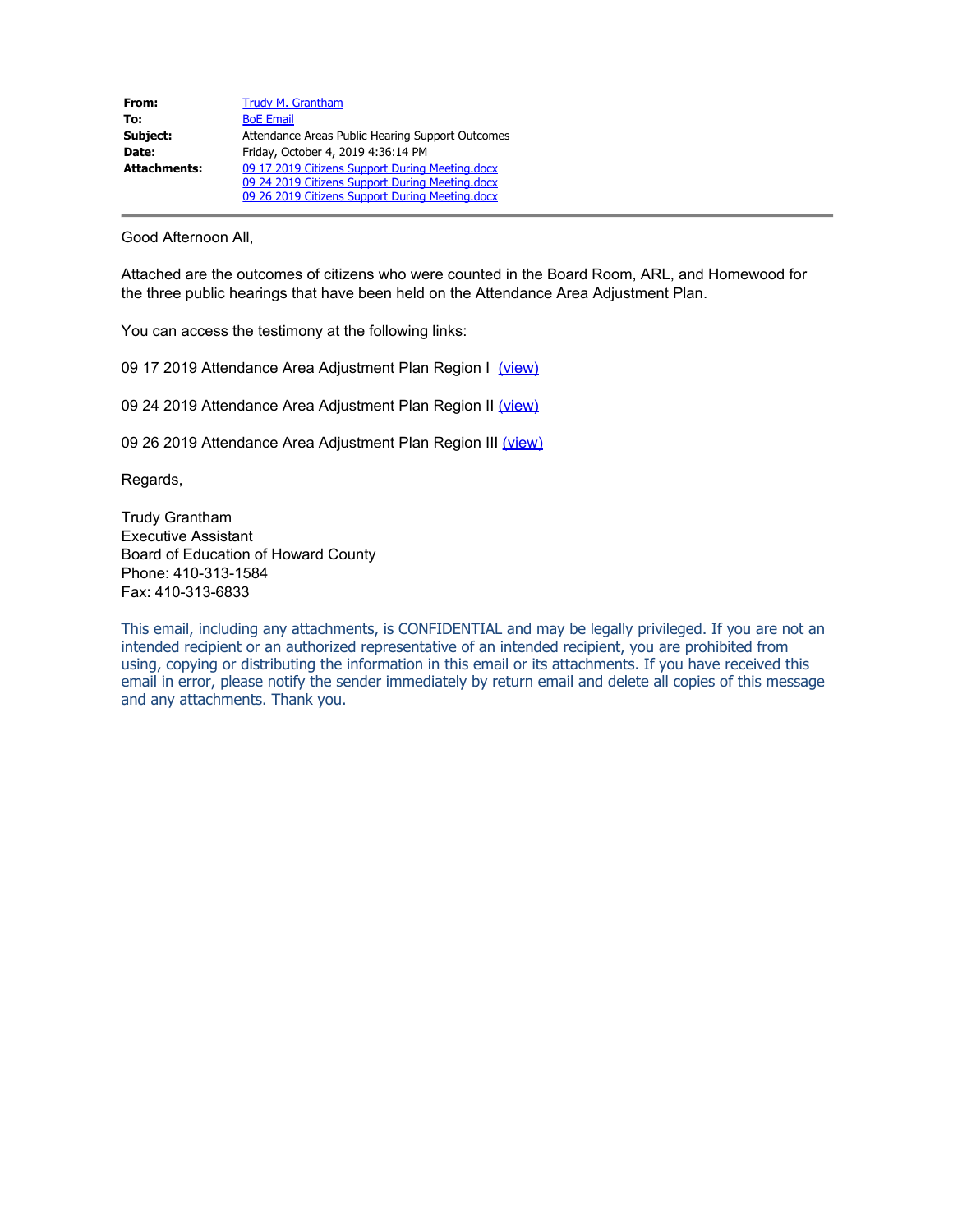# **September 17, 2019 Attendance Area Adjustment Plan Region I Public Hearing (Centennial HS, Howard HS, Mt. Hebron HS, Oakland Mills HS and feeders) Citizens in Support During Meeting**

| <b>Registrant</b><br><b>Number</b> | Name                      | <b>Number</b> | Polygon Individual/Group                                       | <b>Written</b><br>Testimony∥Meeting | <b>Citizens in</b><br>Support of<br><b>Testimony</b><br><b>During</b><br>(ARL and<br>Homewood) |
|------------------------------------|---------------------------|---------------|----------------------------------------------------------------|-------------------------------------|------------------------------------------------------------------------------------------------|
| $\vert$ 1                          | Levi Chadwick             |               | Student                                                        | Yes                                 |                                                                                                |
| $ 2\rangle$                        | Lilly Chadwick            |               | <b>Student</b>                                                 | Yes                                 | 3                                                                                              |
| $\vert$ 3                          | Jacob Hauf                |               | <b>Student</b>                                                 | Yes                                 | 3                                                                                              |
| $\vert 4$                          | Logan Dunn                |               | <b>Student</b>                                                 | Yes                                 |                                                                                                |
| $\vert$ 5                          | <b>Andrew Magdar</b>      |               | <b>Student</b>                                                 | Yes                                 |                                                                                                |
| $\vert 6 \vert$                    | Lewis Hollander           |               | <b>Student</b>                                                 | No show                             |                                                                                                |
| $ 7\>$                             | Ayanna Gordon             |               | <b>Student</b>                                                 | Yes                                 |                                                                                                |
| $\overline{8}$                     | Javon Gordon              |               | <b>Student</b>                                                 | Yes                                 |                                                                                                |
| $ 9\rangle$                        | Alyssa Renew              |               | <b>Student</b>                                                 | Yes                                 |                                                                                                |
| 10                                 | <b>Ashley Renew</b>       |               | <b>Student</b>                                                 | Yes                                 |                                                                                                |
| 11                                 | Katie Essey               |               | <b>Student</b>                                                 | Yes                                 | $\overline{2}$                                                                                 |
| 12                                 | Allee Burrell             |               | Student                                                        | Yes                                 |                                                                                                |
| 13                                 | Alayna Bucchioni          |               | <b>Student</b>                                                 | Yes                                 |                                                                                                |
| 14                                 | <b>Katie Frazer</b>       |               | <b>Student</b>                                                 | Yes                                 |                                                                                                |
| 15                                 | Caleb Zeleke              |               | <b>Student</b>                                                 | Yes                                 | 10                                                                                             |
| 16                                 | Sophia Shirtliff          |               | <b>Student</b>                                                 | Yes                                 | $\overline{4}$                                                                                 |
| 17                                 | <b>Madeleine Phillips</b> |               | <b>Student</b>                                                 | Yes                                 |                                                                                                |
| 18                                 | Mona Guha                 |               | Group - Allview                                                | Yes                                 |                                                                                                |
| $ 19\rangle$                       | Wanda Kochanek            |               | Group - Allview                                                | Yes                                 |                                                                                                |
| 20                                 | <b>Bill McDaniel</b>      |               | Group - Allview                                                | Yes                                 | $\mathbf{1}$                                                                                   |
| 21                                 | Christina Tiley           |               | Group - Allview                                                | Yes                                 |                                                                                                |
| 22                                 | Robert Bruno              |               | Individual                                                     | Yes                                 | $\mathbf{1}$                                                                                   |
| 23                                 | Pete Hagen                |               | Individual                                                     | Yes                                 | $\overline{4}$                                                                                 |
| 24                                 | Julie Jones               |               | Group - Glenmont<br><b>Walks to Howard</b><br>(2065, 1065, 65) | Yes                                 | 3                                                                                              |
| 25                                 | <b>Anne Ducot</b>         |               | Group - Glenmont<br><b>Walks to Howard</b><br>(2065, 1065, 65) | Yes                                 | 3                                                                                              |
| 26                                 | <b>Joel Davis</b>         |               | Group - Glenmont<br><b>Walks to Howard</b><br>(2065, 1065, 65) | Yes                                 |                                                                                                |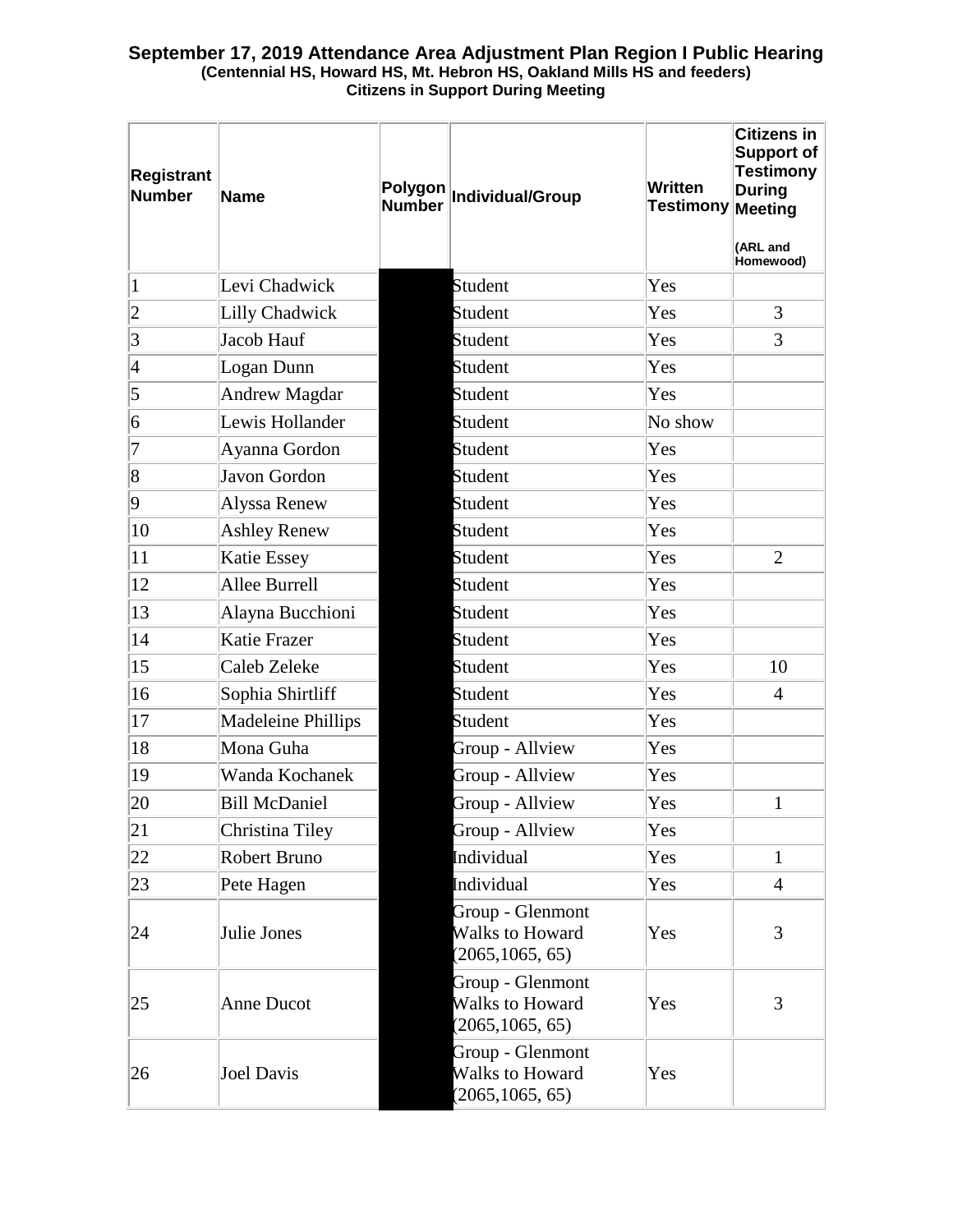# **September 17, 2019 Attendance Area Adjustment Plan Region I Public Hearing (Centennial HS, Howard HS, Mt. Hebron HS, Oakland Mills HS and feeders) Citizens in Support During Meeting**

| Registrant<br><b>Number</b> | Name                        | <b>Number</b> | Polygon Individual/Group                                       | Written<br>Testimony∥Meeting | <b>Citizens in</b><br>Support of<br><b>Testimony</b><br><b>During</b><br>(ARL and<br>Homewood) |
|-----------------------------|-----------------------------|---------------|----------------------------------------------------------------|------------------------------|------------------------------------------------------------------------------------------------|
| 27                          | Diedre Gilmer               |               | Group - Glenmont<br><b>Walks to Howard</b>                     | Yes                          |                                                                                                |
| 28                          | Andrea LeWinter             |               | (2065, 1065, 65)<br>Group - Glenmont<br><b>Walks to Howard</b> | Yes                          | $\overline{2}$                                                                                 |
|                             |                             |               | (2065, 1065, 65)                                               |                              |                                                                                                |
| 29                          | <b>Bettina Wachter</b>      |               | Group - Valley Meade                                           | Yes                          | 11                                                                                             |
| 30                          | A.C. Dalwadi                |               | Group - Valley Meade                                           | Yes                          |                                                                                                |
| 31                          | <b>Brad Slater</b>          |               | Group - Valley Meade                                           | Yes                          |                                                                                                |
| 32                          | <b>Heather Rose</b>         |               | Group - Valley Meade                                           | Yes                          |                                                                                                |
| 33                          | Jenise Dunn                 |               | <b>Group - Valley Meade</b>                                    | Yes                          | $\mathbf{1}$                                                                                   |
| 34                          | <b>BreeAnne</b><br>Chadwick |               | Individual                                                     | Yes                          |                                                                                                |
| 35                          | Jonathan Edelson            |               | Individual                                                     | Yes                          | 15                                                                                             |
| 36                          | Michael<br>Golibersuch      |               | Group - Owen Brown<br><b>Village Association</b>               | Yes                          |                                                                                                |
| 37                          | Caroline Bodziak            |               | Group - Mt. Hebron HS<br><b>PTSA</b>                           | Yes                          | 3                                                                                              |
| 38                          | Laura Munns                 |               | Group - Mt. Hebron HS<br><b>PTSA</b>                           | Yes                          | $\mathbf{1}$                                                                                   |
| 39                          | Tamara Jensen               |               | Group - Mt. Hebron HS<br><b>PTSA</b>                           | Yes                          | $\mathbf{1}$                                                                                   |
| 40                          | Lisa Ryva                   |               | Group - Mt. Hebron HS<br><b>PTSA</b>                           | Yes                          |                                                                                                |
| 41                          | <b>Timonthy Phillips</b>    |               | Individual                                                     | Yes                          |                                                                                                |
| 42                          | Jordan Schulman             |               | Individual                                                     | Yes                          |                                                                                                |
| 43                          | Patrick Harrington          |               | Individual                                                     | Yes                          |                                                                                                |
| 44                          | John DiTomasso              |               | Individual                                                     | Yes                          |                                                                                                |
| 45                          | <b>Bill Hauf</b>            |               | Individual                                                     | Yes                          |                                                                                                |
| 46                          | <b>Feather DeAlmata</b>     |               | Individual                                                     | Yes                          |                                                                                                |
| 47                          | Krista Threefoot            |               | Individual                                                     | Yes                          |                                                                                                |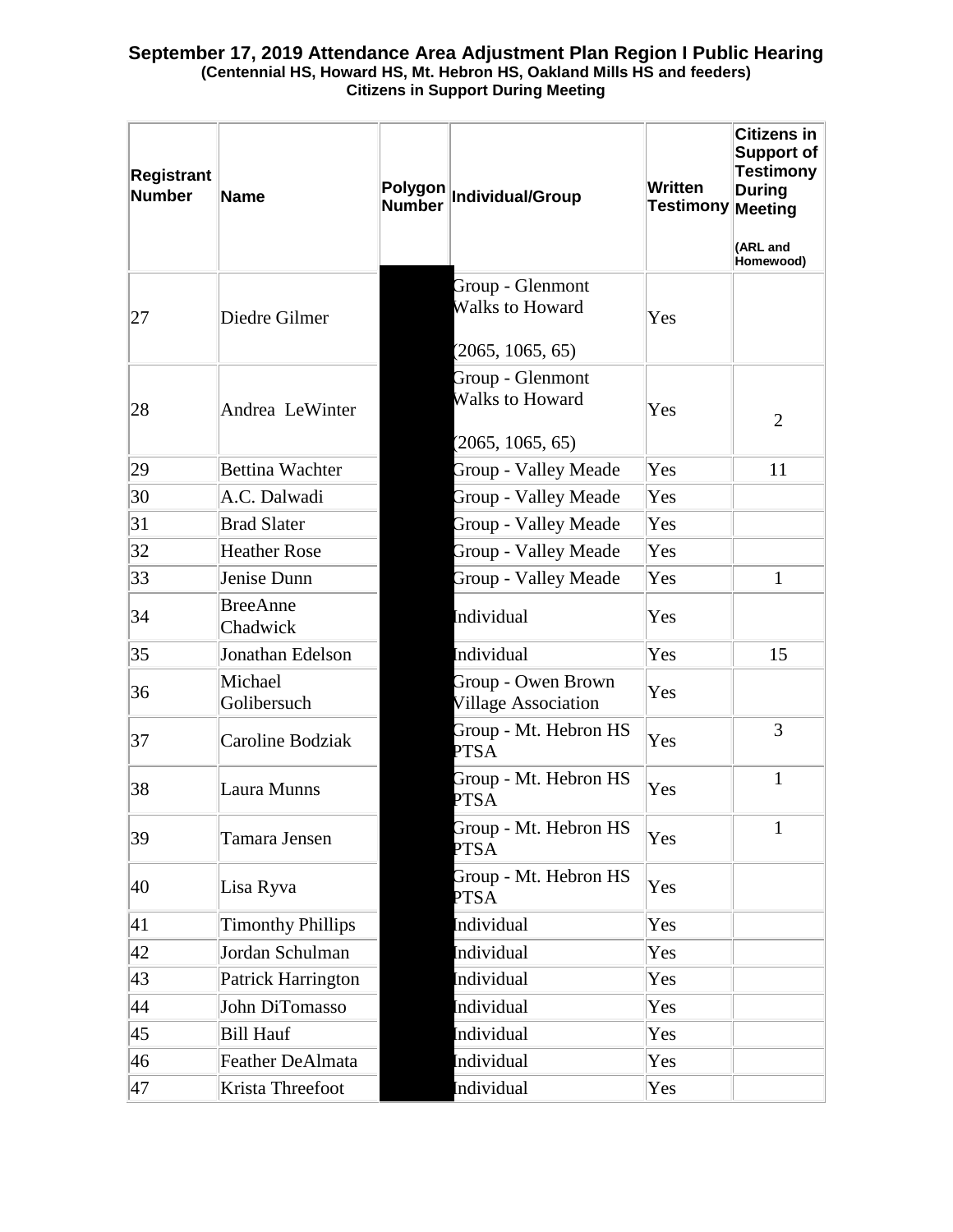# **September 17, 2019 Attendance Area Adjustment Plan Region I Public Hearing (Centennial HS, Howard HS, Mt. Hebron HS, Oakland Mills HS and feeders) Citizens in Support During Meeting**

| <b>Registrant</b><br><b>Number</b> | <b>Name</b>              | Polygon<br><b>Number</b> | Individual/Group | Written<br><b>Testimony</b> | <b>Citizens in</b><br><b>Support of</b><br><b>Testimony</b><br><b>During</b><br>Meeting<br>(ARL and<br>Homewood) |
|------------------------------------|--------------------------|--------------------------|------------------|-----------------------------|------------------------------------------------------------------------------------------------------------------|
| 48                                 | Dawn Popp                |                          | Individual       | Yes                         |                                                                                                                  |
| 49                                 | Deeba Jafri              |                          | Individual       | Yes                         |                                                                                                                  |
| 50                                 | Eric Magdar              |                          | Individual       | Yes                         |                                                                                                                  |
| 51                                 | <b>Barb Krupiarz</b>     |                          | Individual       | Yes                         |                                                                                                                  |
| 52                                 | Kristen Piggott          |                          | Individual       | Yes                         |                                                                                                                  |
| 53                                 | Rebecca Giro             |                          | Individual       | Yes                         |                                                                                                                  |
| 54                                 | John Caughey             |                          | Individual       | Yes                         |                                                                                                                  |
| 55                                 | Pat Martin               |                          | Individual       | Yes                         |                                                                                                                  |
| 56                                 | <b>Steve Smith</b>       |                          | Individual       | Yes                         |                                                                                                                  |
| 57                                 | <b>James Cecil</b>       |                          | Individual       | Yes                         |                                                                                                                  |
| 58                                 | Julie Clement            |                          | Individual       | Yes                         |                                                                                                                  |
| 59                                 | Lena Kennedy             |                          | Individual       | Yes                         |                                                                                                                  |
| 60                                 | Dominique Gordon         |                          | Individual       | Yes                         |                                                                                                                  |
| 61                                 | Lei Zhang                |                          | Individual       | No Show                     |                                                                                                                  |
| 62                                 | David Crawford           |                          | Individual       | Yes                         | $\mathbf{1}$                                                                                                     |
| 63                                 | Sherman Howell           |                          | Individual       | No show                     |                                                                                                                  |
| 64                                 | Jennifer Flores          |                          | Individual       | Yes                         |                                                                                                                  |
| 65                                 | Ryan Eargle              |                          | Individual       | Yes                         |                                                                                                                  |
| 66                                 | <b>Charlotte Musonda</b> |                          | Individual       | Yes                         |                                                                                                                  |
| 67                                 | Ash Bekele               |                          | Individual       | No show                     |                                                                                                                  |
| 68                                 | William Jackson          |                          | Individual       | Yes                         |                                                                                                                  |
| 69                                 | <b>Sharon Harman</b>     |                          | Individual       | Yes                         |                                                                                                                  |
| 70                                 | Tanya Lopez              |                          | Individual       | No Show                     |                                                                                                                  |
| 71                                 | Maura Dunnigan           |                          | Individual       | Yes                         |                                                                                                                  |
| 72                                 | Lisa Soto                |                          | Individual       | Yes                         |                                                                                                                  |
| 73                                 | Laura Wisely             |                          | Individual       | Yes                         |                                                                                                                  |
| 74                                 | Jeff Chadwick            |                          | Individual       | No show                     |                                                                                                                  |
| 75                                 | Kerry Richardson         |                          | Individual       | Yes                         |                                                                                                                  |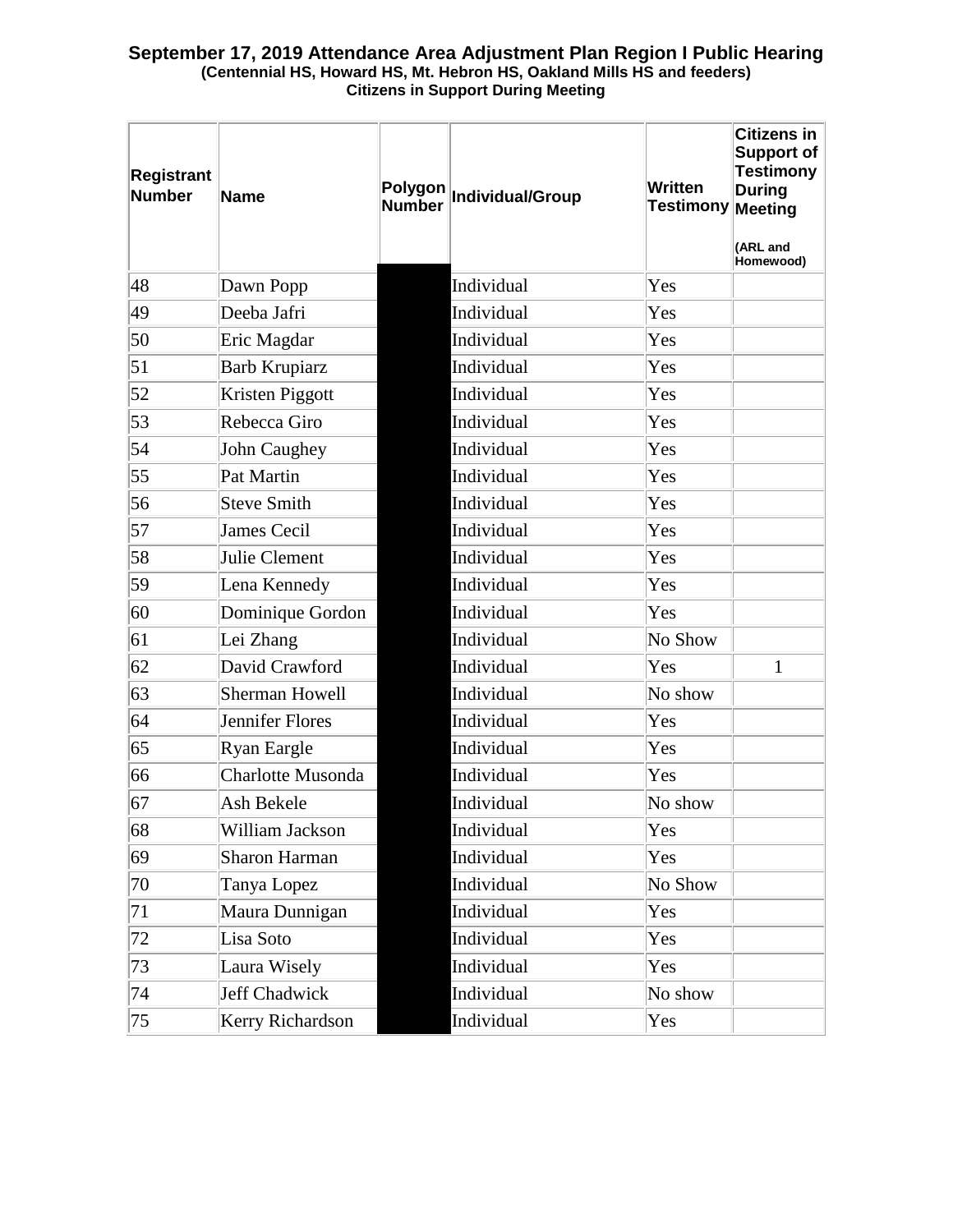| <b>Registrant</b><br><b>Number</b> | <b>Name</b>            | Polygon<br><b>Number</b> | Individual/Group                                            | <b>Written</b><br><b>Testimony</b> | <b>Citizens in</b><br><b>Support of</b><br><b>Testimony</b><br><b>During Meeting</b> |
|------------------------------------|------------------------|--------------------------|-------------------------------------------------------------|------------------------------------|--------------------------------------------------------------------------------------|
| $\overline{1}$                     | <b>Burt Roberts IV</b> |                          | <b>Student</b>                                              | Yes                                | (ARL and Homewood)<br>1                                                              |
| 2                                  | Jordan<br>Solomon      |                          | <b>Student</b>                                              | Yes                                |                                                                                      |
| 3                                  | Alex Horn              |                          | <b>Student</b>                                              | Yes                                | $\overline{4}$                                                                       |
| 4                                  | Chris Bardini          |                          | <b>Student</b>                                              | Yes                                | $\overline{2}$                                                                       |
| 5                                  | Guihong Peng           |                          | <b>Student</b>                                              | No Show                            |                                                                                      |
| 6                                  | Harleen Green          |                          | <b>Student</b>                                              | Yes                                | $\overline{2}$                                                                       |
| 7                                  | David Wen              |                          | <b>Student</b>                                              | Yes                                |                                                                                      |
| 8                                  | Connor<br>Hawthorne    |                          | <b>Student</b>                                              | Yes                                |                                                                                      |
| 9                                  | Mackenzie<br>Garrison  |                          | <b>Student</b>                                              | Yes                                | 13                                                                                   |
| 10                                 | <b>Allison Levine</b>  |                          | <b>Student</b>                                              | Yes                                |                                                                                      |
| 11                                 | Sophia<br>Leshchyshyn  |                          | <b>Student</b>                                              | Yes                                | $\mathbf{1}$                                                                         |
| 12                                 | Jaspreet Singh         |                          | Group - Pointers<br>United<br>Polygons<br>64,1064,129, 1729 | Yes                                | 70                                                                                   |
| 13                                 | <b>Allison Collins</b> |                          | Group - Pointers<br>United<br>Polygons<br>64,1064,129, 1729 | Yes                                | 4                                                                                    |
| 14                                 | Sydma Siddiqui         |                          | Group - Pointers<br>United<br>Polygons<br>64,1064,129, 1729 | Yes                                |                                                                                      |
| 15                                 | Michele<br>McGeogh     |                          | Group - Pointers<br>United<br>Polygons<br>64,1064,129, 1729 | Yes                                | 1                                                                                    |
| 16                                 | Amy Decker             |                          | Group - Pointers<br>United<br>Polygons<br>64,1064,129, 1729 | Yes                                | $\mathbf{1}$                                                                         |
| 17                                 | Wenbo Li               |                          | <b>Group - Daring Prince</b>                                | Yes                                | 3                                                                                    |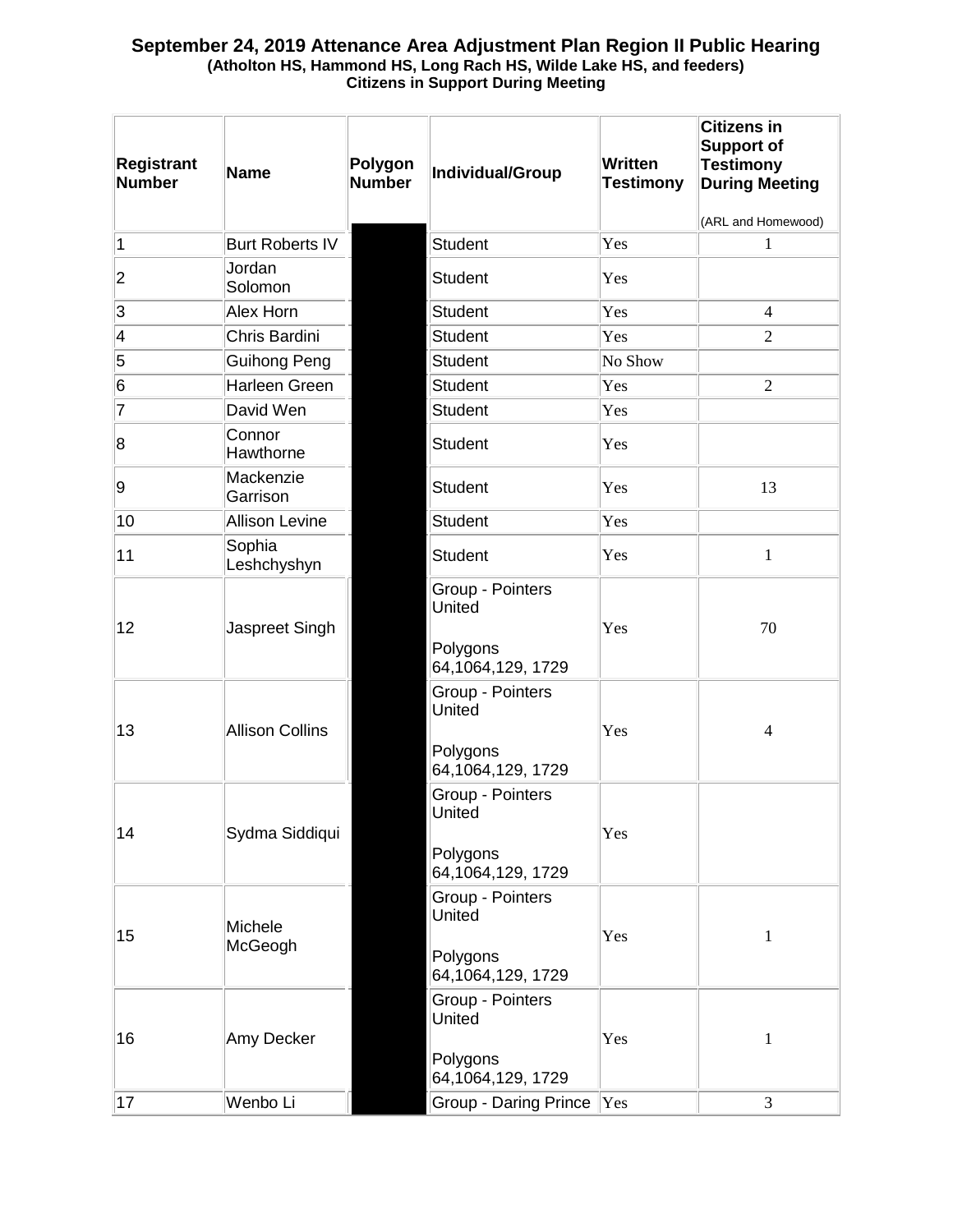| <b>Registrant</b><br><b>Number</b> | <b>Name</b>                            | Polygon<br><b>Number</b> | <b>Individual/Group</b>   | Written<br><b>Testimony</b> | <b>Citizens in</b><br><b>Support of</b><br><b>Testimony</b><br><b>During Meeting</b> |
|------------------------------------|----------------------------------------|--------------------------|---------------------------|-----------------------------|--------------------------------------------------------------------------------------|
|                                    |                                        |                          |                           |                             | (ARL and Homewood)                                                                   |
| 18                                 | Xiaosha Wang                           |                          | Group - Daring Prince     | Yes                         | 4                                                                                    |
| 19                                 | Marilyn<br>Zigmund Luke                |                          | Individual                | Yes                         |                                                                                      |
| 20                                 | <b>Robert Luke</b>                     |                          | Individual                | Yes                         | $\mathbf{1}$                                                                         |
| 21                                 | <b>Burt Roberts III</b>                |                          | Individual                | Yes                         |                                                                                      |
| 22                                 | Lada<br>Onyshkevych                    |                          | Individual                | Yes                         | $\mathbf{1}$                                                                         |
| 23                                 | Jennifer<br>McQueeney                  |                          | Individual                | Yes                         |                                                                                      |
| 24                                 | Can Li                                 |                          | Individual                | Yes                         |                                                                                      |
| 25                                 | <b>Adam Schwartz</b>                   |                          | Individual                | No                          |                                                                                      |
| 26                                 | Carleen Pena                           |                          | Individual                | No                          |                                                                                      |
| 27                                 | Ksenia Mueller                         |                          | Individual                | Yes                         | $\mathbf{1}$                                                                         |
| 28                                 | <b>Thomas Mueller</b>                  |                          | Individual                | Yes                         |                                                                                      |
| 29                                 | Jonathan<br>Solomon                    |                          | Individual                | Yes                         |                                                                                      |
| 30                                 | Jerry Krasnick                         |                          | Individual                | Yes                         | 46                                                                                   |
| 31                                 | Kirsten Johnson                        |                          | Individual                | Yes                         | 2                                                                                    |
| 32                                 | Yan Ang                                |                          | Individual                | Yes                         |                                                                                      |
| 33                                 | Linda Leslie                           |                          | Group - WLHS PTA          | Yes                         | $\overline{7}$                                                                       |
| 34                                 | Dan Hill                               |                          | Group - WLHS PTA          | Yes                         |                                                                                      |
| 35                                 | Cynthia Fikes                          |                          | Group - WLHS PTA          | Yes                         |                                                                                      |
| 36                                 | Lisa Gray                              |                          | Group - WLHS PTA          | Yes                         |                                                                                      |
| 37                                 | Pat Marshall                           |                          | Group - WLHS PTA          | Yes                         | 1                                                                                    |
| 38                                 | Angela<br><b>McMellen</b><br>Brannigan |                          | Individual                | Yes                         |                                                                                      |
| 39                                 | Daniel<br>Newberger                    |                          | Individual                | Yes                         | $\mathbf{1}$                                                                         |
| 40                                 | <b>Matthew Levine</b>                  |                          | Individual                | Yes                         |                                                                                      |
| 41                                 | Susan Levine                           |                          | Individual                | Yes                         | $\mathbf{1}$                                                                         |
| 42                                 | Sara Smith                             |                          | Individual                | Yes                         |                                                                                      |
| 43                                 | Eric Greenberg                         |                          | Individual                | Yes                         |                                                                                      |
| 44                                 | Amy Liu                                |                          | Individual                | Yes                         | $\overline{7}$                                                                       |
| 45                                 | Matthew<br><b>Brenner</b>              |                          | Individual                | Yes                         |                                                                                      |
| 46                                 | <b>Heather Dexter</b>                  |                          | Group - Kendall Ridge     | Yes                         | 13                                                                                   |
| 47                                 | Rachel Andujar                         |                          | Group - Kendall Ridge Yes |                             |                                                                                      |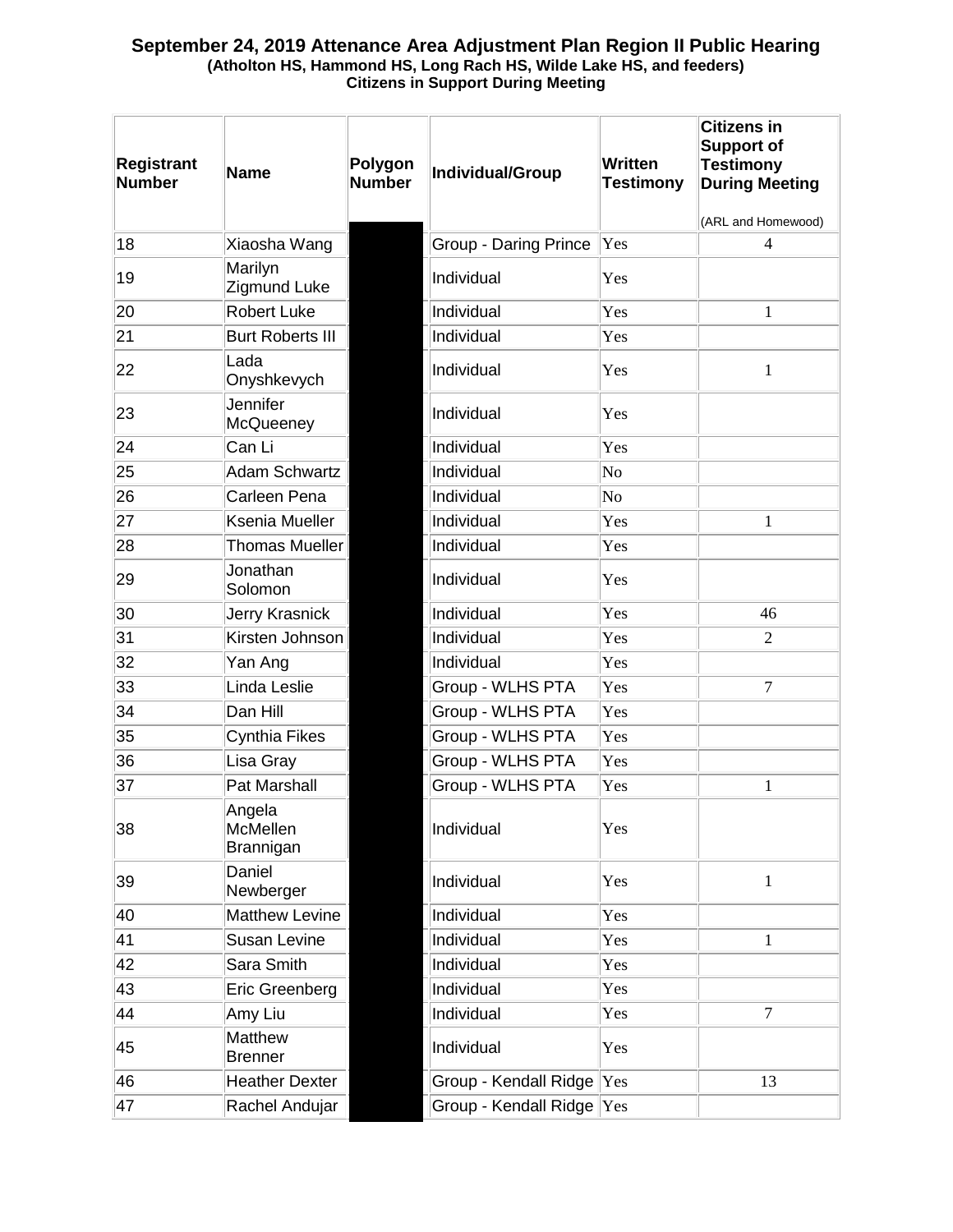| <b>Registrant</b><br><b>Number</b> | <b>Name</b>                 | Polygon<br><b>Number</b> | Individual/Group                                 | Written<br><b>Testimony</b> | <b>Citizens in</b><br><b>Support of</b><br><b>Testimony</b><br><b>During Meeting</b> |
|------------------------------------|-----------------------------|--------------------------|--------------------------------------------------|-----------------------------|--------------------------------------------------------------------------------------|
|                                    |                             |                          |                                                  |                             | (ARL and Homewood)                                                                   |
| 48                                 | <b>Gordon Alston</b>        |                          | Individual                                       | Yes                         |                                                                                      |
| 49                                 | Nana Olibris                |                          | Individual                                       | No Show                     |                                                                                      |
| 50                                 | <b>Beth Stolte</b>          |                          | Individual                                       | Yes                         | 1                                                                                    |
| 51                                 | <b>Bakytbek</b><br>llebaev  |                          | Individual                                       | No Show                     |                                                                                      |
| 52                                 | Shelley<br>Mansolillo       |                          | Group - Polygon 13,<br>14 & 15                   | Yes                         |                                                                                      |
| 53                                 | Mary Beth Bulin             |                          | Group - Polygon 13,<br>14 & 15                   | Yes                         | $\mathbf{1}$                                                                         |
| 54                                 | Lisa Marr                   |                          | Group - Polygon 13,<br>14 & 15                   | Yes                         |                                                                                      |
| 55                                 | Kristina de<br>Leeuw        |                          | Group - Polygon 13,<br>14 & 15                   | Yes                         |                                                                                      |
| 56                                 | Michael<br><b>McGinty</b>   |                          | Individual                                       | Yes                         |                                                                                      |
| 57                                 | Andriani Buck               |                          | Individual                                       | Yes                         |                                                                                      |
| 58                                 | Lorna Walls                 |                          | Individual                                       | Yes                         |                                                                                      |
| 59                                 | Katherine<br><b>Berland</b> |                          | Individual                                       | Yes                         |                                                                                      |
| 60                                 | Kelly Hogan                 |                          | Individual                                       | Yes                         |                                                                                      |
| 61                                 | Jonah Kurth                 |                          | Group - Polygon 1066                             | Yes                         |                                                                                      |
| 62                                 | <b>Jeff Wetstone</b>        |                          | Individual                                       | Yes                         |                                                                                      |
| 63                                 | <b>Ronald Baly</b>          |                          | Individual                                       | No Show                     |                                                                                      |
| 64                                 | <b>Annalis Baly</b>         |                          | Individual                                       | No Show                     |                                                                                      |
| 65                                 | Colleen Vernon              |                          | Individual                                       | Yes                         |                                                                                      |
| 66                                 | Elizabeth<br>Bowlsbey       |                          | Individual                                       | Yes                         |                                                                                      |
| 67                                 | Jacquelane<br>Rose          |                          | Individual                                       | Yes                         |                                                                                      |
| 68                                 | Lu-Epthel Rose              |                          | Individual                                       | No Show                     |                                                                                      |
| 69                                 | Karen Pang                  |                          | Group - Polygon<br>134, 1134, 2134, 66 &<br>1066 | Yes                         | $\overline{2}$                                                                       |
| 70                                 | Irina Abazyan               |                          | Individual                                       | Yes                         |                                                                                      |
| 71                                 | Kara Keister                |                          | Individual                                       | Yes                         |                                                                                      |
| 72                                 | Christine Horn              |                          | Individual                                       | Yes                         |                                                                                      |
| 73                                 | Kimberly<br><b>Bonnette</b> |                          | Individual                                       | Yes                         |                                                                                      |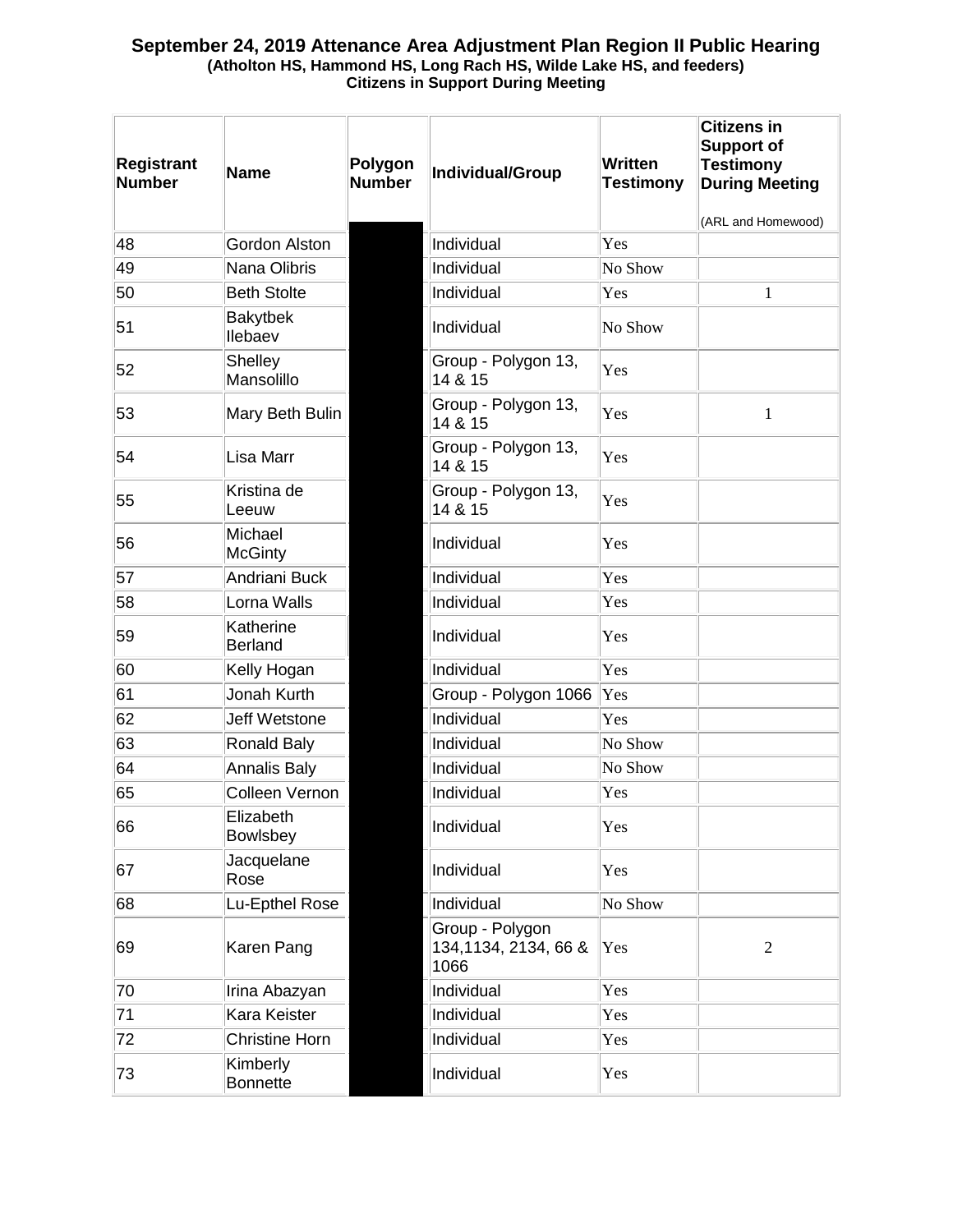| <b>Registrant</b><br><b>Number</b> | <b>Name</b>           | Polygon<br><b>Number</b> | Individual/Group                    | <b>Written</b><br><b>Testimony</b> | <b>Citizens in</b><br><b>Support of</b><br><b>Testimony</b><br><b>During Meeting</b><br>(ARL and Homewood) |
|------------------------------------|-----------------------|--------------------------|-------------------------------------|------------------------------------|------------------------------------------------------------------------------------------------------------|
| 74                                 | John Seifert          |                          | Individual                          | Yes                                |                                                                                                            |
| 75                                 | Christina<br>Thomas   |                          | Group - Beaverbrook<br>1144 & 144   | Yes                                |                                                                                                            |
| 76                                 | Elizabeth<br>Wohler   |                          | Group - Beaverbrook<br>1144 & 144   | Yes                                |                                                                                                            |
| 77                                 | Lauren Barnes         |                          | Group - Beaverbrook<br>1144 & 144   | Yes                                |                                                                                                            |
| 78                                 | Ann Kershner          |                          | Group - Beaverbrook<br>1144 & 144   | Yes                                |                                                                                                            |
| 79                                 | Erica<br>Thompson     |                          | Individual                          | No Show                            |                                                                                                            |
| 80                                 | Warren<br>Thompson    |                          | Individual                          | No Show                            |                                                                                                            |
| 81                                 | Manuel<br>Evangelista |                          | Individual                          | Yes                                |                                                                                                            |
| 82                                 | Stephanie<br>Larue    |                          | Individual                          | No Show                            |                                                                                                            |
| 83                                 | <b>Homer Larue</b>    |                          | Individual                          | No Show                            |                                                                                                            |
| 84                                 | <b>Nancy Shweiss</b>  |                          | Individual                          | Yes                                |                                                                                                            |
| 85                                 | <b>Matt Levine</b>    |                          | Group - River Hill<br>Village Board | Yes                                |                                                                                                            |
| 86                                 | Melisa<br>Natapraya   |                          | Individual                          | No Show                            |                                                                                                            |
| 87                                 | Alicia<br>Atamirano   |                          | Individual                          | Yes                                |                                                                                                            |
| 89                                 | <b>Sharon Gsell</b>   |                          | Individual                          | Yes                                |                                                                                                            |
| 90                                 | Muhammad<br>Mahmud    |                          | Individual                          | No Show                            |                                                                                                            |
| 91                                 | Amanda<br>Llorens     |                          | Individual                          | Yes                                |                                                                                                            |
| 92                                 | Jeanine<br>Pennington |                          | Individual                          | Yes                                |                                                                                                            |
| 93                                 | Aaron Jaffey          |                          | Individual                          | No Show                            |                                                                                                            |
| 94                                 | Enyinna<br>Anthony    |                          | Individual                          | Yes                                |                                                                                                            |
| 95                                 | Don Rushing           |                          | Individual                          |                                    |                                                                                                            |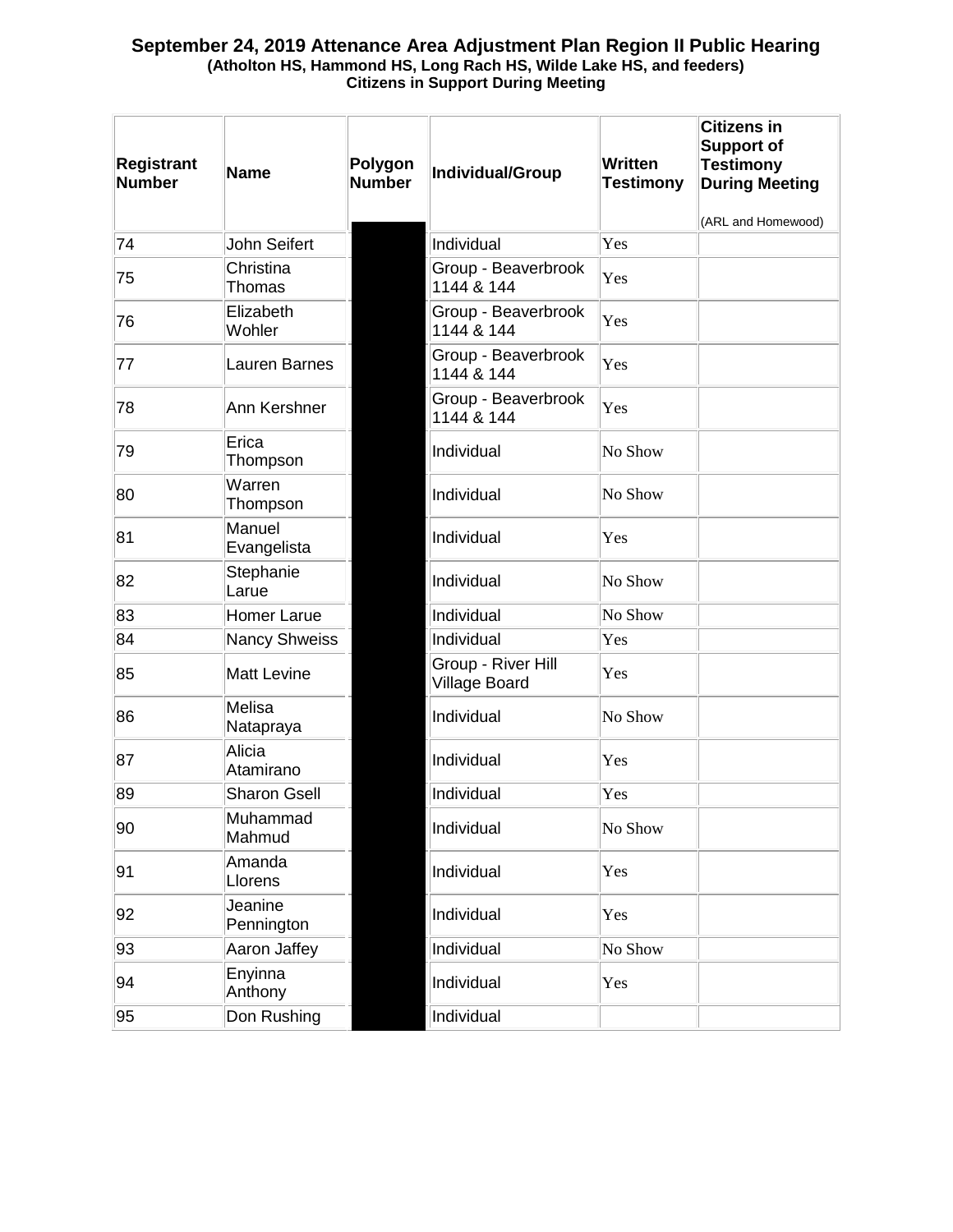| Registrant<br><b>Number</b> | Name                       | Polygon | Individual<br>or Group | Written<br><b>Testimony</b> | <b>Citizens in</b><br><b>Support</b><br>of<br><b>Testimony</b><br><b>During</b><br><b>Meeting</b><br>(Board Room, ARL, and<br>Homewood) |
|-----------------------------|----------------------------|---------|------------------------|-----------------------------|-----------------------------------------------------------------------------------------------------------------------------------------|
| 1                           | Lylah Pitcher              |         | <b>Student</b>         | Yes                         | 80                                                                                                                                      |
| 2                           | Sloane<br>Pietryka         |         | <b>Student</b>         | Yes                         | 202                                                                                                                                     |
| 3                           | <b>Blythe</b><br>Pietryka  |         | <b>Student</b>         | Yes                         | 90                                                                                                                                      |
| 4                           | Jai Doshi                  |         | <b>Student</b>         | Yes                         | 28                                                                                                                                      |
| 5                           | Aadi Doshi                 |         | Student                | Yes                         | 16                                                                                                                                      |
| 6                           | Sophie Kularis             |         | <b>Student</b>         | Yes                         | 21                                                                                                                                      |
| 7                           | Emily Zhang                |         | <b>Student</b>         | Yes                         | 35                                                                                                                                      |
| 8                           | Sophia Zhu                 |         | <b>Student</b>         | Yes                         | 39                                                                                                                                      |
| 9                           | Nicole Liang               |         | <b>Student</b>         | Yes                         | 37                                                                                                                                      |
| 10                          | Alexandra Ni               |         | <b>Student</b>         | Yes                         | 48                                                                                                                                      |
| 11                          | Natalia Diaz               |         | <b>Student</b>         | Yes                         | 27                                                                                                                                      |
| 12                          | Vivian Yao                 |         | <b>Student</b>         | Yes                         | 43                                                                                                                                      |
| 13                          | Alan Ying                  |         | Student                | Yes                         | 45                                                                                                                                      |
| 14                          | Maanasa<br><b>Sista</b>    |         | <b>Student</b>         | Yes                         | 36                                                                                                                                      |
| 15                          | <b>Gabriel Otubu</b>       |         | <b>Student</b>         | Yes                         | 42                                                                                                                                      |
| 16                          | Ishaan<br><b>Busireddy</b> |         | <b>Student</b>         | Yes                         | 40                                                                                                                                      |
| 17                          | <b>Aarnav Grover</b>       |         | <b>Student</b>         | Yes                         | 37                                                                                                                                      |
| 18                          | Kartik Gupta               |         | Student                | Yes                         | 42                                                                                                                                      |
| 19                          | Dhruv Gupta                |         | <b>Student</b>         | Yes                         | 31                                                                                                                                      |
| 20                          | Aaron<br>Liebskind         |         | <b>Student</b>         | Yes                         | 24                                                                                                                                      |
| 21                          | Mark Zheng                 |         | Student                | Yes                         |                                                                                                                                         |
| 22                          | Jayden Simo                |         | <b>Student</b>         | Yes                         | 31                                                                                                                                      |
| 23                          | Clark Hu                   |         | Student                | Yes                         | 45                                                                                                                                      |
| 24                          | Alice Chen                 |         | <b>Student</b>         | Yes                         | 42                                                                                                                                      |
| 25                          | Samantha Wu                |         | <b>Student</b>         | Yes                         | 33                                                                                                                                      |
| 26                          | Claire Huang               |         | <b>Student</b>         | Yes                         | 56                                                                                                                                      |
| 27                          | Annie Jia                  |         | <b>Student</b>         | Yes                         | 44                                                                                                                                      |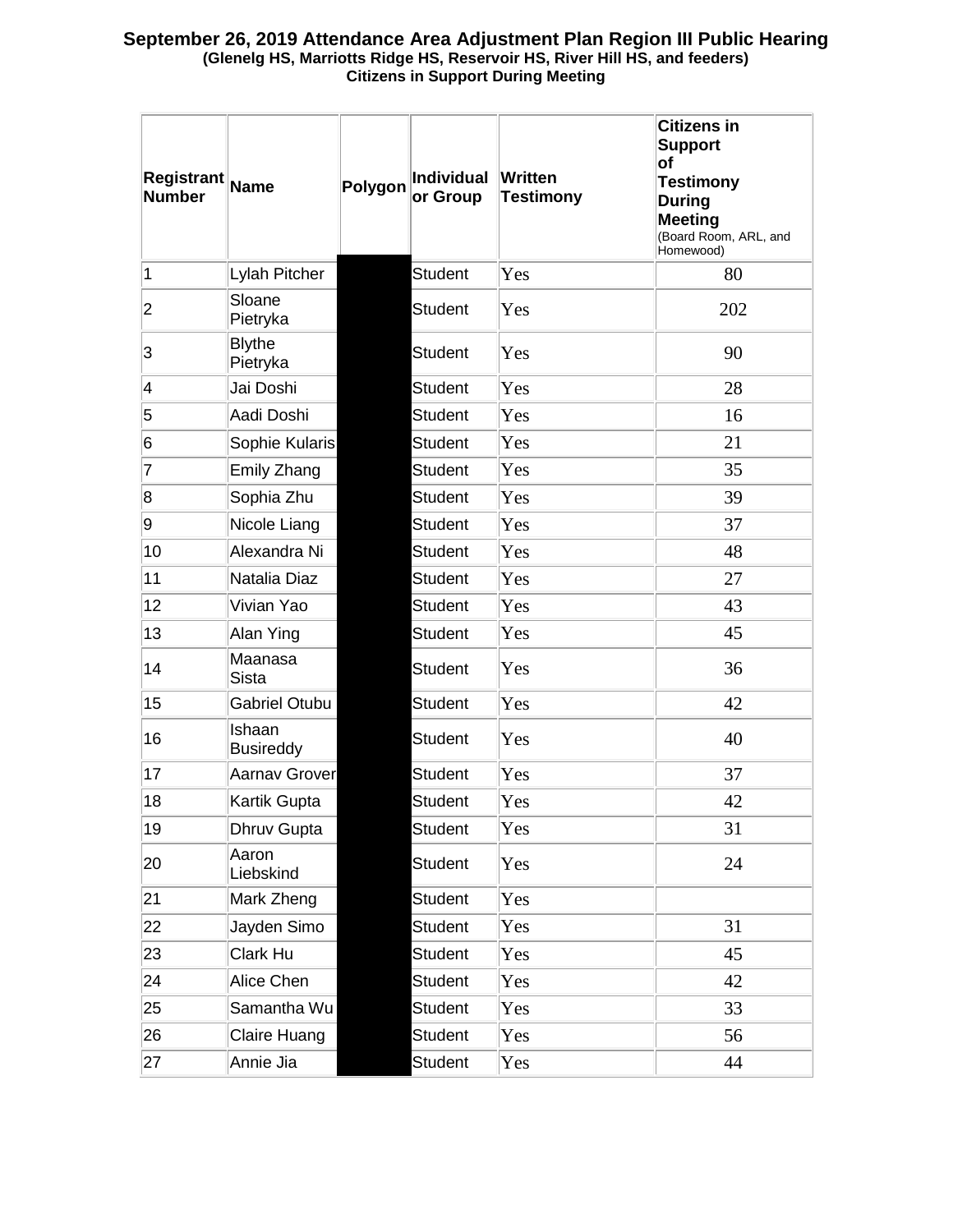| Registrant<br><b>Number</b> | <b>Name</b>                    | Polygon | Individual<br>or Group | Written<br><b>Testimony</b> | <b>Citizens in</b><br><b>Support</b><br>of<br><b>Testimony</b><br><b>During</b><br><b>Meeting</b><br>(Board Room, ARL, and<br>Homewood) |
|-----------------------------|--------------------------------|---------|------------------------|-----------------------------|-----------------------------------------------------------------------------------------------------------------------------------------|
| 28                          | Nicoletta<br>Crisitello        |         | <b>Student</b>         | Yes                         | 83                                                                                                                                      |
| 29                          | Victoria Yao                   |         | <b>Student</b>         | Yes                         | 56                                                                                                                                      |
| 30                          | Lily Peng                      |         | <b>Student</b>         | Yes                         | 48                                                                                                                                      |
| 31                          | Ire Omitowoju                  |         | <b>Student</b>         | N <sub>0</sub>              | 61                                                                                                                                      |
| 32                          | Ara<br>Omitowoju               |         | <b>Student</b>         | Yes                         |                                                                                                                                         |
| 33                          | Janavi<br>Kumaravel            |         | <b>Student</b>         | Yes                         | 50                                                                                                                                      |
| 34                          | Angela Wu                      |         | <b>Student</b>         | No Show                     |                                                                                                                                         |
| 35                          | Elizabeth Liu                  |         | <b>Student</b>         | Yes                         | 51                                                                                                                                      |
| 36                          | Parisa Tofigh                  |         | <b>Student</b>         | Yes                         | 50                                                                                                                                      |
| 37                          | <b>Emily Dong</b>              |         | <b>Student</b>         | Yes                         | 54                                                                                                                                      |
| 38                          | Erica Qin                      |         | <b>Student</b>         | Yes                         | 46                                                                                                                                      |
| 39                          | Mahee Patel                    |         | <b>Student</b>         | Yes                         | 47                                                                                                                                      |
| 40                          | Malhar<br>Mandsaurwale         |         | <b>Student</b>         | Yes                         | 64                                                                                                                                      |
| 41                          | <b>Utkarsh</b><br>Mandsaurwale |         | <b>Student</b>         | Yes                         | $\overline{7}$                                                                                                                          |
| 42                          | Maisha Foyez                   |         | <b>Student</b>         | Yes                         | 38                                                                                                                                      |
| 43                          | Haeli Shah                     |         | <b>Student</b>         | Yes                         | 13                                                                                                                                      |
| 44                          | Darshi Shah                    |         | <b>Student</b>         | Yes                         | 36                                                                                                                                      |
| 45                          | Sanjana<br>Chokkaku            |         | <b>Student</b>         | Yes                         | 37                                                                                                                                      |
| 46                          | Srisuha<br>Chokkaku            |         | <b>Student</b>         | Yes                         | 24                                                                                                                                      |
| 47                          | Ram<br>Challagulla             |         | <b>Student</b>         | Yes                         | 20                                                                                                                                      |
| 48                          | Lakshmi<br>Challagulla         |         | <b>Student</b>         | Yes                         | 18                                                                                                                                      |
| 49                          | Veer Tuliani                   |         | <b>Student</b>         | Yes                         | 19                                                                                                                                      |
| 50                          | Mahnoor<br>Hashim Rao          |         | <b>Student</b>         | Yes                         | 18                                                                                                                                      |
| 51                          | Aryan Oza                      |         | <b>Student</b>         | Yes                         | 21                                                                                                                                      |
| 52                          | Samir Gupta                    |         | <b>Student</b>         | Yes                         | 45                                                                                                                                      |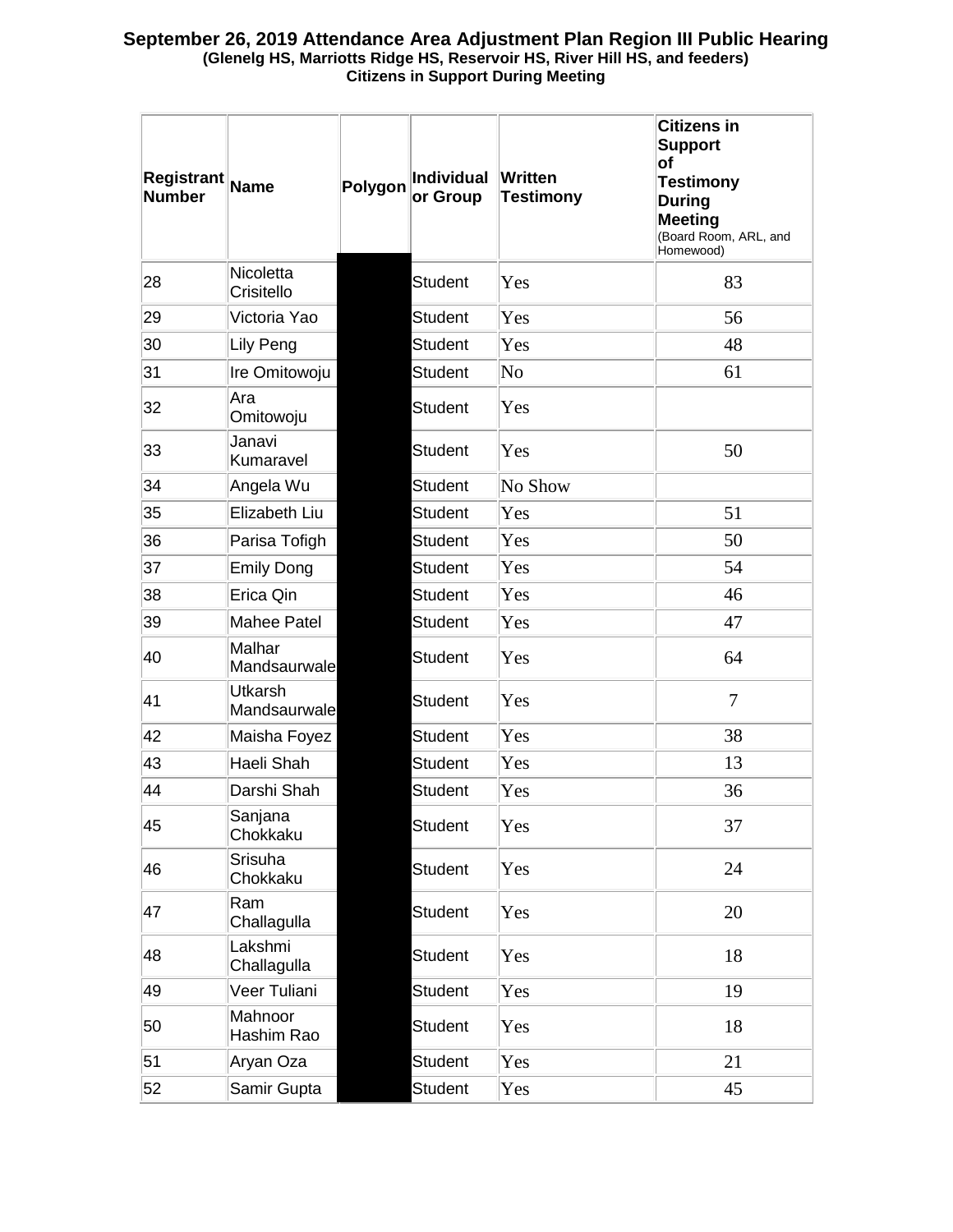| <b>Registrant</b><br><b>Number</b> | <b>Name</b>            | Polygon | Individual<br>or Group | Written<br><b>Testimony</b>                           | Citizens in<br><b>Support</b><br>of<br><b>Testimony</b><br><b>During</b><br><b>Meeting</b><br>(Board Room, ARL, and<br>Homewood) |
|------------------------------------|------------------------|---------|------------------------|-------------------------------------------------------|----------------------------------------------------------------------------------------------------------------------------------|
| 53                                 | <b>Bhavika Vyas</b>    |         | <b>Student</b>         | No                                                    | 19                                                                                                                               |
| 54                                 | Shreenitha<br>Chikyala |         | <b>Student</b>         | Yes                                                   | 29                                                                                                                               |
| 55                                 | Poojan Patel           |         | Student                | Yes                                                   | 19                                                                                                                               |
| 56                                 | Nolan Mercy            |         | <b>Student</b>         | Yes                                                   | 29                                                                                                                               |
| 57                                 | Lillian Graham         |         | <b>Student</b>         | Yes                                                   | 30                                                                                                                               |
| 58                                 | Siana Kabaria          |         | <b>Student</b>         | Yes                                                   | 24                                                                                                                               |
| 59                                 | Sharvi<br>Wankhade     |         | <b>Student</b>         | Yes                                                   | 21                                                                                                                               |
| 60                                 | Aashika Balaji         |         | <b>Student</b>         | Yes                                                   | 32                                                                                                                               |
| 61                                 | Nathaniel<br>Clarke    |         | Student                | N <sub>0</sub>                                        | 32                                                                                                                               |
| 62                                 | Matthias<br>Clarke     |         | <b>Student</b>         | $\overline{\text{No}}$                                | 32                                                                                                                               |
| 63                                 | Kashvi Tiwari          |         | <b>Student</b>         | Yes                                                   | 34                                                                                                                               |
| 64                                 | Aubrey<br>Heiges       |         | <b>Student</b>         | Yes                                                   | 32                                                                                                                               |
| 65                                 | <b>Elise Marcus</b>    |         | <b>Student</b>         | Yes                                                   | 22                                                                                                                               |
| 66                                 | Maya<br>Gambhir        |         | <b>Student</b>         | Yes                                                   | 23                                                                                                                               |
| 67                                 | Jiya Amin              |         | <b>Student</b>         | Yes                                                   | 19                                                                                                                               |
| 68                                 | Abbas Rizvi            |         | <b>Student</b>         | Yes                                                   | 25                                                                                                                               |
| 69                                 | Ali Zaidi              |         | <b>Student</b>         | Yes                                                   | 35                                                                                                                               |
| 70                                 | Krishi<br>Sahijwani    |         | <b>Student</b>         | Yes                                                   | 20                                                                                                                               |
| 71                                 | Ishani Sinha           |         | <b>Student</b>         | Yes                                                   | 26                                                                                                                               |
| 72                                 | Sydney<br>Montgomery   |         | <b>Student</b>         | Yes                                                   | 23                                                                                                                               |
| 73                                 | Rishi Zarkar           |         | <b>Student</b>         | Yes                                                   | 41                                                                                                                               |
| 74                                 | Nadia Lessing          |         | <b>Student</b>         | Yes                                                   | 30                                                                                                                               |
| 75                                 | Zachary<br>Blumenfeld  |         | <b>Student</b>         | Not present to<br>speak but testimony<br>was provided | 36                                                                                                                               |
| 76                                 | Ryan Gessell           |         | <b>Student</b>         | Yes                                                   |                                                                                                                                  |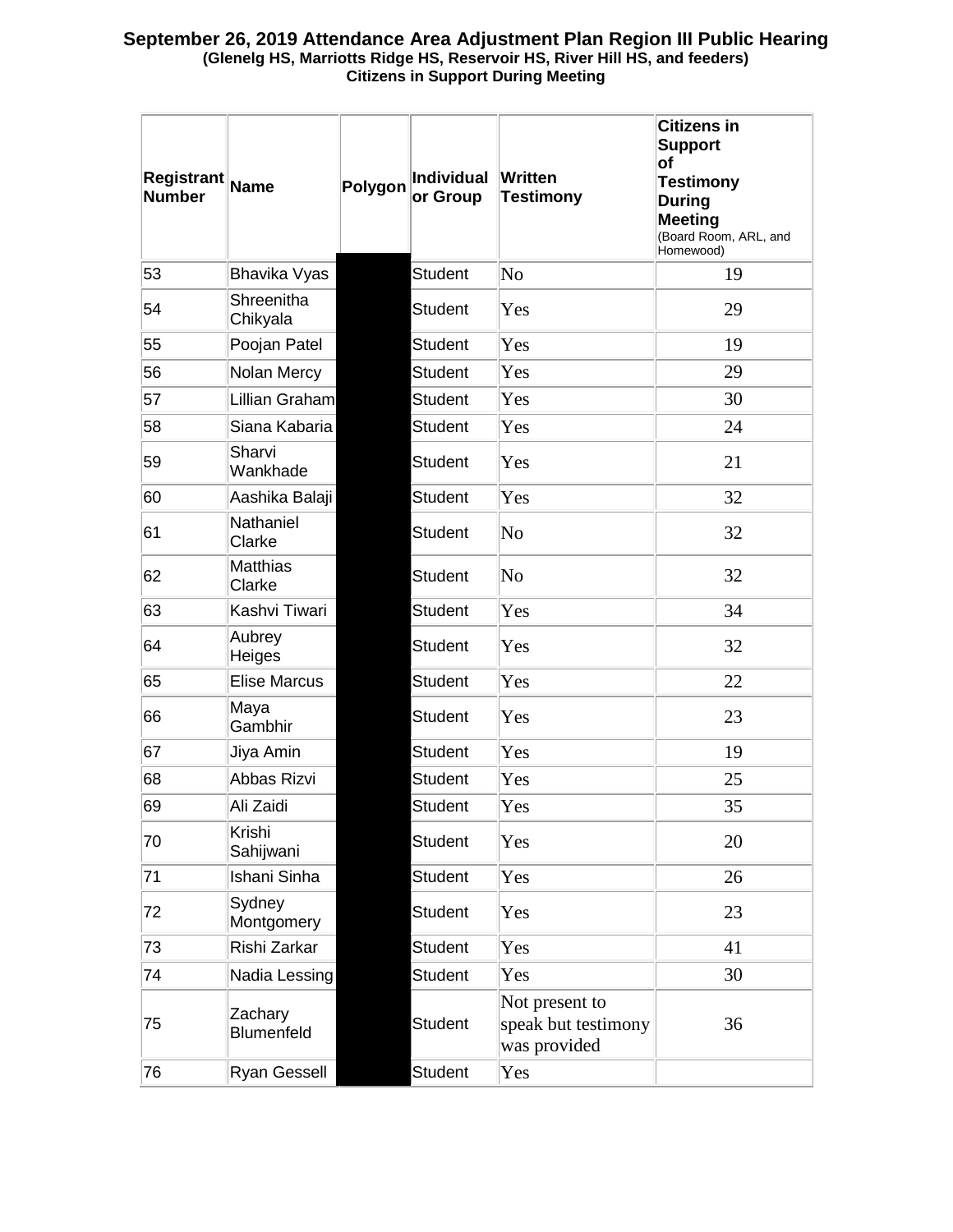| Registrant Name<br><b>Number</b> |                         | Polygon | Individual<br>or Group                         | <b>Written</b><br><b>Testimony</b> | <b>Citizens in</b><br><b>Support</b><br>of<br><b>Testimony</b><br><b>During</b><br><b>Meeting</b><br>(Board Room, ARL, and<br>Homewood) |
|----------------------------------|-------------------------|---------|------------------------------------------------|------------------------------------|-----------------------------------------------------------------------------------------------------------------------------------------|
| 77                               | Jiaming<br>Zhang        |         | Student                                        | Yes                                | 14                                                                                                                                      |
| 78                               | Sebastien<br>Spencer    |         | Student                                        | Yes                                | 36                                                                                                                                      |
| 79                               | Eleanor<br>Spencer      |         | Student                                        | Yes                                | 30                                                                                                                                      |
| 80                               | <b>Akhil Gurram</b>     |         | Student                                        | Yes                                | 26                                                                                                                                      |
| 81                               | Faith<br>Odubanjo       |         | Student                                        | Yes                                | 26                                                                                                                                      |
| 82                               | Aadvik<br>Vashist       |         | Student                                        | Yes                                | 39                                                                                                                                      |
| 83                               | Lucas Chiang            |         | Student                                        | Yes                                | 34                                                                                                                                      |
| 84                               | <b>Samuel Funk</b>      |         | Student                                        | Yes                                | 46                                                                                                                                      |
| 85                               | Katie Huang             |         | Student                                        | Yes                                | 29                                                                                                                                      |
| 86                               | Irene Musyak            |         | Student                                        | No Show                            |                                                                                                                                         |
| 87                               | <b>Steven</b><br>Puchek |         | Group -<br>Maple<br>Lawn of<br>Unity<br>Action | Yes                                | 50                                                                                                                                      |
| 88                               | <b>Shelly Brown</b>     |         | Group -<br>Maple<br>Lawn of<br>Unity<br>Action | Yes                                | 52                                                                                                                                      |
| 89                               | Shameet<br>Luhar        |         | Group -<br>Maple<br>Lawn of<br>Unity<br>Action | Yes                                | 50                                                                                                                                      |
| 90                               | Liz Nudo                |         | Group -<br>Maple<br>Lawn of<br>Unity<br>Action | Yes                                | 51                                                                                                                                      |
| 91                               | Crandall<br>Watson      |         | Group -<br>Maple<br>Lawn of<br>Unity<br>Action | Yes                                | 48                                                                                                                                      |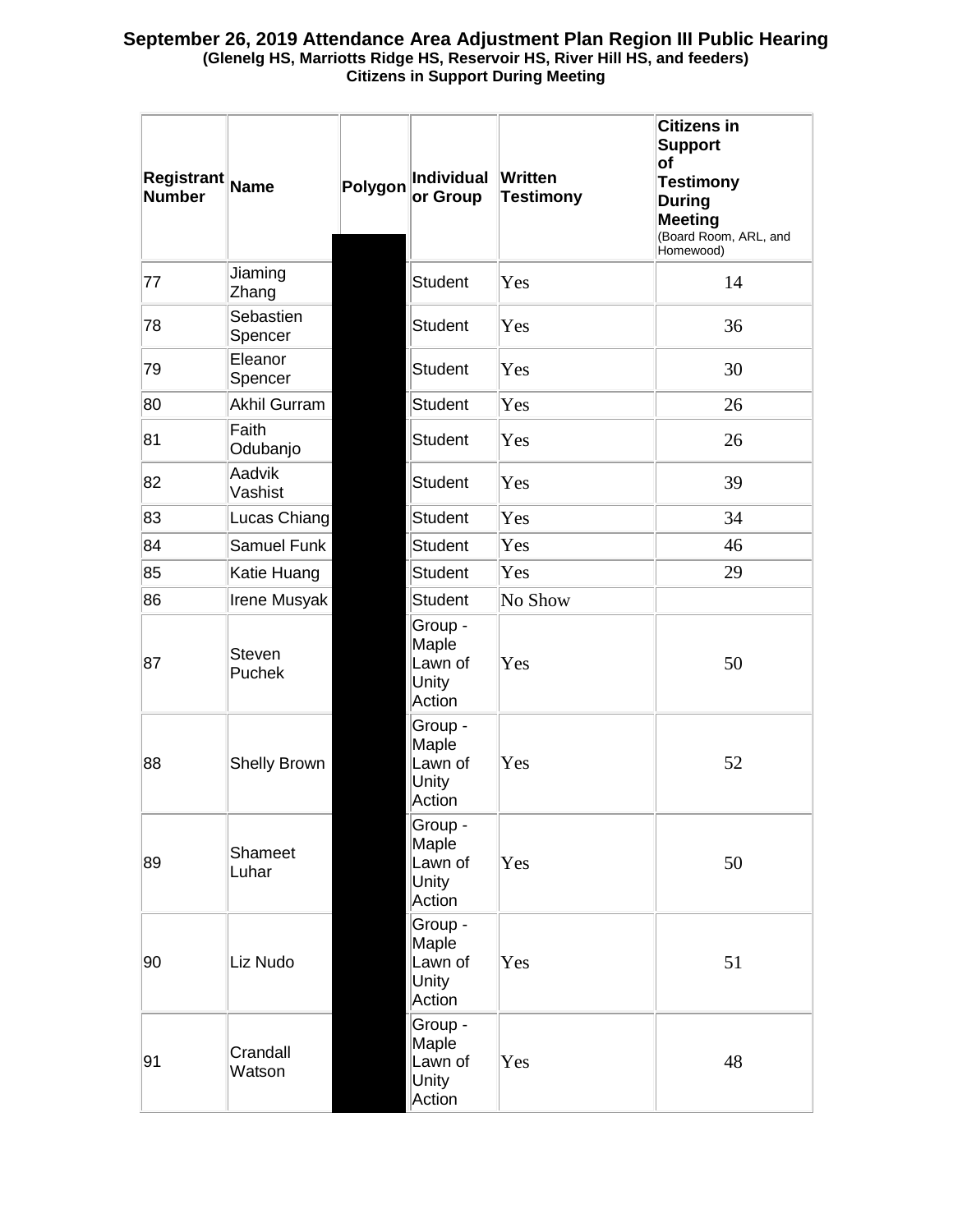| <b>Registrant</b><br><b>Number</b> | Name                        | Polygon | <b>Individual</b><br>or Group                                  | <b>Written</b><br><b>Testimony</b> | <b>Citizens in</b><br><b>Support</b><br>of<br><b>Testimony</b><br><b>During</b><br><b>Meeting</b><br>(Board Room, ARL, and<br>Homewood) |
|------------------------------------|-----------------------------|---------|----------------------------------------------------------------|------------------------------------|-----------------------------------------------------------------------------------------------------------------------------------------|
| 92                                 | Sangita Doshi               |         | Individual                                                     | Yes                                |                                                                                                                                         |
| 93                                 | Teja Doshi                  |         | Individual                                                     | Yes                                |                                                                                                                                         |
| 94                                 | Morgan<br>Pietryka          |         | Individual                                                     | Yes                                | 55                                                                                                                                      |
| 95                                 | Ninghai Sun                 |         | Group -<br>Chapel<br>Woods                                     | Yes                                | 14                                                                                                                                      |
| 96                                 | <b>Scott</b><br>Silverstein |         | Group -<br>Chapel<br>Woods                                     | Yes                                | 17                                                                                                                                      |
| 97                                 | <b>Swati Goel</b>           |         | Group -<br>Chapel<br>Woods                                     | Yes                                | 11                                                                                                                                      |
| 98                                 | Ada Offurum                 |         | Group -<br>Chapel<br>Woods                                     | Yes                                | 14                                                                                                                                      |
| 99                                 | Rong Guo                    |         | Group -<br>Chapel<br>Woods                                     | Yes                                | 12                                                                                                                                      |
| 100                                | Sharon<br><b>Kularis</b>    |         | Individual                                                     | Yes                                | $\overline{4}$                                                                                                                          |
| 101                                | <b>Tim Kularis</b>          |         | Individual                                                     | Yes                                | 8                                                                                                                                       |
| 102                                | Prabir<br>Chakrabarty       |         | Individual                                                     | $\overline{\text{No}}$             |                                                                                                                                         |
| 103                                | Josh Mathieu                |         | Individual                                                     | Yes                                |                                                                                                                                         |
| 104                                | Jamie Mathieu               |         | Individual                                                     | Yes                                | 23                                                                                                                                      |
| 105                                | Christian Cao               |         | Group -<br>Pheasant<br>Ridge &<br>Trotter<br>Road<br>Community | Yes                                | 40                                                                                                                                      |
| 106                                | Paul Scott                  |         | Group -<br>Pheasant<br>Ridge &<br>Trotter<br>Road<br>Community | Yes                                | 14                                                                                                                                      |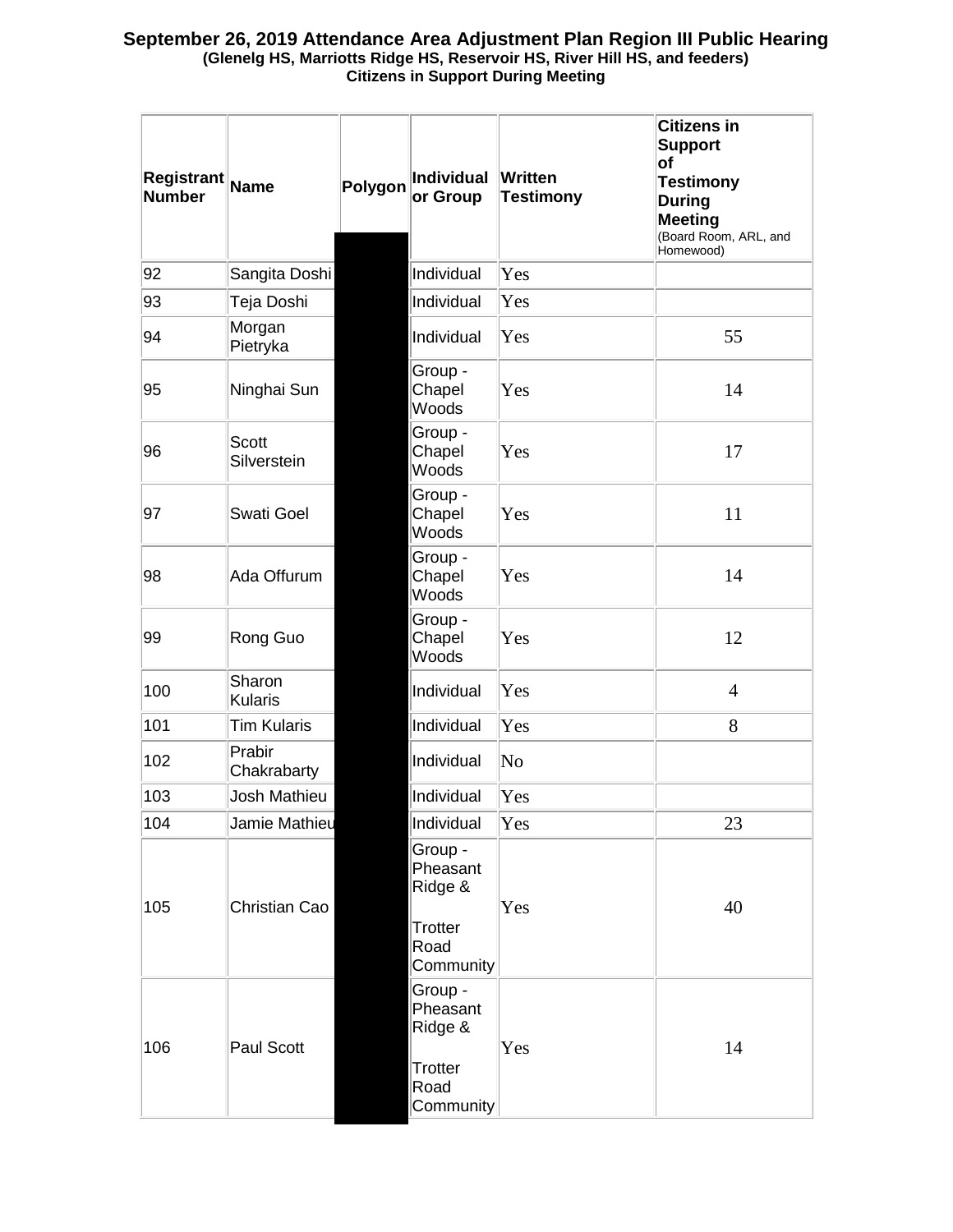| Registrant Name<br><b>Number</b> |                          | Polygon | Individual<br>or Group                                         | Written<br><b>Testimony</b> | Citizens in<br><b>Support</b><br>lof<br><b>Testimony</b><br><b>During</b><br>Meeting<br>(Board Room, ARL, and<br>Homewood) |
|----------------------------------|--------------------------|---------|----------------------------------------------------------------|-----------------------------|----------------------------------------------------------------------------------------------------------------------------|
| 107                              | Jessica Zirkle           |         | Group -<br>Pheasant<br>Ridge &<br>Trotter<br>Road<br>Community | Yes                         | 30                                                                                                                         |
| 108                              | Sezin Palmer             |         | Group -<br>Pheasant<br>Ridge &<br>Trotter<br>Road<br>Community | Yes                         | 14                                                                                                                         |
| 109                              | Douglas<br>Gartrell      |         | Group -<br>Pheasant<br>Ridge &<br>Trotter<br>Road<br>Community | Yes                         | 16                                                                                                                         |
| 110                              | Virginia<br>Hubla-Dujois |         | Individual                                                     | No Show                     |                                                                                                                            |
| 111                              | <b>Matthew</b><br>Hoops  |         | Individual                                                     | Yes                         | 20                                                                                                                         |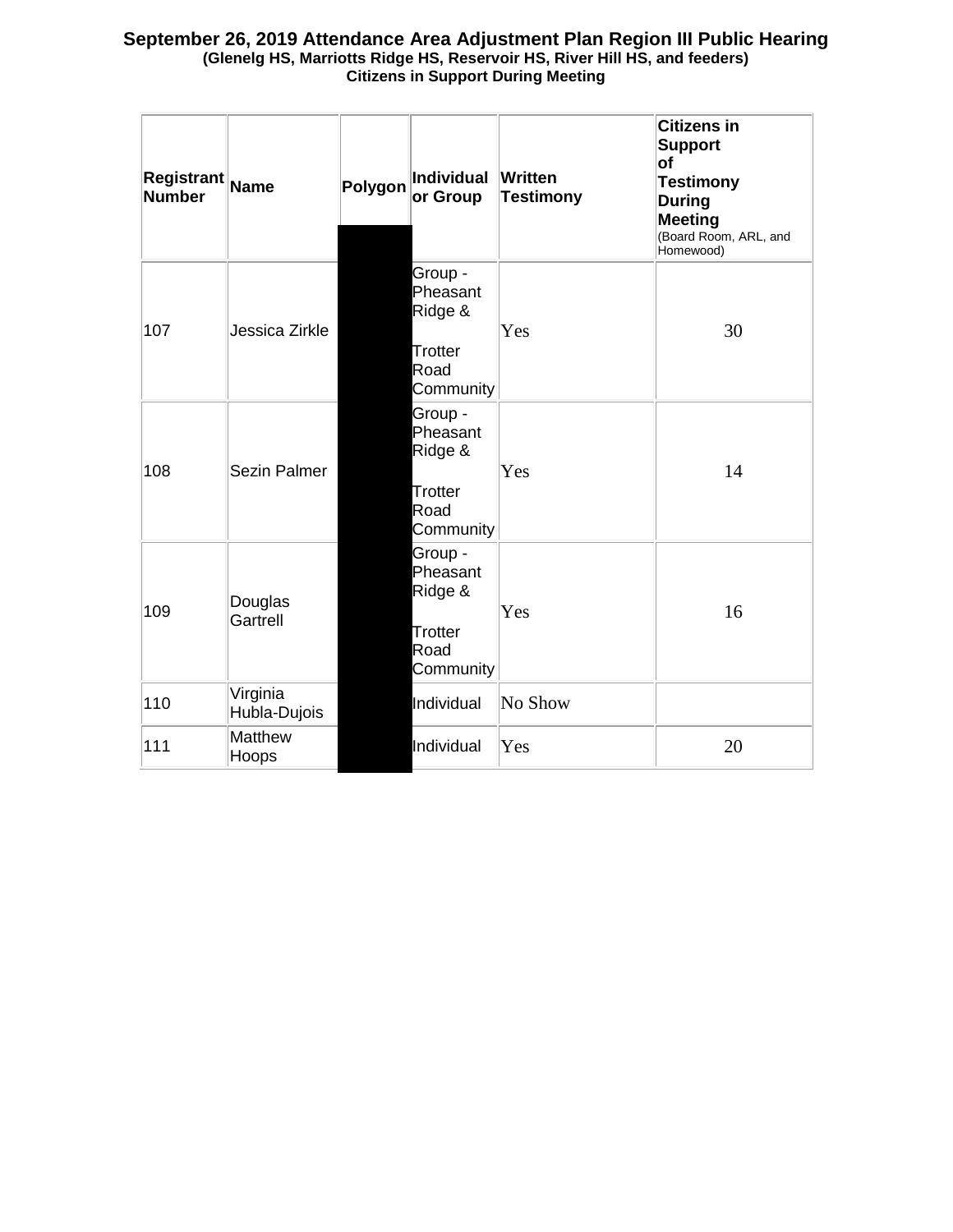| From:<br><b>The Daily Record</b><br>Superintendent<br>To:<br>[External] Congratulations to our 2019 Leading Women Honorees!<br>Subject:<br>Friday, October 4, 2019 10:02:42 AM<br>Date: |                                                                                          |  |  |  |  |  |
|-----------------------------------------------------------------------------------------------------------------------------------------------------------------------------------------|------------------------------------------------------------------------------------------|--|--|--|--|--|
|                                                                                                                                                                                         |                                                                                          |  |  |  |  |  |
| <b>Leading Women Winners 2019</b>                                                                                                                                                       | Click here to view this message in a browser window.                                     |  |  |  |  |  |
|                                                                                                                                                                                         |                                                                                          |  |  |  |  |  |
|                                                                                                                                                                                         |                                                                                          |  |  |  |  |  |
|                                                                                                                                                                                         |                                                                                          |  |  |  |  |  |
|                                                                                                                                                                                         |                                                                                          |  |  |  |  |  |
|                                                                                                                                                                                         |                                                                                          |  |  |  |  |  |
|                                                                                                                                                                                         |                                                                                          |  |  |  |  |  |
|                                                                                                                                                                                         |                                                                                          |  |  |  |  |  |
|                                                                                                                                                                                         |                                                                                          |  |  |  |  |  |
|                                                                                                                                                                                         |                                                                                          |  |  |  |  |  |
|                                                                                                                                                                                         |                                                                                          |  |  |  |  |  |
|                                                                                                                                                                                         |                                                                                          |  |  |  |  |  |
|                                                                                                                                                                                         |                                                                                          |  |  |  |  |  |
|                                                                                                                                                                                         | 2                                                                                        |  |  |  |  |  |
|                                                                                                                                                                                         |                                                                                          |  |  |  |  |  |
|                                                                                                                                                                                         |                                                                                          |  |  |  |  |  |
|                                                                                                                                                                                         |                                                                                          |  |  |  |  |  |
|                                                                                                                                                                                         |                                                                                          |  |  |  |  |  |
|                                                                                                                                                                                         |                                                                                          |  |  |  |  |  |
|                                                                                                                                                                                         |                                                                                          |  |  |  |  |  |
|                                                                                                                                                                                         |                                                                                          |  |  |  |  |  |
|                                                                                                                                                                                         |                                                                                          |  |  |  |  |  |
|                                                                                                                                                                                         |                                                                                          |  |  |  |  |  |
|                                                                                                                                                                                         |                                                                                          |  |  |  |  |  |
|                                                                                                                                                                                         |                                                                                          |  |  |  |  |  |
|                                                                                                                                                                                         |                                                                                          |  |  |  |  |  |
|                                                                                                                                                                                         | This year's 50 Leading Women, age 40 or younger, were recognized for the tremendous      |  |  |  |  |  |
|                                                                                                                                                                                         | accomplishments they have made so far in their careers. They were judged on professional |  |  |  |  |  |
|                                                                                                                                                                                         | experience, community involvement and a commitment to inspiring change.                  |  |  |  |  |  |
|                                                                                                                                                                                         | <b>Join Us to Honor Them</b>                                                             |  |  |  |  |  |
|                                                                                                                                                                                         |                                                                                          |  |  |  |  |  |
| Jennifer Arminger                                                                                                                                                                       | <b>Kisha McCray</b>                                                                      |  |  |  |  |  |
| Gelman, Rosenberg & Freedman CPAs                                                                                                                                                       | The Y in Central Maryland                                                                |  |  |  |  |  |
| Josephine M. Bahn                                                                                                                                                                       | <b>Pilar Camus Nichols</b>                                                               |  |  |  |  |  |
| Federal Deposit Insurance Corporation                                                                                                                                                   | Offit Kurman, P.A.                                                                       |  |  |  |  |  |
| Casey N.R. Brent<br>Maryland Public Service Commission                                                                                                                                  | <b>Cara O'Brien</b><br>The Law Office of                                                 |  |  |  |  |  |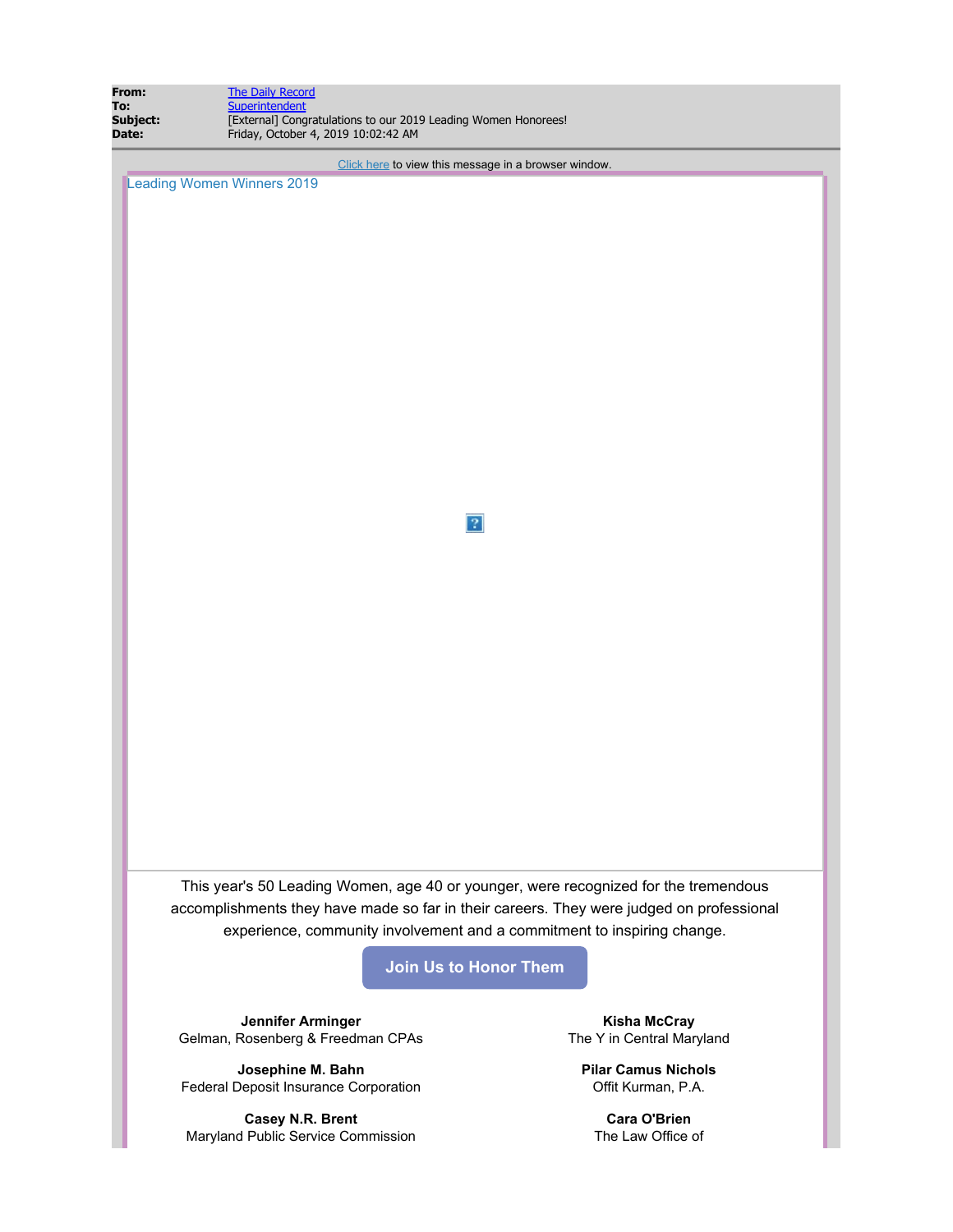**Elizabeth Burger** Johns Hopkins Technology Ventures

> **Suzanne V. Burnett** Potter Burnett Law, LLC

**Meghan K. Casey** Gallagher Evelius & Jones

> **Jody Costa** Barcoding, Inc.

**Dr. Yen H. Dang, Pharm.D.** University of Maryland Eastern Shore

> **Sarah Rose David** Office of the State Prosecutor

**Rachel Dolcine** Compass Consulting & Training Solutions, LLC

**Anjelica B. Dortch** Executive Office of the President

**Laura L. Dunn, Esq.** The Fierberg National Law Group; SurvJustice; University of Maryland Francis King Carey School of Law

> **Jennifer T. Fox** Blades & Rosenfeld, P.A.

> > **Ivy Gales** SECU

**Michelle Geiss** Impact Hub Baltimore

**Melissa Goldmeier** Howard County Office of Law

**Elizabeth R. Paal Goss** Heritage Financial Consultants, LLC

**LaKisha Greenwade** Wearable Tech Ventures Inc.

**Jaimee C. Holmes** Law Office of Jaimee C. McDowell

> **Anika S. Jones** Morgan Stanley & Co. LLC

**Kayleigh Keilty** Saul Ewing Arnstein & Lehr

**Christa Kerrigan, AIA** Waldon Studio Architects

**Jennifer L. Kouo, Ph.D.** Towson University, University of Maryland, College Park, EduCoLab, LLC

Evan K. Thalenberg, P.A.

**Amanda O'Donohue** Nyla Technology Solutions

**Adeyinka O. Ogunlegan** Comcast

**Dr. Andrea H. Parrish** IDEALS Institute, Johns Hopkins University

**Lauren Perlin** Camps Airy & Louise

**Sandy Popp** Maryland General Assembly

**Ashira Quabili** Freedom Federal Credit Union

**Julie A. Reddig** Lerch, Early & Brewer, Chtd.

**Jessica L. Reynolds** Maryland Department of Commerce

> **Ashley Smith Rosenblatt** Gordon Feinblatt LLC

> > **Emily Shank** Bellator Law, Inc.

**Annie Speedie** Pro Bono Resource Center of Maryland

**Alycia E. Stack** Williams, McClernan, & Stack LLC

> **Elizabeth Stahlman** City of Frostburg

**Nicole Stallings** Maryland Hospital Association

**Rosalyn Tang** Miles & Stockbridge P.C.

**Alyssa Navarrete Thorn** Kennedy Krieger Institute

**Ashley Van Stone** Trash Free Maryland

**Ali von Paris** Route One Apparel

**Tiffany Waddell** State of Maryland - Office of Governor Larry Hogan

**Jessica Watson** Points North Design Studio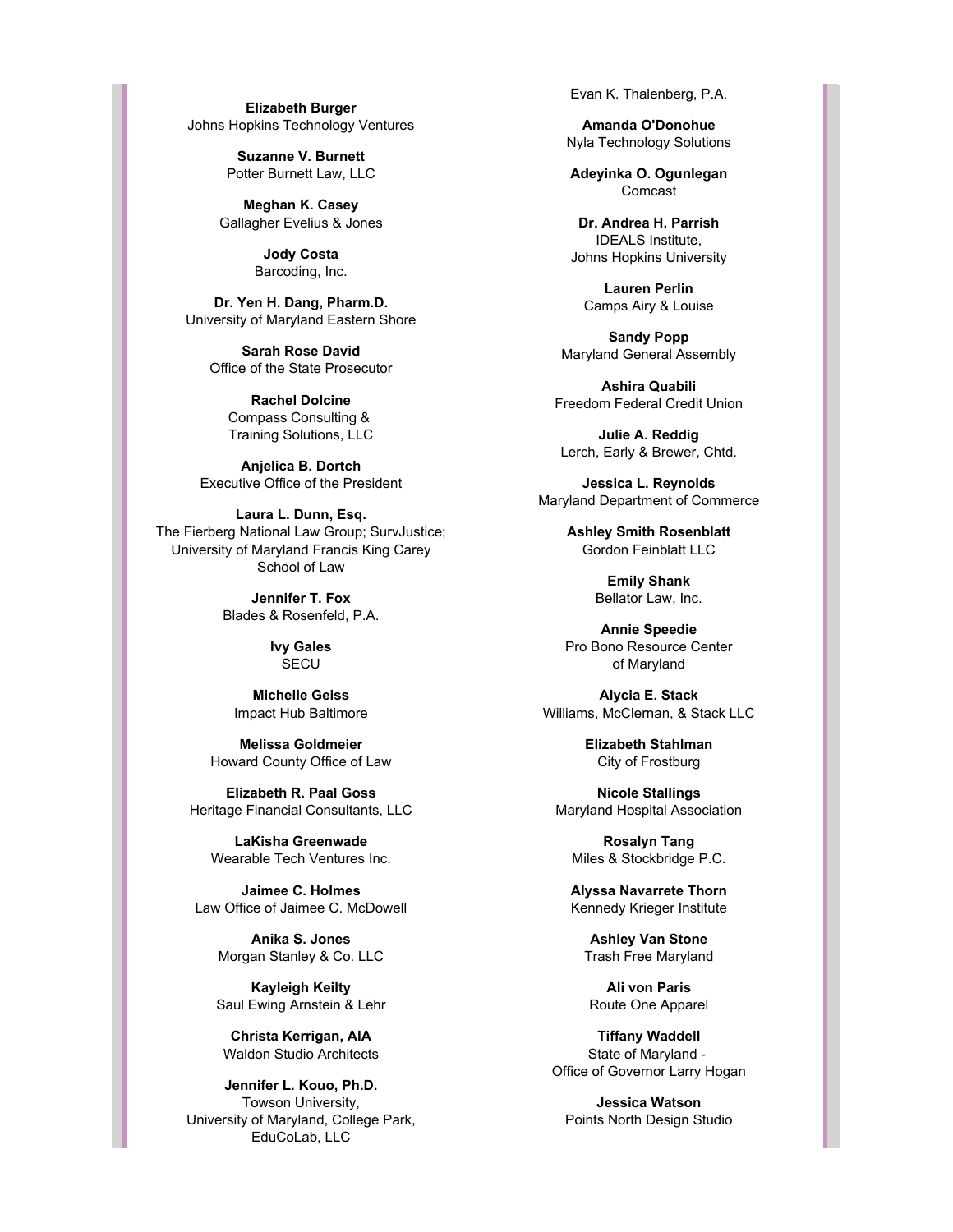**Erika Lopez-Finn** Montgomery County, Office of Management and Budget

> **Kristen M Mack** Brown & Barron, LLC

**India E. Whitlock** Madison Mason Home Group

**Stephanie Withey** MERIT Health Leadership Academy

# **December 2, 2019**

## **The Westin Annapolis**

**5:30 p.m.** – Networking **6:30 p.m.** – Dinner and Awards Celebration

**Tickets are \$120.00 per person (\$130.00 after Nov 11, 2019)** Ticket includes hors d'oeuvres, bar, dinner and dessert.

**[Purchase Tickets](https://news.thedailyrecord.com/acton/ct/21896/s-13f0-1910/Bct/q-0030/l-002f:6cf9/ct2_1/1?sid=TV2%3AvM1EPY0t6)**

#### **RECOGNITION SPONSOR:**



**TABLE SPONSORS:**

**[Epsilon Registration](https://news.thedailyrecord.com/acton/ct/21896/s-13f0-1910/Bct/q-0030/l-002f:6cf9/ct4_0/1?sid=TV2%3AvM1EPY0t6) [VPC, Inc.](https://news.thedailyrecord.com/acton/ct/21896/s-13f0-1910/Bct/q-0030/l-002f:6cf9/ct5_0/1?sid=TV2%3AvM1EPY0t6)**

**SHARE THIS EVENT:**

For questions about the event, please contact Erin McLaughlin at (443) 524-8161 or [emclaughlin@thedailyrecord.com](mailto:emclaughlin@thedailyrecord.com).

For sponsorship opportunities, please contact Suzanne Fischer-Huettner at (443) 524-8103 or [shuettner@bridgetowermedia.com](mailto:shuettner@bridgetowermedia.com).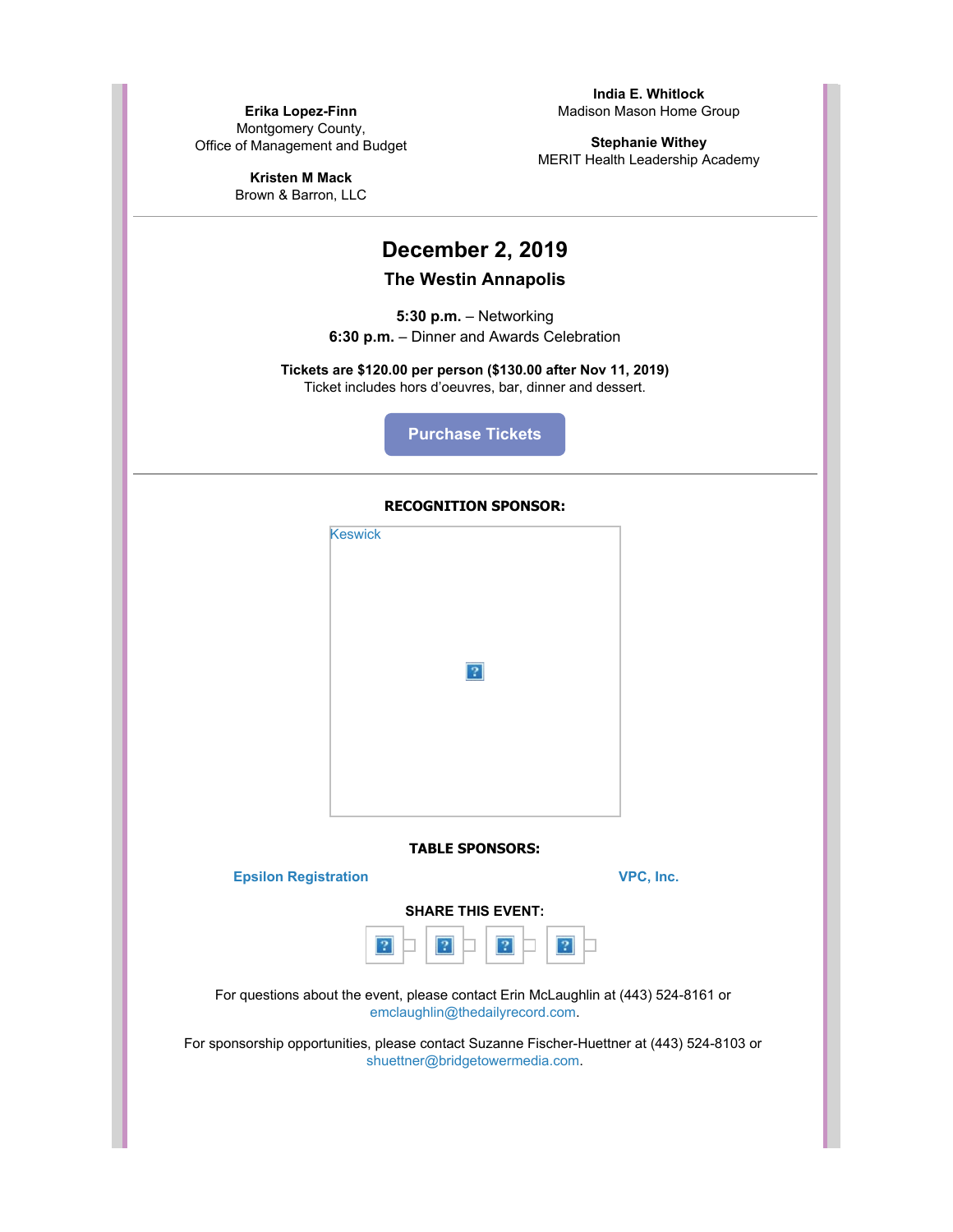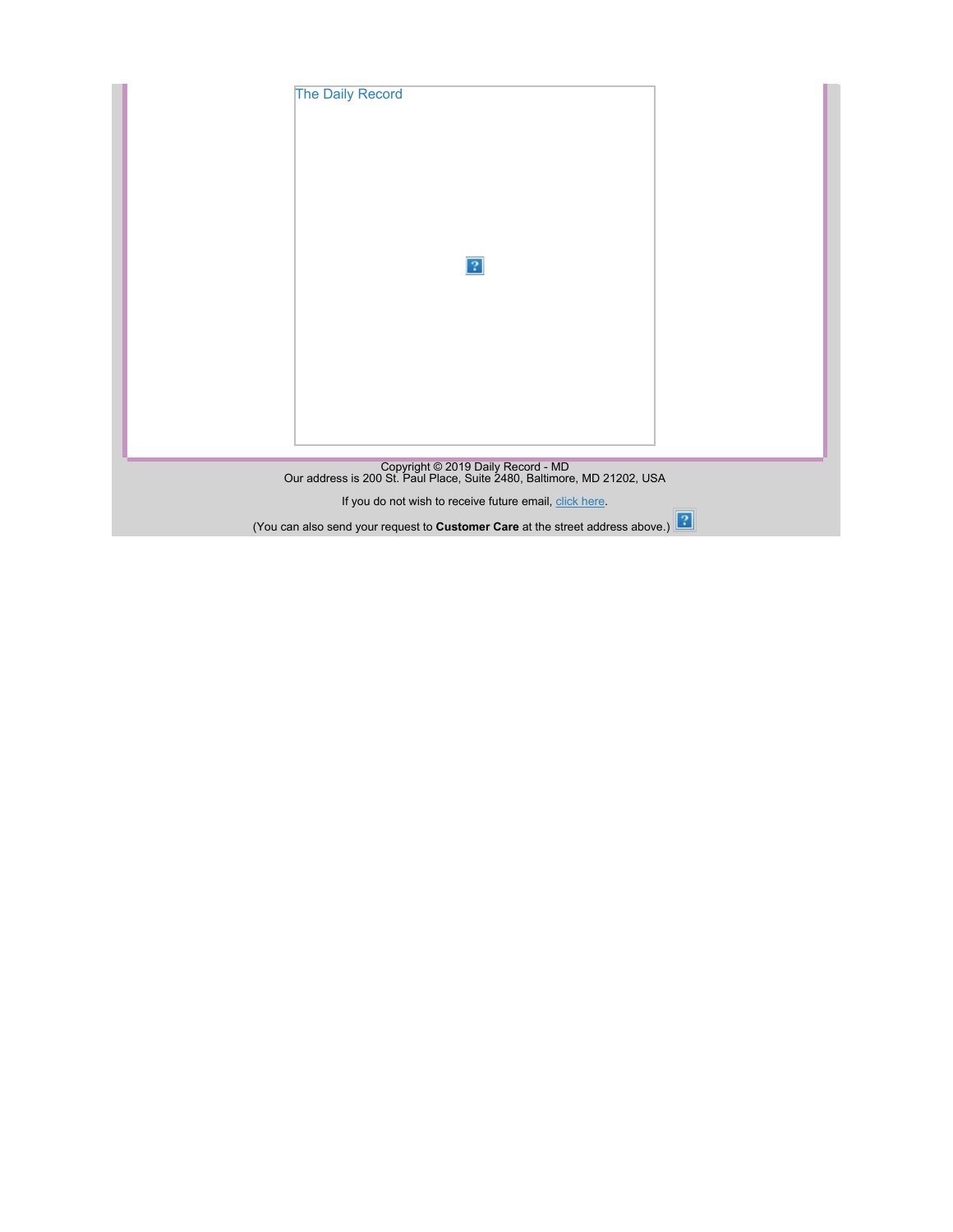| From:               | Kathleen V. Hanks                                                                                                                                                                                                                                                                                              |
|---------------------|----------------------------------------------------------------------------------------------------------------------------------------------------------------------------------------------------------------------------------------------------------------------------------------------------------------|
| To:                 | <b>Vicky Cutroneo</b>                                                                                                                                                                                                                                                                                          |
| Subject:            | Re: excel spreadsheet of testimony                                                                                                                                                                                                                                                                             |
| Date:               | Friday, September 27, 2019 3:22:21 PM                                                                                                                                                                                                                                                                          |
| <b>Attachments:</b> | 09 17 2019 Public Hearing AAA Region I.xlsx<br>09 24 2019 AAA II Public Hearing II Region II (Atholton HS, Hammond HS, Long Reach HS, Wilde Lake HS and<br>feeders).xlsx<br>09 26 2019 AAA III Public Hearing III Region III (Glenelg HS, Marriotts Ridge HS, Reservoir HS, River Hill HS and<br>feeders).xlsx |

# Hi,

Here you go. These would not be public because of phone numbers etc.

Take care,

Kathy Hanks Administrator Board of Education of Howard County Phone: 410-313-7194 Fax: 410-313-6833

**From:** Vicky Cutroneo <Vicky\_Cutroneo@hcpss.org> **Sent:** Thursday, September 26, 2019 10:41 PM **To:** Kathleen V. Hanks <Kathleen\_Hanks@hcpss.org> **Subject:** excel spreadsheet of testimony

Kindly requesting excel spreadsheet containing list of registrants (with their polygons) for public hearings

Member, Howard County Board of Education 443-364-0008 Direct 410-313-7194 Office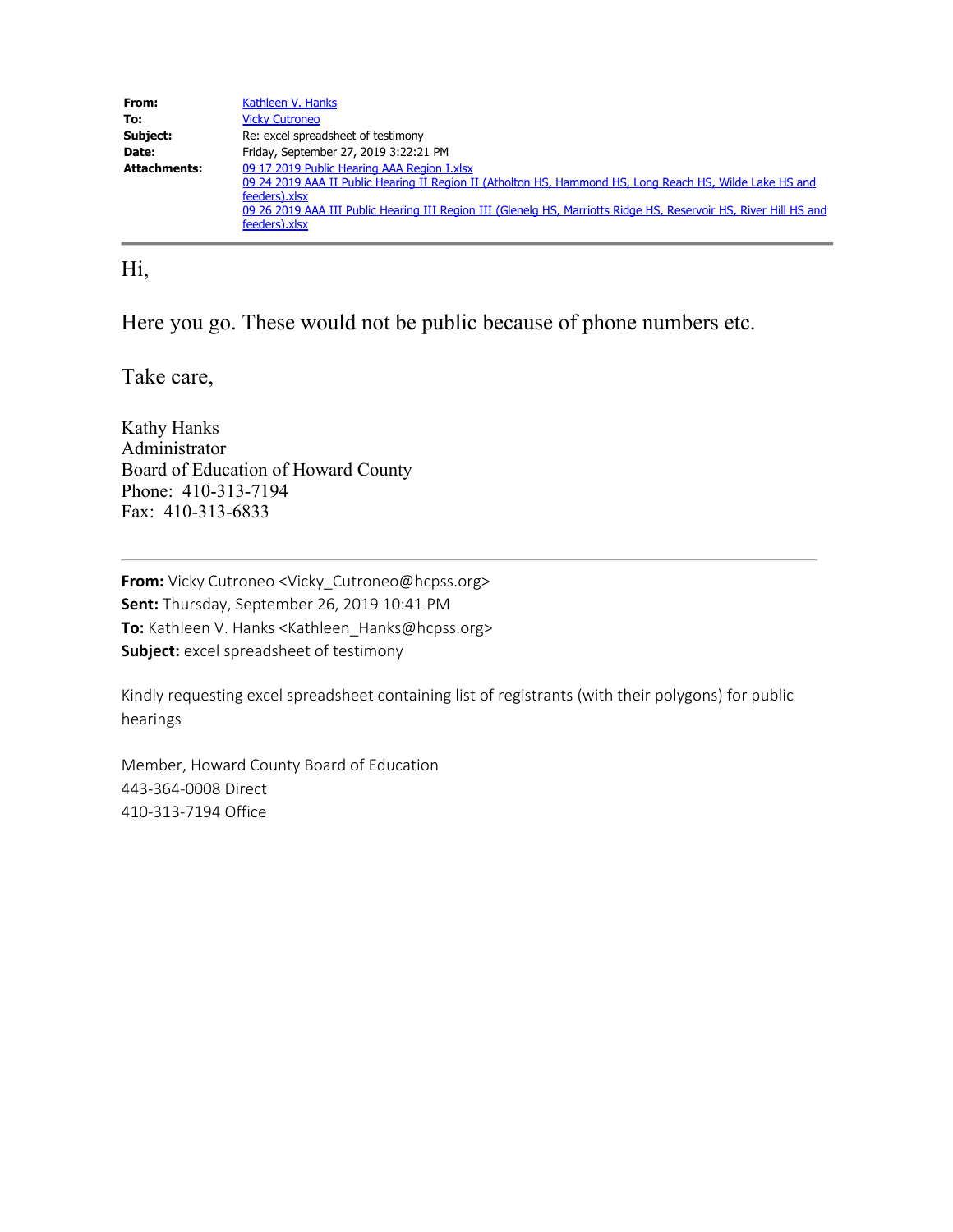|                | Date         | Polygon | Timestamp | First and Last Name       | Address | Phone Number | Group   | Individual or Name of group/organization if<br>applicable |
|----------------|--------------|---------|-----------|---------------------------|---------|--------------|---------|-----------------------------------------------------------|
|                | 1 8/30/2019  |         |           | 11:58 AM Levi Chadwick    |         |              | Student |                                                           |
|                | 2 8/30/2019  |         |           | 11:59 AM Lilly Chadwick   |         |              | Student |                                                           |
| 3 <sup>l</sup> | 9/5/2019     |         |           | 9:20 AM Jacob Hauf        |         |              | Student |                                                           |
| 4 <sup>1</sup> | 9/5/2019     |         |           | 9:40 AM Logan Dunn        |         |              | Student |                                                           |
| 5 <sup>1</sup> | 9/5/2019     |         |           | 9:37 AM Andrew Magdar     |         |              | Student |                                                           |
| 6              | 9/5/2019     |         |           | 1:34 AM Lewis Hollander   |         |              | Student |                                                           |
|                | 7 9/13/2019  |         |           | 10:11 AM Ayanna Gordon    |         |              | Student |                                                           |
|                | 8 9/13/2019  |         |           | 10:11 AM Javon Gordon     |         |              | Student |                                                           |
|                | 9 9/16/2019  |         |           | 7:15 AM Alyssa Renew      |         |              | Student |                                                           |
|                | 10 9/16/2019 |         |           | 7:15 AM Ashley Renew      |         |              | Student |                                                           |
|                | 11 9/16/2019 |         |           | 7:15 AM Katie Essey       |         |              | Student |                                                           |
|                | 12 9/16/2019 |         |           | 7:15 AM Allee Burrell     |         |              | Student |                                                           |
|                | 13 9/16/2019 |         |           | 9:05 AM Alayna Bucchioni  |         |              | Student |                                                           |
|                | 14 9/16/2019 |         |           | 9:05 AM Katie Frazer      |         |              | Student |                                                           |
|                | 15 9/16/2019 |         |           | 9:06 AM Caleb Zeleke      |         |              | Student |                                                           |
|                | 16 9/16/2019 |         |           | 11:05 AM Sophia Shirtliff |         |              | Student |                                                           |
|                | 17 8/27/2019 |         |           | 8:00 AM Mona Guha         |         |              | Group   | Allview                                                   |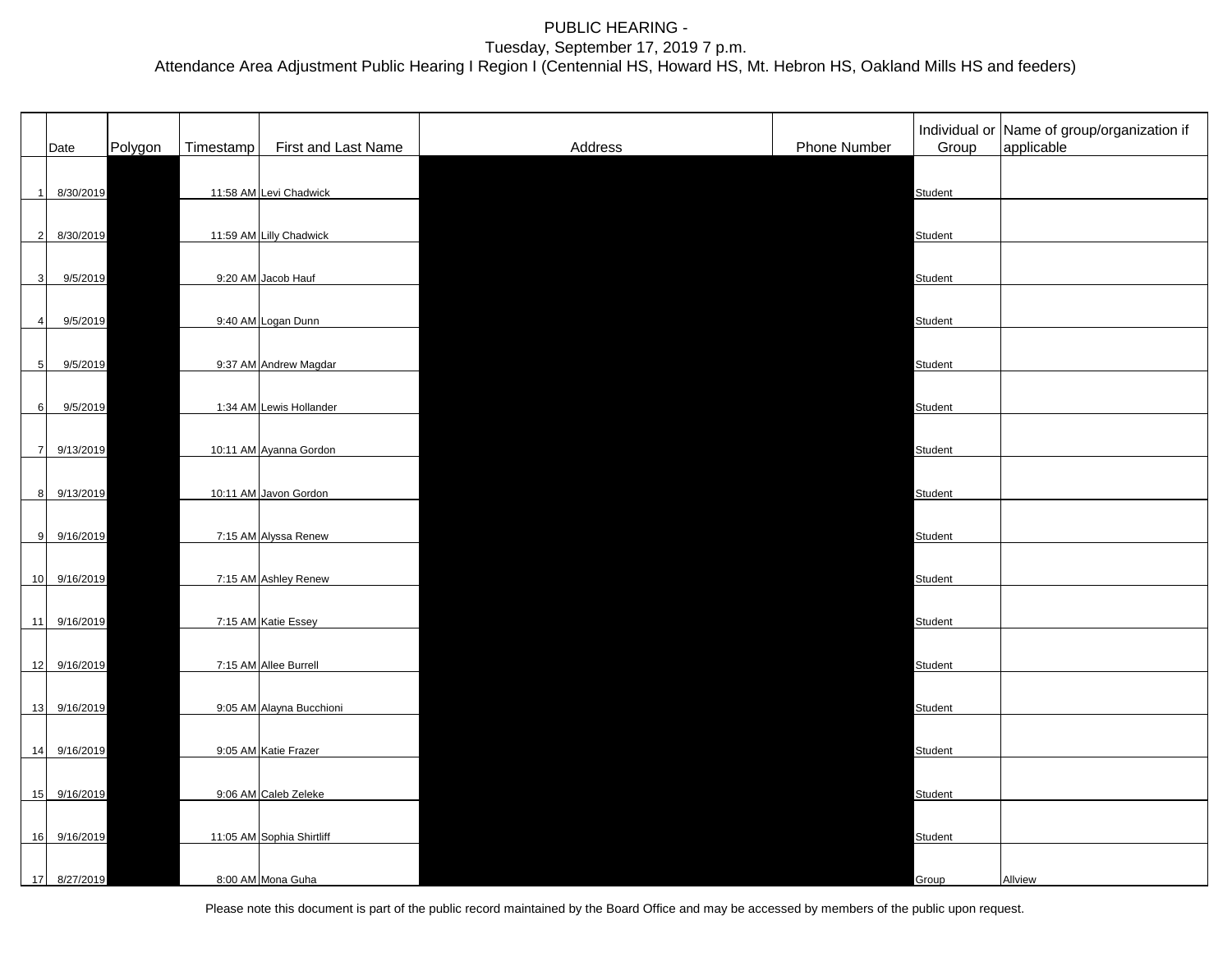| Date         | Polygon | Timestamp | First and Last Name                   | Address | Phone Number | Group      | Individual or Name of group/organization if<br>applicable |
|--------------|---------|-----------|---------------------------------------|---------|--------------|------------|-----------------------------------------------------------|
|              |         |           |                                       |         |              |            |                                                           |
| 18 8/27/2019 |         |           | 8:00 AM Wanda Kochanek                |         |              | Group      | Allview                                                   |
|              |         |           |                                       |         |              |            |                                                           |
| 19 8/27/2019 |         |           | 8:00 AM Bill McDaniel                 |         |              | Group      | Allview                                                   |
|              |         |           |                                       |         |              |            |                                                           |
| 20 8/27/2019 |         |           | 8:00 AM Christina Tiley               |         |              | Group      | Allview                                                   |
|              |         |           | 8:05 AM Robert Bruno                  |         |              |            |                                                           |
| 21 8/27/2019 |         |           |                                       |         |              | Individual |                                                           |
| 22 8/27/2019 |         |           | 8:11 AM Pete Hagen                    |         |              | Individual |                                                           |
|              |         |           |                                       |         |              |            |                                                           |
| 23 8/27/2019 |         |           | 8:02 AM Julie Jones                   |         |              | Group      | Glenmont Walks to Howard (replaced Alliso                 |
|              |         |           |                                       |         |              |            |                                                           |
| 24 8/27/2019 |         |           | 8:02 AM Anne Ducot                    |         |              | Group      | Glenmont Walks to Howard                                  |
|              |         |           |                                       |         |              |            |                                                           |
| 25 8/27/2019 |         |           | 8:02 AM Joel Davis                    |         |              | Group      | Glenmont Walks to Howard                                  |
|              |         |           |                                       |         |              |            |                                                           |
| 26 8/27/2019 |         |           | 8:02 AM Diedre Gilmer                 |         |              | Group      | Glenmont Walks to Howard                                  |
| 27 8/27/2019 |         |           | 8:02 AM Andrea LeWinter               |         |              | Group      | Glenmont Walks to Howard (is now leader)                  |
|              |         |           |                                       |         |              |            |                                                           |
| 28 8/27/2019 |         |           | 8:35 AM Bettina Wachter               |         |              | Group      | <b>Valley Meade</b>                                       |
|              |         |           |                                       |         |              |            |                                                           |
| 29 8/27/2019 |         |           | 8:35 AM A.C. Dalwadi                  |         |              | Group      | Valley Meade                                              |
|              |         |           |                                       |         |              |            |                                                           |
| 30 8/27/2019 |         |           | 8:35 AM Brad Slater                   |         |              | Group      | Valley Meade                                              |
|              |         |           |                                       |         |              |            |                                                           |
| 31 8/27/2019 |         |           | 8:35 AM Heather Rose                  |         |              | Group      | <b>Valley Meade</b>                                       |
|              |         |           |                                       |         |              |            |                                                           |
| 32 8/27/2019 |         |           | 8:35 AM Jenise Dunn                   |         |              | Group      | <b>Valley Meade</b>                                       |
| 33 8/27/2019 |         |           | 9:50 AM BreeAnne Chadwick             |         |              | Individual |                                                           |
|              |         |           |                                       |         |              |            |                                                           |
| 34 8/27/2019 |         |           | 11:08 AM Prabhushankar Chandrasekeran |         |              | Individual |                                                           |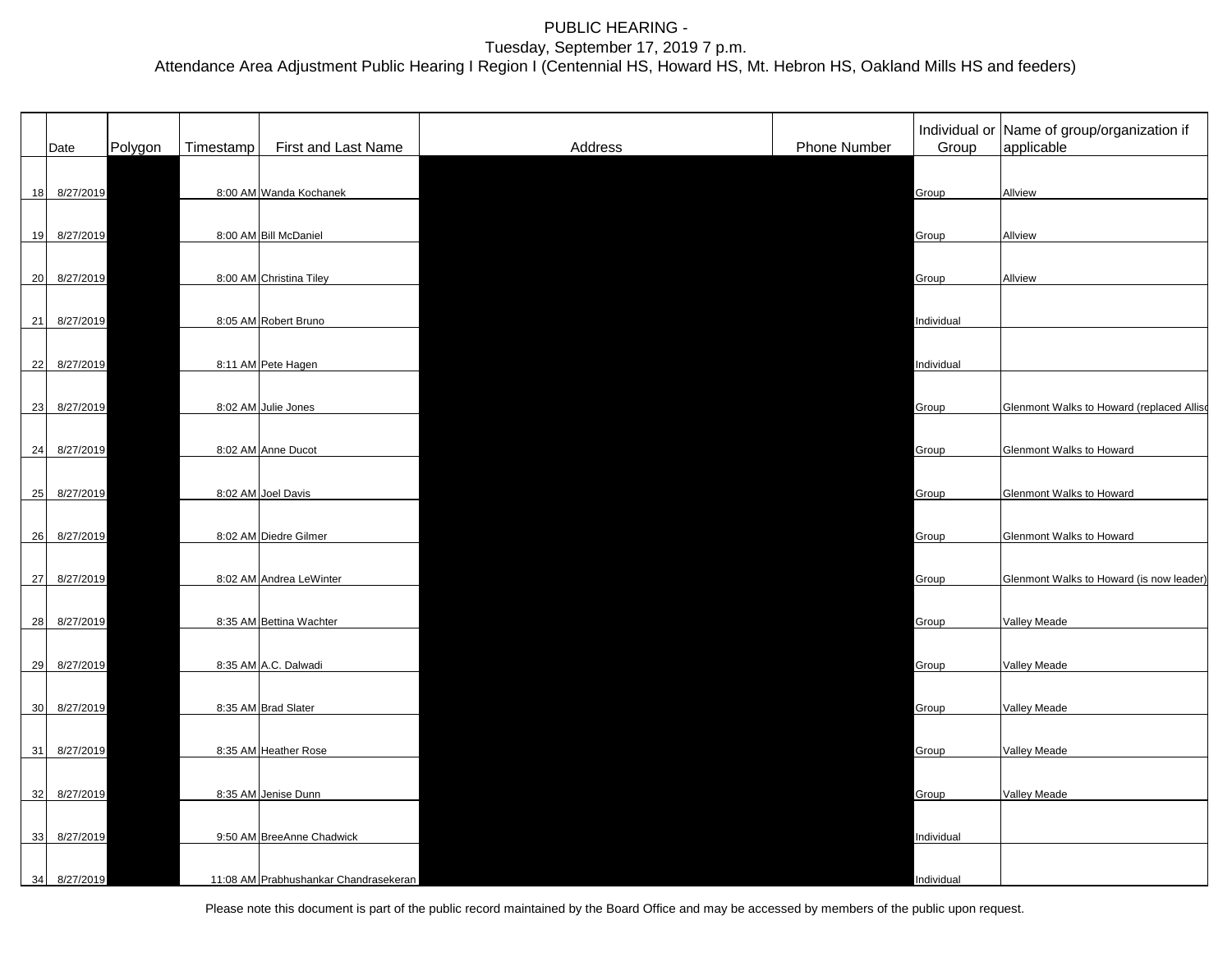|    | Date         | Polygon | Timestamp | First and Last Name          | Address | Phone Number | Group      | Individual or Name of group/organization if<br>applicable |
|----|--------------|---------|-----------|------------------------------|---------|--------------|------------|-----------------------------------------------------------|
|    |              |         |           |                              |         |              |            |                                                           |
| 35 | 8/27/2019    |         |           | 9:03 AM Jonathan Edelson     |         |              | Individual |                                                           |
|    |              |         |           |                              |         |              |            |                                                           |
|    | 36 8/27/2019 |         |           | 10:44 AM Michael Golibersuch |         |              | Group      | Owen Brown Village Association                            |
| 37 | 8/27/2019    |         |           | 2:32 PM Caroline Bodziak     |         |              | Group      | Mt. Hebron HS PTSA                                        |
| 38 | 8/27/2019    |         |           | 2:32 PM Laura Munns          |         |              | Group      | Mt. Hebron HS PTSA                                        |
|    |              |         |           |                              |         |              |            |                                                           |
|    | 39 8/27/2019 |         |           | 2:32 PM Tamara Jensen        |         |              | Group      | Mt. Hebron HS PTSA                                        |
|    | 40 8/27/2019 |         |           | Lisa Ryva                    |         |              | Group      | Mt. Hebron HS PTSA                                        |
| 41 | 8/28/2019    |         |           | 8:32 AM Timothy Phillips     |         |              | Individual |                                                           |
|    |              |         |           |                              |         |              |            |                                                           |
| 42 | 8/28/2019    |         |           | 9:02 AM Jordon Schulman      |         |              | Individual |                                                           |
| 43 | 8/28/2019    |         |           | 10:13 AM Patrick Harrington  |         |              | Individual |                                                           |
|    |              |         |           |                              |         |              |            |                                                           |
| 44 | 8/30/2019    |         |           | 11:28 AM John DiTomasso      |         |              | Individual |                                                           |
| 45 | 9/3/2019     |         |           | 7:28 AM Bill Hauf            |         |              | Individual |                                                           |
| 46 | 9/3/2019     |         |           | 9:28 AM Feather De Almata    |         |              | Individual |                                                           |
|    |              |         |           |                              |         |              |            |                                                           |
| 47 | 9/3/2019     |         |           | 12:40 PM Krista Threefoot    |         |              | Individual |                                                           |
| 48 | 9/3/2019     |         |           | 2:40PM Dawn Popp             |         |              | Individual |                                                           |
| 49 | 9/3/2019     |         |           | 3:45 PM Deeba Jafri          |         |              | Individual |                                                           |
|    |              |         |           |                              |         |              |            |                                                           |
| 50 | 9/5/2019     |         |           | 9:37 AM Eric Magdar          |         |              | Individual |                                                           |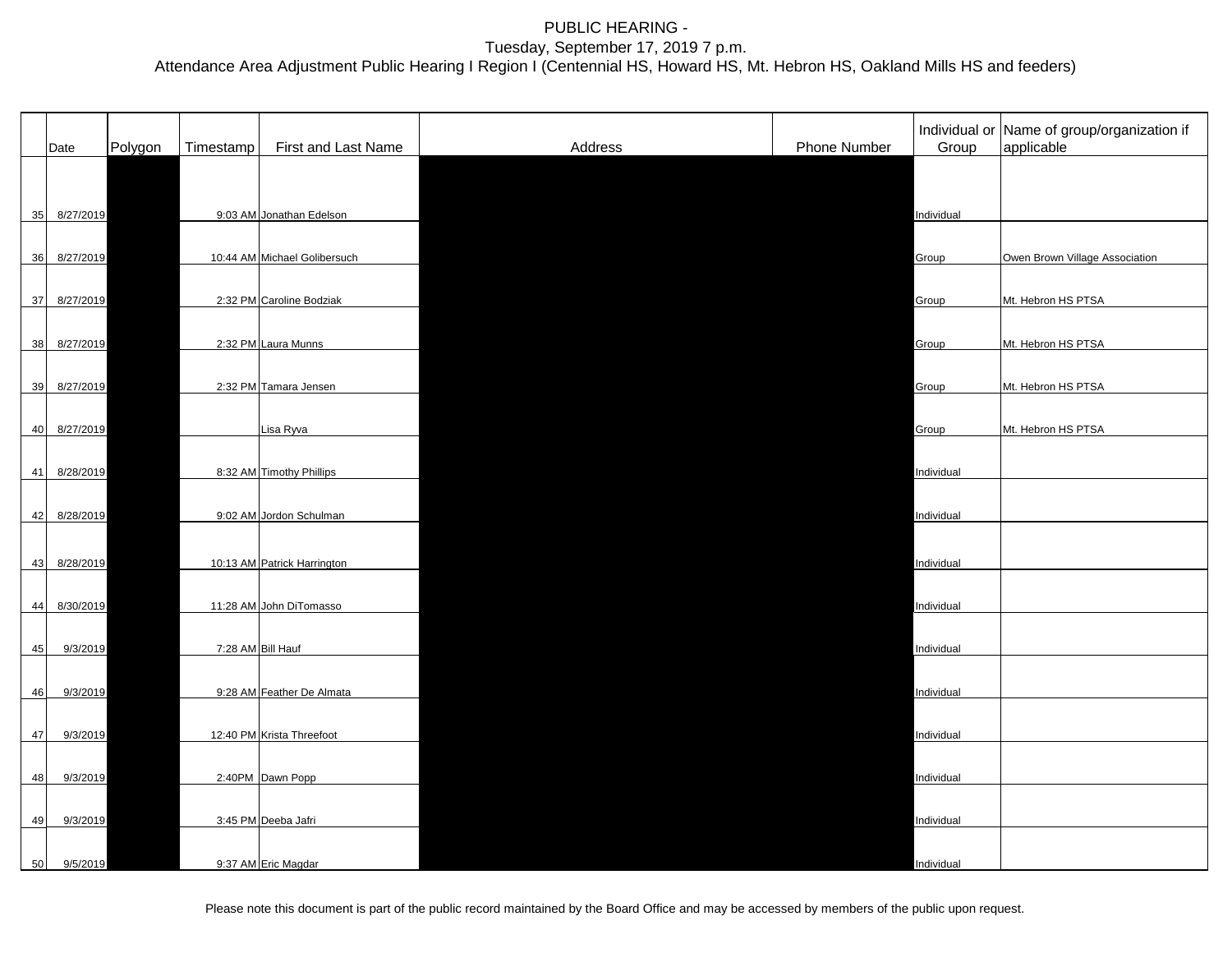|    | Date         | Polygon | Timestamp | First and Last Name       | Address | Phone Number | Group      | Individual or Name of group/organization if<br>applicable |
|----|--------------|---------|-----------|---------------------------|---------|--------------|------------|-----------------------------------------------------------|
| 51 | 9/6/2019     |         |           | 12:40 PM Barb Krupiarz    |         |              | Individual |                                                           |
| 52 | 9/9/2019     |         |           | 9:09 AM Kristen Piggott   |         |              | Individual |                                                           |
| 53 | 9/9/2019     |         |           | 10:43 AM Rebecca Giro     |         |              | Individual |                                                           |
| 54 | 9/9/2019     |         |           | 2:08 PM John Caughey      |         |              | Individual |                                                           |
| 55 | 9/9/2019     |         |           | 2:08 PM Pat Martin        |         |              | Individual |                                                           |
| 56 | 9/10/2019    |         |           | 8:52 AM Steve Smith       |         |              | Individual |                                                           |
|    | 57 9/10/2019 |         |           | 4:15 PM James Cecil       |         |              | Individual |                                                           |
|    | 58 9/10/2019 |         |           | 4:26 PM Julie Clement     |         |              | Individual |                                                           |
|    | 59 9/11/2019 |         |           | 10:02 AM Lena Kennedy     |         |              | Individual |                                                           |
|    | 60 9/132019  |         |           | 10:11 AM Dominque Gordon  |         |              | Individual |                                                           |
|    | 61 9/13/2019 |         |           | 11:38 AM Lei Zhang        |         |              | Individual |                                                           |
|    | 62 9/13/2019 |         |           | 1:08 PM David Crawford    |         |              | Individual |                                                           |
|    | 63 9/13/2019 |         |           | 1:29 PM Sherman Howell    |         |              | Individual |                                                           |
|    | 64 9/13/2019 |         |           | 1:51 PM Jennifer Flores   |         |              | Individual |                                                           |
|    | 65 9/13/2019 |         |           | 3:16 PM Ryan Eargle       |         |              | Individual |                                                           |
|    | 66 9/13/2019 |         |           | 3:29 PM Charlotte Musonda |         |              | Individual |                                                           |
| 67 | 9/16/2019    |         |           | 9:06 AM Ash Bekele        |         |              | Individual |                                                           |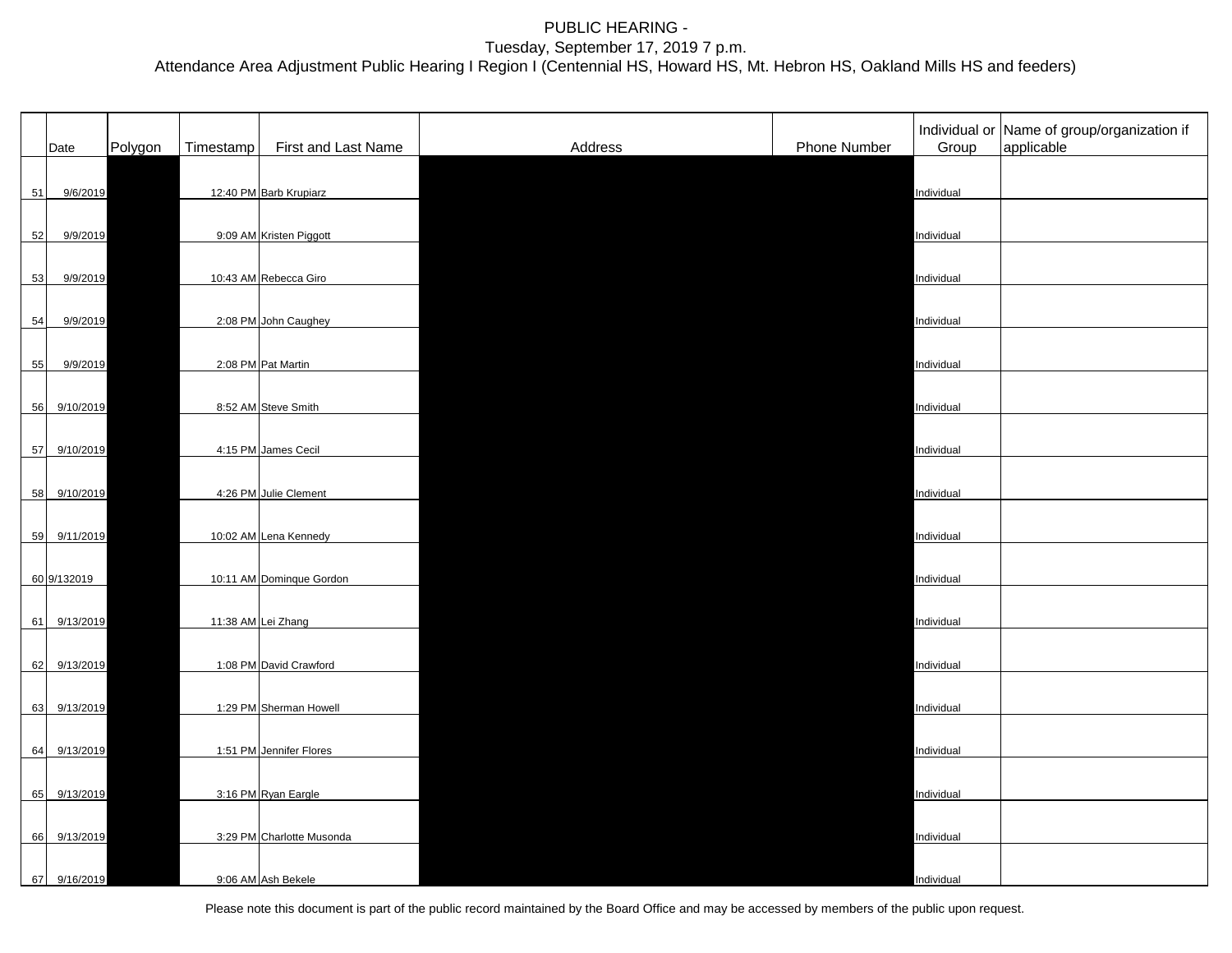|    | Date         | Polygon | Timestamp | First and Last Name        | Address | Phone Number | Group      | Individual or Name of group/organization if<br>applicable |
|----|--------------|---------|-----------|----------------------------|---------|--------------|------------|-----------------------------------------------------------|
|    | 68 9/16/2019 |         |           | 9:24 AM William Jackson    |         |              | Individual |                                                           |
|    | 69 9/16/2019 |         |           | 10:28 AM Sharon Harman     |         |              | Individual |                                                           |
|    | 70 9/16/2019 |         |           | 11:35 AM Tanya Lopez       |         |              | Individual |                                                           |
|    | 71 9/16/2019 |         |           | 12:13 PM Moura Dunnigan    |         |              | Individual |                                                           |
|    | 72 9/16/2019 |         |           | 12:30 PM Lisa Soto         |         |              | Individual |                                                           |
|    | 73 9/16/2019 |         |           | 1:12 PM Laura Wisely       |         |              | Individual |                                                           |
|    | 74 9/16/2019 |         |           | 1:37 PM Jeff Chadwick      |         |              | Individual |                                                           |
|    | 75 9/16/2019 |         |           | 3:13 PM Madeleine Phillips |         |              | Individual |                                                           |
|    | 76 9/16/2019 |         |           | 3:30 PM Kerry Richardson   |         |              | Individual |                                                           |
|    |              |         |           |                            |         |              |            |                                                           |
| 77 |              |         |           |                            |         |              |            |                                                           |
| 78 |              |         |           |                            |         |              |            |                                                           |
| 79 |              |         |           |                            |         |              |            |                                                           |
| 80 |              |         |           |                            |         |              |            |                                                           |
| 81 |              |         |           |                            |         |              |            |                                                           |
| 82 |              |         |           |                            |         |              |            |                                                           |
| 83 |              |         |           |                            |         |              |            |                                                           |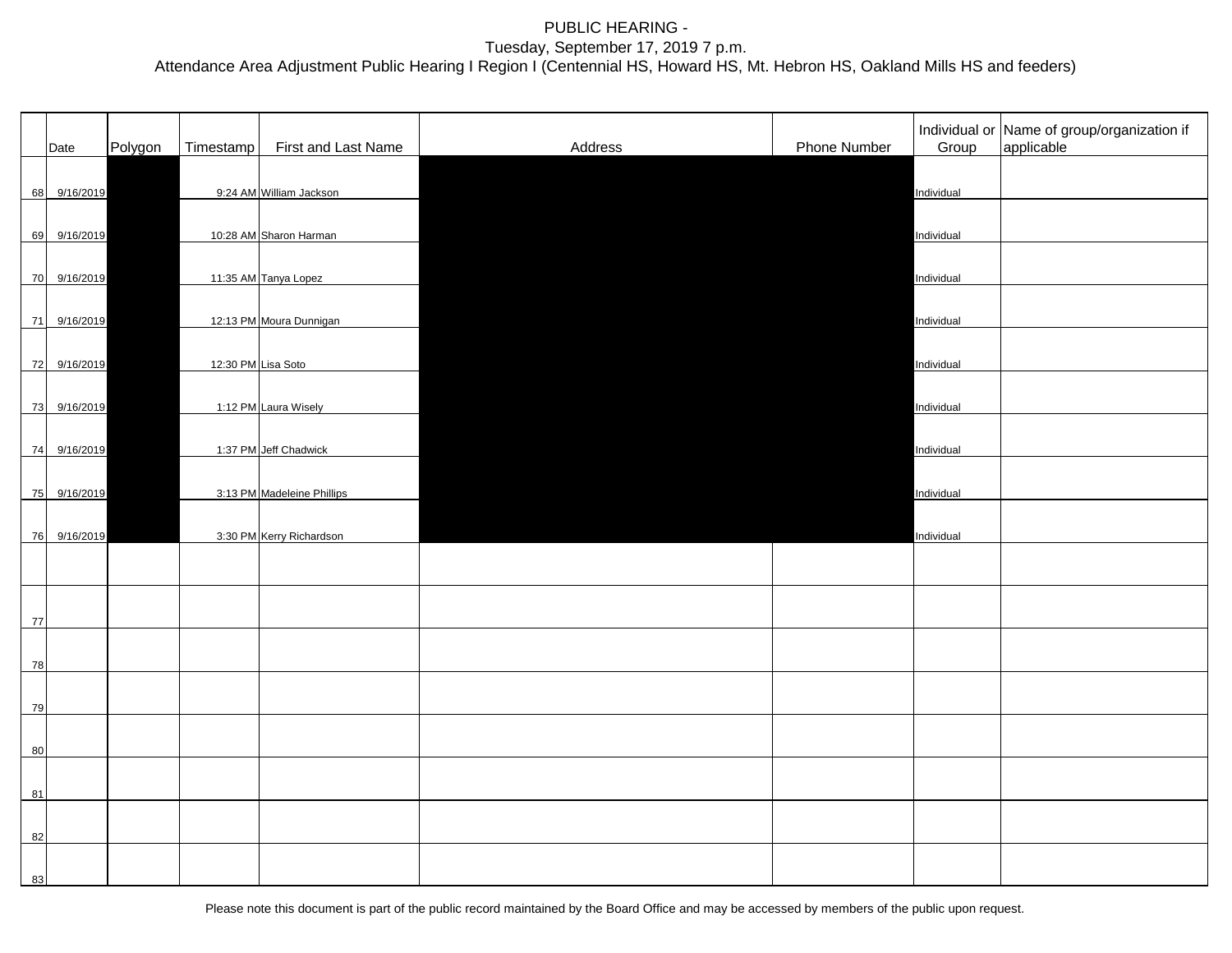|    | Polygon Date    |                   | Timestamp                                 | <b>First and Last Name</b> | <b>Address</b> | <b>Phone Number</b> | Individual or<br>Group | Name of group/organization if applicable        |
|----|-----------------|-------------------|-------------------------------------------|----------------------------|----------------|---------------------|------------------------|-------------------------------------------------|
|    | $\mathbf{1}$    |                   | 9/3/2019 8:35 a.m. 9/3/19 Burt Roberts IV |                            |                |                     | <b>Student</b>         |                                                 |
|    | $\overline{2}$  |                   | 9/3/2019 11:40 AM                         | Jordan Solomon             |                |                     | <b>Student</b>         |                                                 |
|    | $\mathbf{3}$    | 9/4/2019 1:45 PM  |                                           | Alex Horn                  |                |                     | <b>Student</b>         |                                                 |
|    | $\overline{4}$  | 9/19/2019 8:50 AM |                                           | Chris Bardini              |                |                     | <b>Student</b>         |                                                 |
|    | $5\phantom{.0}$ | 9/19/2019 8:50 AM |                                           | <b>Guihong Peng</b>        |                |                     | <b>Student</b>         |                                                 |
|    |                 |                   |                                           |                            |                |                     |                        |                                                 |
|    | 6               | 9/23/2019 7:58 AM |                                           | Harleen Green              |                |                     | <b>Student</b>         |                                                 |
|    | $\overline{7}$  | 9/23/2019 8:30 AM |                                           | David Wen                  |                |                     | <b>Student</b>         |                                                 |
|    | 8               | 9/23/2019 8:40AM  |                                           | Connor Hawthorne           |                |                     | <b>Student</b>         |                                                 |
|    | 9               | 9/23/2019 9:41 AM |                                           | Mackenzie Garrison         |                |                     | <b>Student</b>         |                                                 |
| 10 |                 | 9/23/2019 1:25 PM |                                           | Allison Levine             |                |                     | <b>Student</b>         |                                                 |
| 11 |                 | 9/3/2019 3:55 PM  |                                           | Sophia Leshchyshyn         |                |                     | <b>Student</b>         |                                                 |
| 12 |                 |                   | 9/3/2019 7:45 a.m.                        | Jaspreet Singh             |                |                     | Group                  | Pointers United Polygons 64, 1064, 129,<br>1129 |
| 13 |                 |                   | 9/3/2019 7:45 a.m.                        | <b>Allison Collins</b>     |                |                     | Group                  | Pointers United Polygons 64, 1064, 129,<br>1129 |
| 14 |                 |                   | 9/3/2019 7:45 a.m.                        | Sydma Siddiqui             |                |                     | Group                  | Pointers United Polygons 64, 1064, 129,<br>1129 |
| 15 |                 |                   | 9/3/2019 7:45 a.m.                        | Michele McGeogh            |                |                     | Group                  | Pointers United Polygons 64, 1064, 129,<br>1129 |
| 16 |                 |                   | 9/3/2019 7:45 a.m.                        | Amy Decker                 |                |                     | Group                  | Pointers United Polygons 64, 1064, 129,<br>1129 |
| 17 |                 |                   | 9/3/2019 8:16 a.m.                        | Wenbo Li                   |                |                     | Group                  | Daring Prince                                   |
| 18 |                 |                   | 9/3/2019 8:16 a.m.                        | Xiaosha Wang               |                |                     | Group                  | <b>Daring Prince</b>                            |
| 19 |                 |                   | 9/3/2019 8:25 a.m.                        | Marilyn Zigmund Luke       |                |                     | Individual             |                                                 |
|    |                 |                   |                                           |                            |                |                     |                        |                                                 |
| 20 |                 |                   | 9/3/2019 8:25 a.m.                        | Robert Luke                |                |                     | Individual             |                                                 |
| 21 |                 |                   | 9/3/2019 8:35 a.m.                        | <b>Burt Roberts III</b>    |                |                     | Individual             |                                                 |
| 22 |                 |                   | 9/3/2019 9:45 a.m.                        | Lada Onyshkevych           |                |                     | Individual             |                                                 |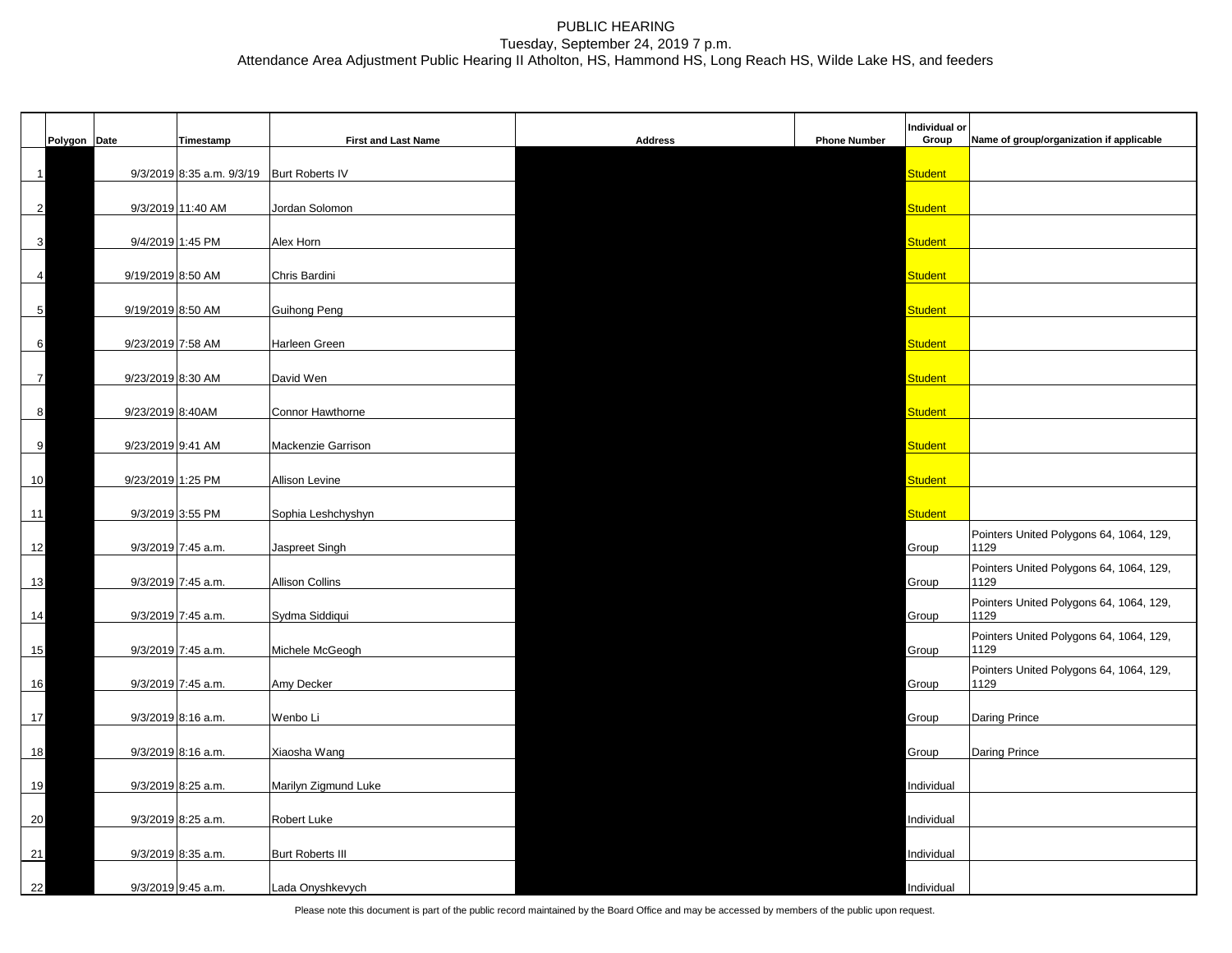|    | Polygon Date | Timestamp          | <b>First and Last Name</b> | <b>Address</b> | <b>Phone Number</b> | Individual or<br>Group | Name of group/organization if applicable |
|----|--------------|--------------------|----------------------------|----------------|---------------------|------------------------|------------------------------------------|
| 23 |              | 9/3/2019 9:55 a.m. | Jennifer McQueeney         |                |                     | Individual             |                                          |
| 24 |              | 9/3/2019 9:56 AM   | Can Li                     |                |                     | Individual             | Emerson                                  |
|    |              |                    |                            |                |                     |                        |                                          |
| 25 |              | 9/3/2019 9:28 AM   | Adam Schwartz              |                |                     | Individual             |                                          |
| 26 |              | 9/3/2019 10:01 AM  | Carleen Pena               |                |                     |                        |                                          |
| 27 |              | 9/3/2019 10:25 AM  | Ksenia Mueller             |                |                     | Individual             |                                          |
| 28 |              | 9/3/2019 10:25 AM  | Thomas Mueller             |                |                     | Individual             |                                          |
| 29 |              | 9/3/2019 11:40 AM  | Jonathan Solomon           |                |                     | Individual             |                                          |
| 30 |              | 9/3/2019 11:42 AM  | Jerry Krasnick             |                |                     | Individual             |                                          |
| 31 |              | 9/3/2019 12:01 PM  | Kirsten Johnson            |                |                     | Individual             |                                          |
|    |              |                    |                            |                |                     |                        |                                          |
| 32 |              | 9/3/2019 12:07 PM  | Yan Wang                   |                |                     | Individual             |                                          |
| 33 |              | 9/3/2019 12:51 PM  | Linda Leslie               |                |                     | Group                  | <b>WLHS PTSA</b>                         |
| 34 |              | 9/3/2019 12:51 PM  | Dan Hill                   |                |                     | Group                  | <b>WLHS PTSA</b>                         |
| 35 |              | 9/3/2019 12:51 PM  | Cynthia Fikes              |                |                     | Group                  | <b>WLHS PTSA</b>                         |
| 36 |              | 9/3/2019 12:51 PM  | Lisa Gray                  |                |                     | Group                  | <b>WLHS PTSA</b>                         |
| 37 |              | 9/3/2019 12:51 PM  | Pat Marshall               |                |                     | Group                  | WLHS PTSA                                |
| 38 |              | 9/3/2019 1:05 PM   | Angela McMellen Brannigan  |                |                     | Individual             |                                          |
| 39 |              | 9/3/2019 1:14 PM   | Daniel Newberger           |                |                     | Individual             |                                          |
|    |              |                    |                            |                |                     |                        |                                          |
| 40 |              | 9/3/2019 1:33 PM   | <b>Matthew Levine</b>      |                |                     | Individual             |                                          |
| 41 |              | 9/3/2019 1:35 PM   | Susan Levine               |                |                     | Individual             |                                          |
| 42 |              | 9/3/2019 2:50 PM   | Sara Smith                 |                |                     | Individual             |                                          |
| 43 |              | 9/3/2019 3:17 PM   | <b>Eric Greenberg</b>      |                |                     | Individual             |                                          |
| 44 |              | 9/3/2019 4:26 PM   | Amy Liu                    |                |                     | Individual             |                                          |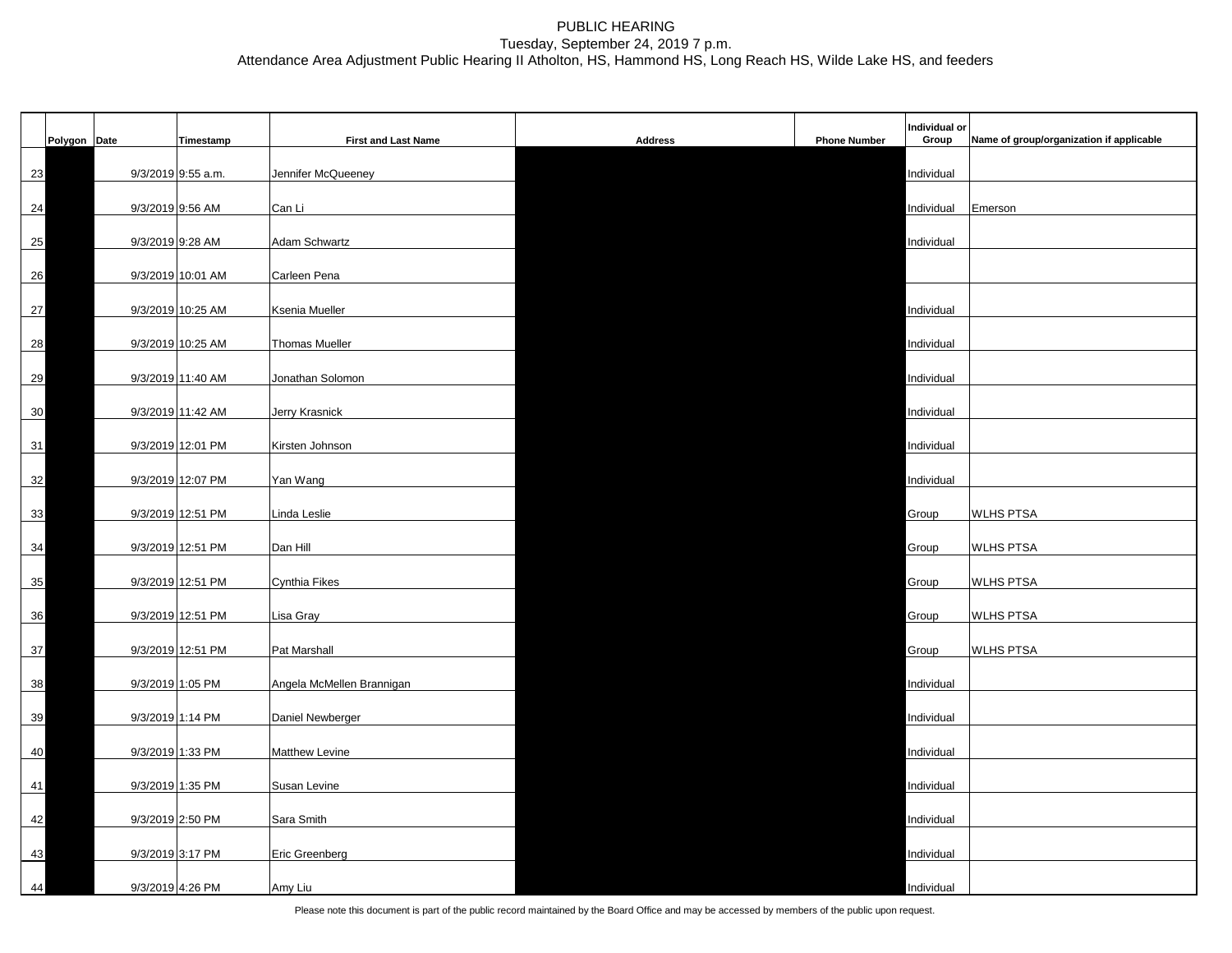|    | Polygon Date |                   | Timestamp         | <b>First and Last Name</b> | <b>Address</b> | <b>Phone Number</b> | Individual or<br>Group | Name of group/organization if applicable |
|----|--------------|-------------------|-------------------|----------------------------|----------------|---------------------|------------------------|------------------------------------------|
| 45 |              | 9/4/2019 7:55 AM  |                   | Matthew Brenner            |                |                     | Individual             |                                          |
| 46 |              | 9/4/2019 8:10 AM  |                   | <b>Heather Dexter</b>      |                |                     | Group                  | <b>Kendall Ridge</b>                     |
| 47 |              | 9/4/2019 8:10 AM  |                   | Rachel Andujar             |                |                     | Group                  | <b>Kendall Ridge</b>                     |
|    |              | 9/4/2019 8:25 AM  |                   | Gordon Alston              |                |                     | Individual             |                                          |
|    | 48           |                   |                   |                            |                |                     |                        |                                          |
|    | 49           | 9/4/2019 9:03 AM  |                   | Nana Olibris               |                |                     | Individual             |                                          |
| 50 |              |                   | 9/4/2019 9:10 AM  | <b>Beth Stolte</b>         |                |                     | Individual             |                                          |
| 51 |              |                   | 9/4/2019 10:15 AM | <b>Bakytbek llebaev</b>    |                |                     | Individual             |                                          |
| 52 |              |                   | 9/4/2019 10:25 AM | Shelley Mansolillo         |                |                     | Group                  | Polygon 13, 14 & 15                      |
| 53 |              |                   | 9/4/2019 10:25 AM | Mary Beth Bulin            |                |                     | Group                  | Polygon 13, 14 & 15                      |
| 54 |              |                   | 9/4/2019 10:25 AM | Lisa Marr                  |                |                     | Group                  | Polygon 13, 14 & 15                      |
| 55 |              |                   | 9/4/2019 10:25 AM | Kristina de Leeuw          |                |                     | Group                  | Polygon 13, 14 & 15                      |
| 56 |              | 9/4/2019 1:45 PM  |                   | <b>Michael McGinty</b>     |                |                     | Individual             |                                          |
| 57 |              |                   | 9/6/2019 10:14 AM | Andriani Buck              |                |                     | Individual             |                                          |
| 58 |              |                   | 9/6/2019 11:42 AM | Lorna Walls                |                |                     | Individual             |                                          |
| 59 |              | 9/6/2019 3:00 PM  |                   | Katherine Berland          |                |                     | Individual             |                                          |
| 60 |              |                   | 9/9/2019 8:58 AM  | Kelly Hogan                |                |                     | Individual             |                                          |
|    |              |                   |                   | Jonah Kurth                |                |                     |                        |                                          |
| 61 |              |                   | 9/9/2019 10:09 AM |                            |                |                     | Group                  | Polygon 1066                             |
| 62 |              | 9/10/2019 3:26 PM |                   | Jeff Wetstone              |                |                     | Individual             |                                          |
| 63 |              | 9/13/2019 9:07 AM |                   | Ronald Baly                |                |                     | Individual             |                                          |
|    | 64           | 9/13/2019 9:07 AM |                   | <b>Annalis Baly</b>        |                |                     | Individual             |                                          |
| 65 |              | 9/16/2019 8:48 AM |                   | Colleen Vernon             |                |                     | Individual             |                                          |
| 66 |              | 9/16/2019 9:13 AM |                   | Elizabeth Bowlsbey         |                |                     | Individual             |                                          |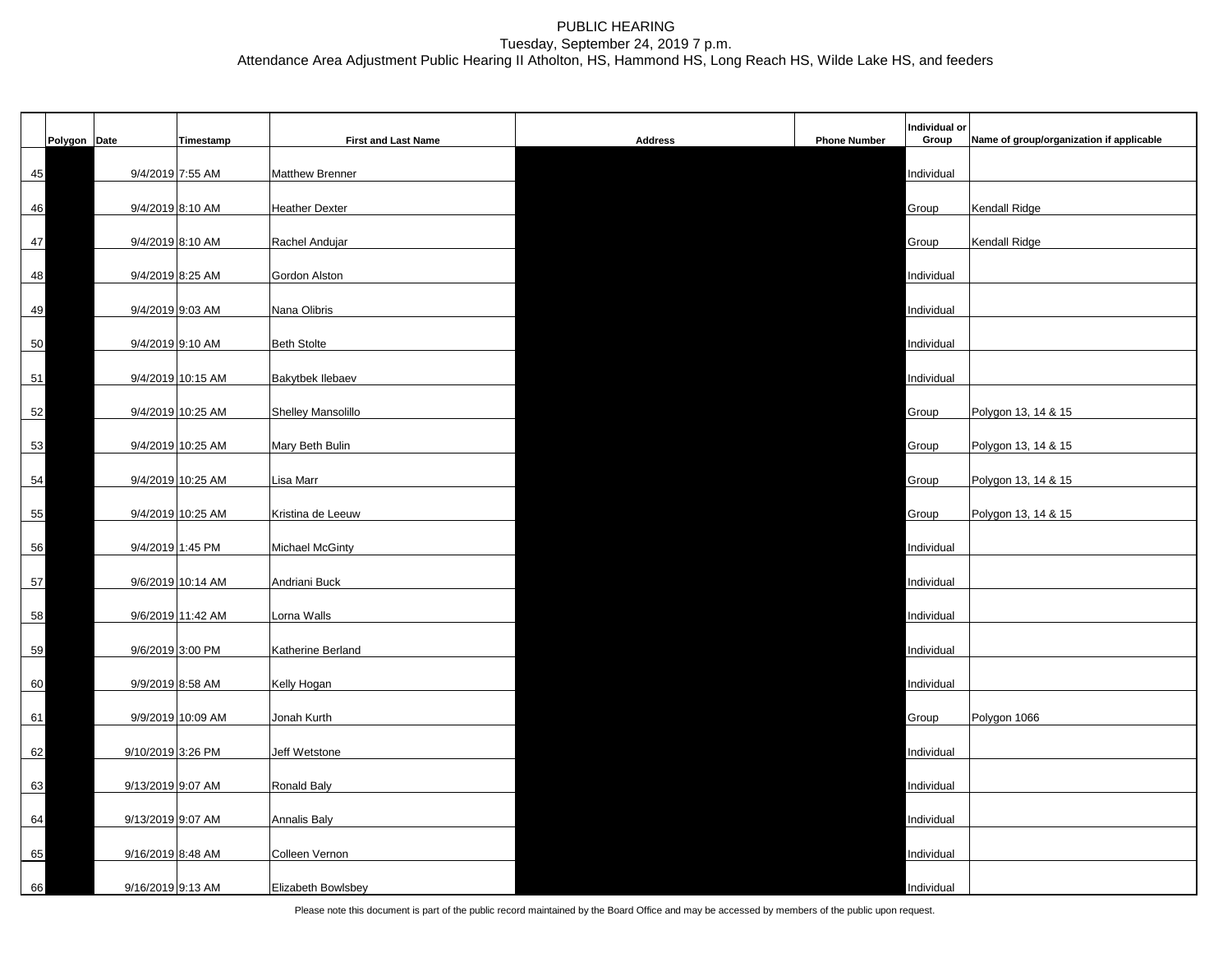|    | Polygon Date |                    | Timestamp | <b>First and Last Name</b> | <b>Address</b> | <b>Phone Number</b> | Individual or<br>Group | Name of group/organization if applicable |
|----|--------------|--------------------|-----------|----------------------------|----------------|---------------------|------------------------|------------------------------------------|
| 67 |              | 9/16/2019 2:59 PM  |           | Jacquelane Rose            |                |                     | Individual             |                                          |
| 68 |              | 9/16/2019 2:59 PM  |           | Lu-Epthel Rose             |                |                     | Individual             |                                          |
|    |              | 9/16/2019 3:00 PM  |           |                            |                |                     |                        |                                          |
| 69 |              |                    |           | Karen Pang                 |                |                     | Group                  | Polygon 134, 1134, 2134, 66 & 1066       |
| 70 |              | 9/17/2019 11:15 AM |           | Adetunji Adewole           |                |                     | Individual             |                                          |
| 71 |              | 9/17/2019 3:16 PM  |           | Kara Keister               |                |                     | Individual             |                                          |
| 72 |              | 9/18/2019 10:15 AM |           | <b>Christine Horn</b>      |                |                     | Individual             |                                          |
| 73 |              | 9/18/2019 10:43 AM |           | <b>Kimberly Bonnette</b>   |                |                     | Individual             |                                          |
| 74 |              | 9/18/2019 11:20 AM |           | John Seifert               |                |                     | Individual             |                                          |
|    |              |                    |           |                            |                |                     |                        |                                          |
| 75 |              | 9/18/2019 10:22 AM |           | Christina Thomas           |                |                     | Group                  | 1144,144 Beaverbrook Neighborhood        |
| 76 |              | 9/18/2019 10:22 AM |           | Elizabeth Wohler           |                |                     | Group                  | 1144, 144 Beaverbrook Neighborhood       |
| 77 |              | 9/18/2019 10:22 AM |           | Lauren Barnes              |                |                     | Group                  | 1444, 1144 Beaverbrook Neighborhood      |
| 78 |              | 9/18/2019 10:22 AM |           | Ann Kershner               |                |                     | Group                  | 1444, 1144 Beaverbrook Neighborhood      |
| 79 |              | 9/18/2019 12:30 PM |           | Erica Thompson             |                |                     | Individual             |                                          |
|    |              | 9/18/2019 12:30 PM |           |                            |                |                     | Individual             |                                          |
| 80 |              |                    |           | Warren Thompson            |                |                     |                        |                                          |
| 81 |              | 9/19/2019 2:40 PM  |           | Manuel Evangelista         |                |                     | Individual             |                                          |
| 82 |              | 9/19/2019 9:05 AM  |           | Stephanie Larue            |                |                     | Individual             |                                          |
| 83 |              | 9/19/2019 9:05 AM  |           | Homer Larue                |                |                     | Individual             |                                          |
| 84 |              | 9/19/2019 9:35 AM  |           | <b>Bess Altwerger</b>      |                |                     | Individual             |                                          |
| 85 |              | 9/20/2019 11:41 AM |           | Dan Goldsmith              |                |                     | Individual             |                                          |
|    |              |                    |           |                            |                |                     |                        |                                          |
| 86 |              | 9/20/2019 12:55 PM |           | Irina Abazyan              |                |                     | Individual             |                                          |
| 87 |              | 9/2/2019 2:23 PM   |           | Nancy Schweiss             |                |                     | Individual             |                                          |
| 88 |              | 9/20/2019 2:44 PM  |           | <b>Matt Levine</b>         |                |                     | Group                  | River Hill Village Board                 |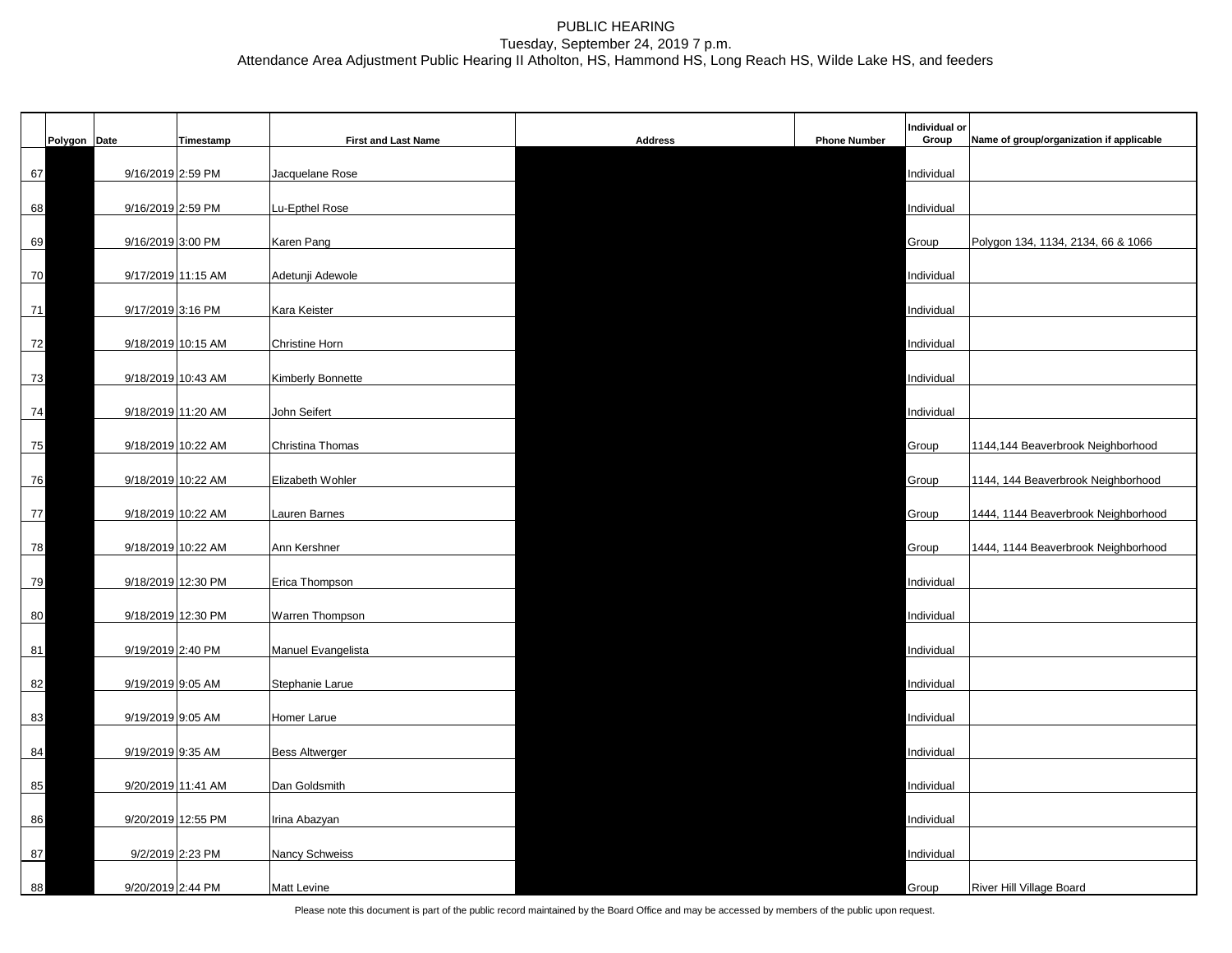|     | Polygon Date |                   | Timestamp | <b>First and Last Name</b> | <b>Address</b> | <b>Phone Number</b> | Individual or<br>Group | Name of group/organization if applicable |
|-----|--------------|-------------------|-----------|----------------------------|----------------|---------------------|------------------------|------------------------------------------|
| 89  |              | 9/23/2019 9:00 AM |           | Melisa Natapraya           |                |                     | Individual             |                                          |
| 90  |              | 9/23/2019 9:05 AM |           | Alicia Atamirano           |                |                     | Individual             |                                          |
| 91  |              | 9/23/2019 9:34 AM |           | <b>Sharon Gsell</b>        |                |                     | Individual             |                                          |
| 92  |              | 9/23/2019 11:15AM |           | Muhammad Mahmud            |                |                     | Individual             |                                          |
| 93  |              | 9/23/2019 11:50AM |           | Amanda Llorens             |                |                     | Individual             |                                          |
| 94  |              | 9/23/2019 11:55AM |           | Jeanine Pennington         |                |                     | Individual             |                                          |
|     |              | 9/23/2019 1:45 PM |           | Aaron Jaffey               |                |                     | Individual             |                                          |
| 95  |              |                   |           |                            |                |                     |                        |                                          |
| 96  |              | 9/23/2019 2:10 PM |           | Enyinna Anthony            |                |                     | Individual             |                                          |
| 97  |              | 9/23/2019 3:42 PM |           | Don Rushing                |                |                     | Individual             |                                          |
| 99  |              |                   |           |                            |                |                     |                        |                                          |
| 100 |              |                   |           |                            |                |                     |                        |                                          |
| 101 |              |                   |           |                            |                |                     |                        |                                          |
| 108 |              |                   |           |                            |                |                     |                        |                                          |
| 109 |              |                   |           |                            |                |                     |                        |                                          |
| 110 |              |                   |           |                            |                |                     |                        |                                          |
| 111 |              |                   |           |                            |                |                     |                        |                                          |
| 112 |              |                   |           |                            |                |                     |                        |                                          |
| 113 |              |                   |           |                            |                |                     |                        |                                          |
| 114 |              |                   |           |                            |                |                     |                        |                                          |
| 115 |              |                   |           |                            |                |                     |                        |                                          |
| 116 |              |                   |           |                            |                |                     |                        |                                          |
| 117 |              |                   |           |                            |                |                     |                        |                                          |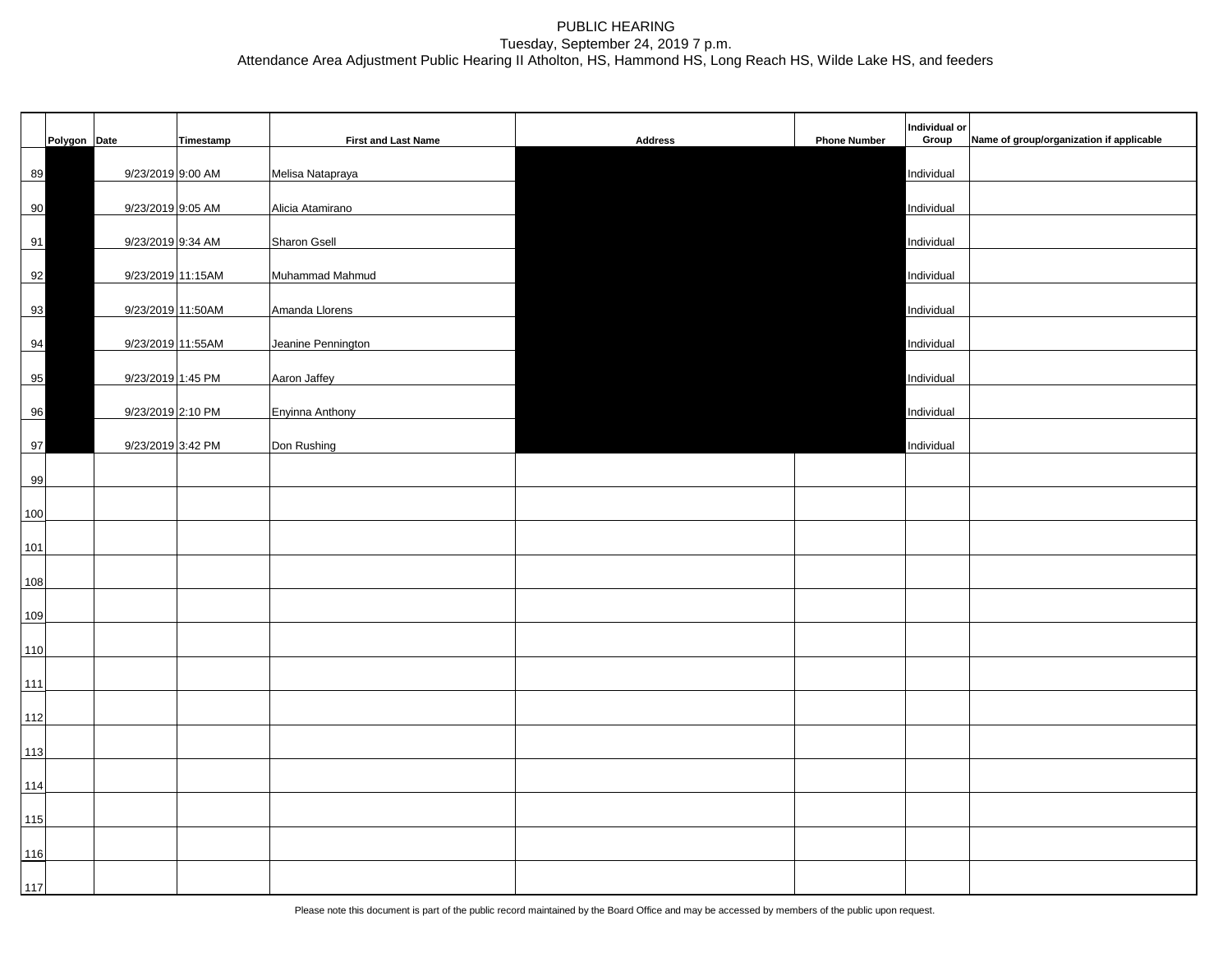|                  |         |         |           |                            |                |                     | Individual or  |                                          |
|------------------|---------|---------|-----------|----------------------------|----------------|---------------------|----------------|------------------------------------------|
|                  | Polygon | Date    | Timestamp | <b>First and Last Name</b> | <b>Address</b> | <b>Phone Number</b> | Group          | Name of group/organization if applicable |
| $\mathbf{1}$     |         | 9/25/19 |           | 2:23 PM Lylah Pitcher      |                |                     | Student        |                                          |
| $\overline{2}$   |         | 9/25/19 |           | 2:22 PM Sloane Pietryka    |                |                     | Student        |                                          |
|                  |         |         |           |                            |                |                     |                |                                          |
| $\mathbf{3}$     |         | 9/13/19 |           | 2:59 PM Blvthe Pietryka    |                |                     | <b>Student</b> |                                          |
| $\overline{a}$   |         | 9/5/19  |           | 8:00 AM Jai Doshi          |                |                     | <b>Student</b> |                                          |
| $5\phantom{.0}$  |         | 9/5/19  |           | 8:00 AM Aadi Doshi         |                |                     | <b>Student</b> |                                          |
| 6                |         | 9/5/19  |           | 8:04 AM Sophie Kularis     |                |                     | <b>Student</b> |                                          |
| $\overline{7}$   |         | 9/5/19  |           | 8:07 AM Emily Zhang        |                |                     | Student        |                                          |
| $\boldsymbol{8}$ |         | 9/5/19  |           | 8:09 AM Sophia Zhu         |                |                     | <b>Student</b> |                                          |
|                  |         |         |           |                            |                |                     |                |                                          |
| 9                |         | 9/5/19  |           | 8:12 AM Nicole Liang       |                |                     | <b>Student</b> |                                          |
| 10               |         | 9/5/19  |           | 8:13 AM Alexandra Ni       |                |                     | <b>Student</b> |                                          |
| 11               |         | 9/5/19  |           | 8:13 AM Natalia Diaz       |                |                     | <b>Student</b> |                                          |
| 12               |         | 9/5/19  |           | 8:13 AM Vivian Yao         |                |                     | Student        |                                          |
| 13               |         | 9/5/19  |           | 8:13 AM Alan Ying          |                |                     | <b>Student</b> |                                          |
| 14               |         | 9/9/19  |           | 12:01 PM Maanasa Sista     |                |                     | <b>Student</b> |                                          |
| 15               |         | 9/9/19  |           | 12:04 PM Gabriel Otubu     |                |                     | Student        |                                          |
|                  |         |         |           |                            |                |                     |                |                                          |
| 16               |         | 9/9/19  |           | 3:28 PM Ishaani Busireddy  |                |                     | Student        |                                          |
| 17               |         | 9/9/19  |           | 3:32 PM Aarnab Grover      |                |                     | Student        |                                          |
| 18               |         | 9/9/19  |           | 4:28 PM Kartik Gupta       |                |                     | <b>Student</b> |                                          |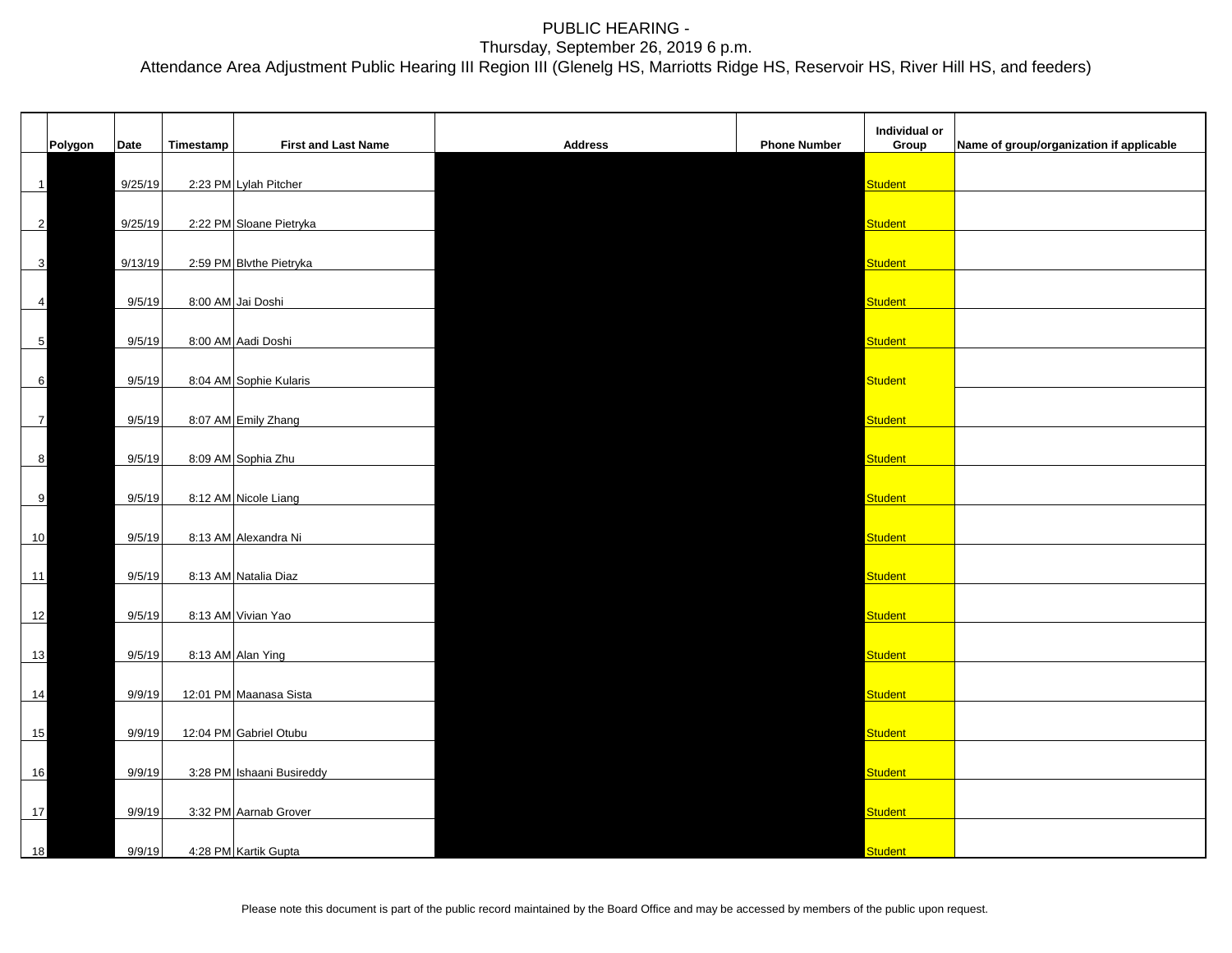|         |         |                   |                               |                |                     | Individual or  |                                          |
|---------|---------|-------------------|-------------------------------|----------------|---------------------|----------------|------------------------------------------|
| Polygon | Date    | Timestamp         | <b>First and Last Name</b>    | <b>Address</b> | <b>Phone Number</b> | Group          | Name of group/organization if applicable |
| 19      | 9/9/19  |                   | 4:28 PM Dhruv Gupta           |                |                     | <b>Student</b> |                                          |
| 20      | 9/10/19 |                   | 8:08 AM Aaron Liebskind       |                |                     | <b>Student</b> |                                          |
| 21      | 9/10/19 |                   | 10:41 AM Mark Zheng           |                |                     | <b>Student</b> |                                          |
| 22      | 9/10/19 |                   | 10:45 AM Jayden Simo          |                |                     | Student        |                                          |
| 23      | 9/10/19 | 11:52 AM Clark Hu |                               |                |                     | <b>Student</b> |                                          |
| 24      | 9/10/19 |                   | 12:13 PM Alice Chen           |                |                     | <b>Student</b> |                                          |
|         |         |                   |                               |                |                     |                |                                          |
| 25      | 9/9/19  |                   | 12:15 PM Samantha Wu          |                |                     | <b>Student</b> |                                          |
| 26      | 9/10/19 |                   | 12:15 PM Claire Huang         |                |                     | <b>Student</b> |                                          |
| 27      | 9/10/19 |                   | 12:19 PM Annie Jia            |                |                     | <b>Student</b> |                                          |
| 28      | 9/10/19 |                   | 12:24 PM Nicoletta Crisitello |                |                     | <b>Student</b> |                                          |
| 29      | 9/10/19 |                   | 12:38 PM Victoria Yao         |                |                     | <b>Student</b> |                                          |
| 30      | 9/19/19 |                   | 12:55 PM Lily Peng            |                |                     | <b>Student</b> |                                          |
| 31      | 9/10/19 |                   | 1:03 PM Ire Omitowoju         |                |                     | <b>Student</b> |                                          |
| 32      | 9/10/19 |                   | 1:03 PM Ara Omitowoju         |                |                     | <b>Student</b> |                                          |
| 33      | 9/10/19 |                   | 2:12 AM Janavi Kumaravel      |                |                     | <b>Student</b> |                                          |
| 34      | 9/11/19 |                   | 8:16 AM Angela Wu             |                |                     | Student        |                                          |
| 35      | 9/11/19 |                   | 9:46 AM Elizabeth Liu         |                |                     | <b>Student</b> |                                          |
| 36      | 9/11/19 |                   | 10:56 AM Parisa Tofigh        |                |                     | <b>Student</b> |                                          |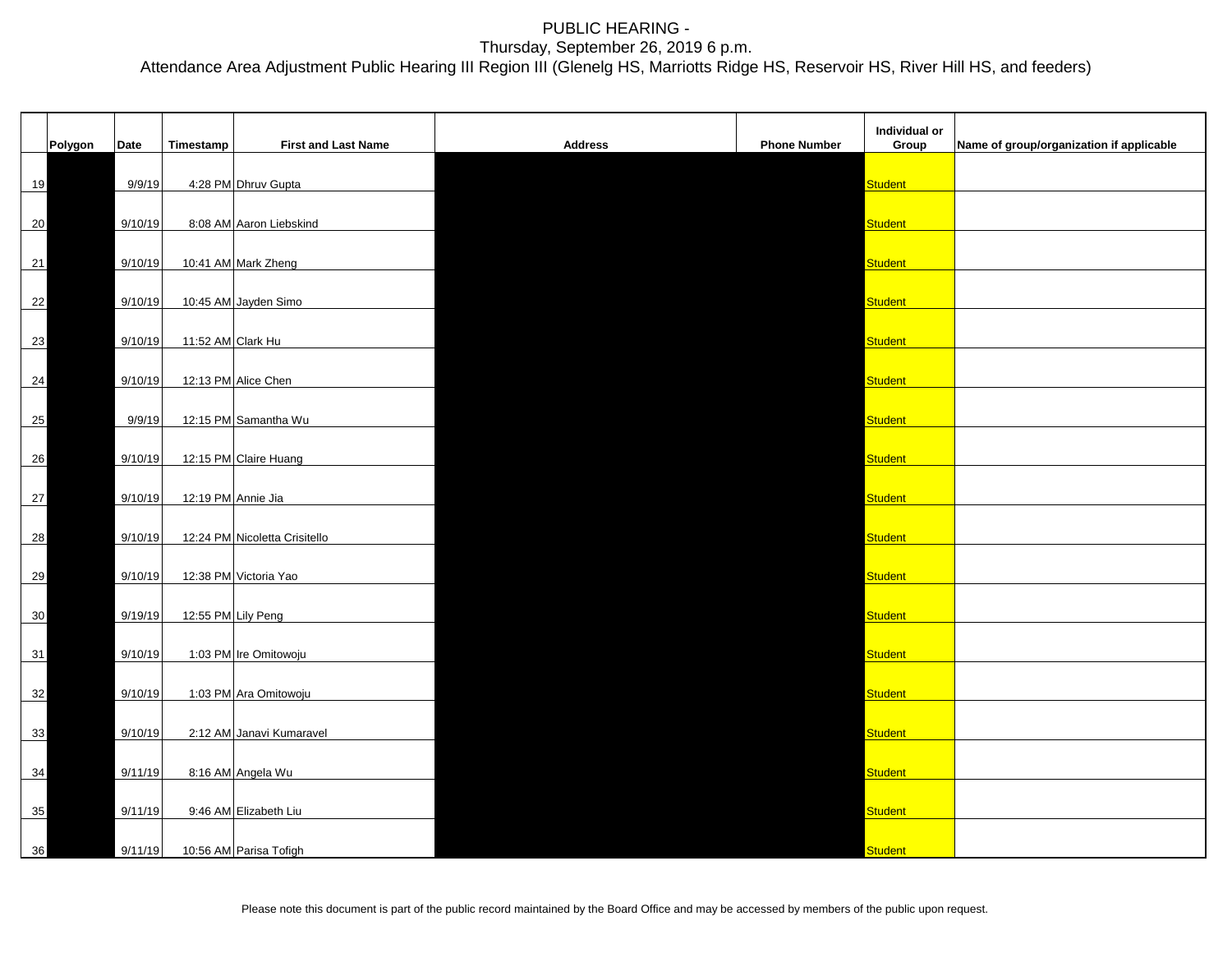|        |         |         |           |                              |                |                     | Individual or  |                                          |
|--------|---------|---------|-----------|------------------------------|----------------|---------------------|----------------|------------------------------------------|
|        | Polygon | Date    | Timestamp | <b>First and Last Name</b>   | <b>Address</b> | <b>Phone Number</b> | Group          | Name of group/organization if applicable |
|        |         |         |           |                              |                |                     |                |                                          |
| 37     |         | 9/12/19 |           | 8:57 AM Emily Dong           |                |                     | <b>Student</b> |                                          |
|        |         |         |           |                              |                |                     |                |                                          |
| 38     |         | 9/12/19 |           | 10:40 AM Erica Qin           |                |                     | <b>Student</b> |                                          |
|        |         |         |           |                              |                |                     |                |                                          |
| 39     |         | 9/13/19 |           | 8:55 AM Mahee Patel          |                |                     | <b>Student</b> |                                          |
|        |         |         |           |                              |                |                     |                |                                          |
| 40     |         | 9/13/19 |           | 9:15 AM Malhar Mandsaurwale  |                |                     | Student        |                                          |
| 41     |         | 9/13/19 |           | 2:53 PM Utkarsh Mandsaurwale |                |                     | <b>Student</b> |                                          |
|        |         |         |           |                              |                |                     |                |                                          |
| 42     |         | 9/13/19 |           | 3:25 PM Maisha Foyez         |                |                     | <b>Student</b> |                                          |
|        |         |         |           |                              |                |                     |                |                                          |
| 43     |         | 9/16/19 |           | 1:59 PM Haeli Shah           |                |                     | <b>Student</b> |                                          |
|        |         |         |           |                              |                |                     |                |                                          |
| 44     |         | 9/16/19 |           | 1:59 PM Darshi Shah          |                |                     | <b>Student</b> |                                          |
|        |         |         |           |                              |                |                     |                |                                          |
| 45     |         | 9/16/19 |           | 3:53 PM Sanjana Chokkaku     |                |                     | <b>Student</b> |                                          |
|        |         |         |           |                              |                |                     |                |                                          |
| 46     |         | 9/16/19 |           | 3:53 PM Srisuha Chokkaku     |                |                     | <b>Student</b> |                                          |
|        |         |         |           |                              |                |                     |                |                                          |
| $47\,$ |         | 9/16/19 |           | 5:22 PM Ram Challagulla      |                |                     | <b>Student</b> |                                          |
|        |         |         |           |                              |                |                     |                |                                          |
| 48     |         | 9/16/19 |           | 5:22 PM Lakshmi Challagulla  |                |                     | <b>Student</b> |                                          |
| 49     |         | 9/17/19 |           | 8:25 AM Veer Tuiliano        |                |                     | <b>Student</b> |                                          |
|        |         |         |           |                              |                |                     |                |                                          |
| 50     |         | 9/18/19 |           | 10:21 AM Mahnoor Hashim Rao  |                |                     | <b>Student</b> |                                          |
|        |         |         |           |                              |                |                     |                |                                          |
| 51     |         | 9/18/19 |           | 10:40 AM Aryan Oza           |                |                     | <b>Student</b> |                                          |
|        |         |         |           |                              |                |                     |                |                                          |
| 52     |         | 9/18/19 |           | 10:55 AM Samir Gupta         |                |                     | Student        |                                          |
|        |         |         |           |                              |                |                     |                |                                          |
| 53     |         | 9/18/19 |           | 11:05 AM Bhavika Vyas        |                |                     | Student        |                                          |
|        |         |         |           |                              |                |                     |                |                                          |
| 54     |         | 9/18/19 |           | 11:32 AM Shreenitha Chikyala |                |                     | <b>Student</b> |                                          |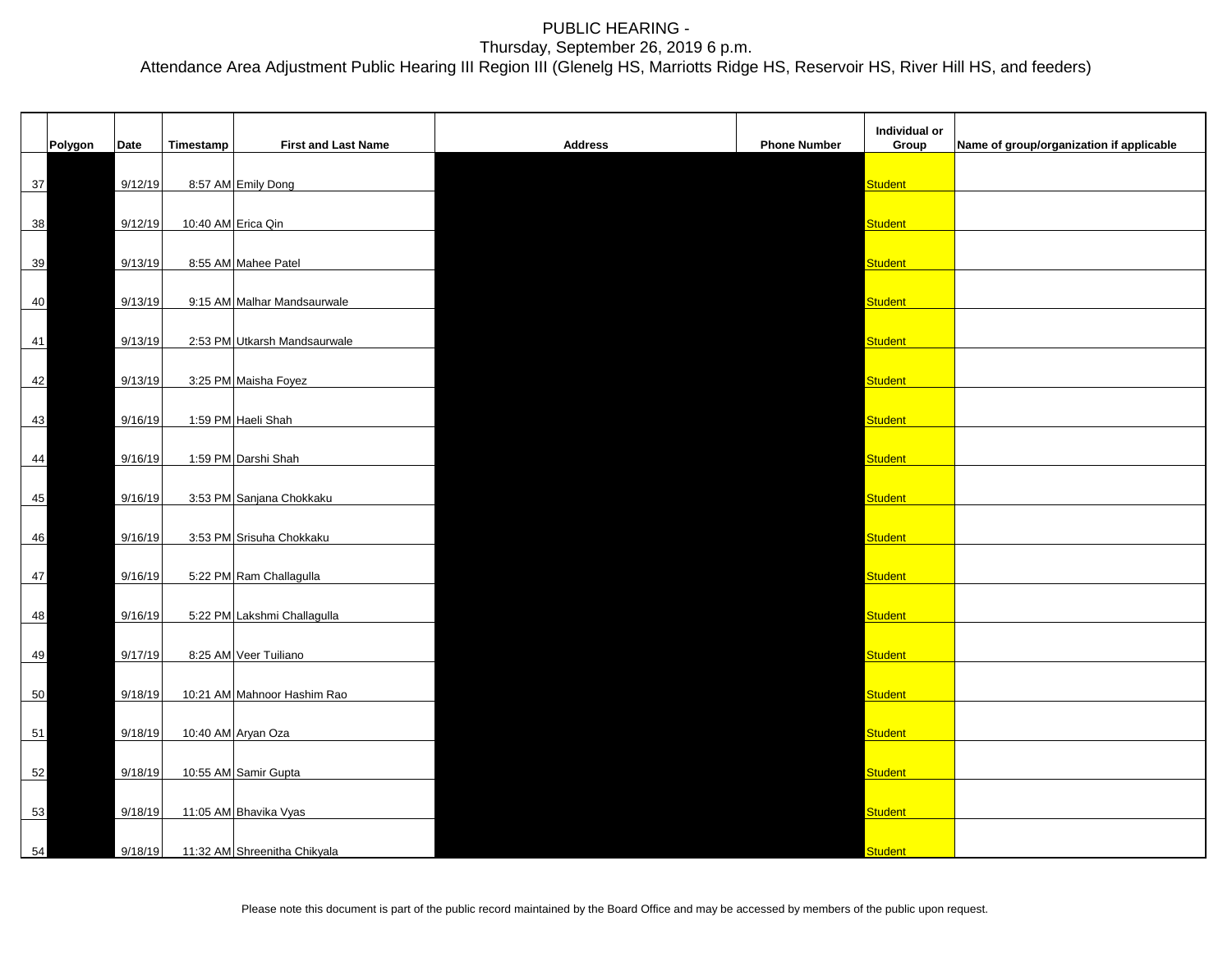|    |         |             |                   |                            |                |                     | Individual or  |                                          |
|----|---------|-------------|-------------------|----------------------------|----------------|---------------------|----------------|------------------------------------------|
|    | Polygon | <b>Date</b> | Timestamp         | <b>First and Last Name</b> | <b>Address</b> | <b>Phone Number</b> | Group          | Name of group/organization if applicable |
| 55 |         | 9/18/19     |                   | 11:40 AM Poojan Patel      |                |                     | <b>Student</b> |                                          |
| 56 |         | 9/19/19     |                   | 8:50 AM Nolan Mercy        |                |                     | <b>Student</b> |                                          |
| 57 |         | 9/19/19     |                   | 10:05 AM Lillian Graham    |                |                     | <b>Student</b> |                                          |
| 58 |         | 9/19/19     |                   | 3:30 PM Siana Kabaria      |                |                     | <b>Student</b> |                                          |
| 59 |         | 9/19/19     |                   | 3:53 PM Sharvl Wankhade    |                |                     | Student        |                                          |
| 60 |         | 9/19/19     |                   | 3:57 PM Aashika Balaji     |                |                     | <b>Student</b> |                                          |
| 61 |         | 9/20/19     |                   | 8:45 AM Nathaniel Clarke   |                |                     | <b>Student</b> |                                          |
|    |         |             |                   |                            |                |                     |                |                                          |
| 62 |         | 9/20/19     |                   | 8:46 AM Matthias Clarke    |                |                     | <b>Student</b> |                                          |
| 63 |         | 9/20/19     |                   | 11:10 AM Kashvi Tiwari     |                |                     | <b>Student</b> |                                          |
| 64 |         | 9/20/19     |                   | 3:20 PM Aubrey Heiges      |                |                     | <b>Student</b> |                                          |
| 65 |         | 9/23/19     |                   | 11:16 AM Elise Marcus      |                |                     | <b>Student</b> |                                          |
| 66 |         | 9/23/19     |                   | 11:16 AM Maya Gambhir      |                |                     | <b>Student</b> |                                          |
| 67 |         | 9/23/19     |                   | 12:55 PM Jiya Amin         |                |                     | <b>Student</b> |                                          |
| 68 |         | 9/23/19     |                   | 12:51 PM Abbas Rizvi       |                |                     | <b>Student</b> |                                          |
| 69 |         | 9/23/19     | 2:05 PM Ali Zaidi |                            |                |                     | <b>Student</b> |                                          |
| 70 |         | 9/23/19     |                   | 3:06 PM Krishi Sahijwani   |                |                     | <b>Student</b> |                                          |
| 71 |         | 9/23/19     |                   | 3:15 PM Ishani Sinha       |                |                     | <b>Student</b> |                                          |
| 72 |         | 9/24/19     |                   | 8:05 AM Sydney Montgomery  |                |                     | <b>Student</b> |                                          |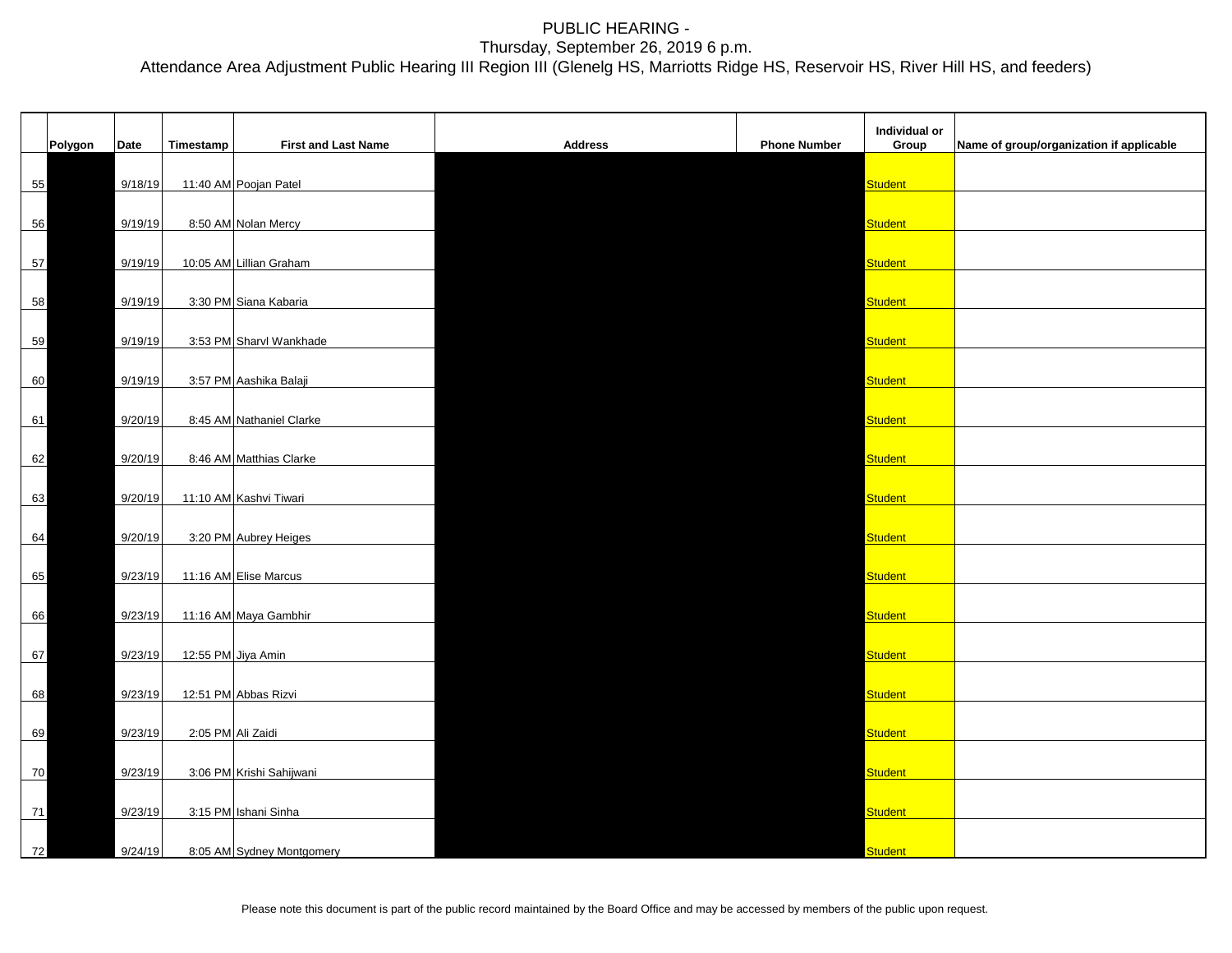|    |         |         |           |                            |                |                     | Individual or  |                                          |
|----|---------|---------|-----------|----------------------------|----------------|---------------------|----------------|------------------------------------------|
|    | Polygon | Date    | Timestamp | <b>First and Last Name</b> | <b>Address</b> | <b>Phone Number</b> | Group          | Name of group/organization if applicable |
|    |         |         |           |                            |                |                     |                |                                          |
| 73 |         | 9/24/19 |           | 9:00 AM Rishi Zarkar       |                |                     | <b>Student</b> |                                          |
|    |         |         |           |                            |                |                     |                |                                          |
| 74 |         | 9/24/19 |           | 3:20 PM Nadia Lessing      |                |                     | <b>Student</b> |                                          |
|    |         |         |           |                            |                |                     |                |                                          |
| 75 |         | 9/25/19 |           | 8:32 AM Zachary Blumenfeld |                |                     | <b>Student</b> |                                          |
|    |         | 9/25/19 |           |                            |                |                     | <b>Student</b> |                                          |
| 76 |         |         |           | 9:34 AM Ryan Gesell        |                |                     |                |                                          |
| 77 |         | 9/25/19 |           | 10:10 AM Jiaming Zhang     |                |                     | <b>Student</b> |                                          |
|    |         |         |           |                            |                |                     |                |                                          |
| 78 |         | 9/25/19 |           | 10:17 AM Sebastien Spencer |                |                     | <b>Student</b> |                                          |
|    |         |         |           |                            |                |                     |                |                                          |
| 79 |         | 9/25/19 |           | 10:17 AM Eleanor Spencer   |                |                     | Student        |                                          |
|    |         |         |           |                            |                |                     |                |                                          |
| 80 |         | 9/25/19 |           | 10:20 AM Akhil Gurram      |                |                     | Student        |                                          |
|    |         |         |           |                            |                |                     |                |                                          |
| 81 |         | 9/25/19 |           | 10:45 AM Faith Odubanjo    |                |                     | <b>Student</b> |                                          |
|    |         |         |           |                            |                |                     |                |                                          |
| 82 |         | 9/25/19 |           | 11:45 AM Aadvik Vashist    |                |                     | <b>Student</b> |                                          |
|    |         |         |           |                            |                |                     |                |                                          |
| 83 |         | 9/25/19 |           | 3:42 PM Lucas Chiang       |                |                     | <b>Student</b> |                                          |
| 84 |         | 9/25/19 |           | 3:48 PM Samuel Funk        |                |                     | <b>Student</b> |                                          |
|    |         |         |           |                            |                |                     |                |                                          |
| 85 |         | 9/25/19 |           | 3:58 PM Katie Huang        |                |                     | Student        |                                          |
|    |         |         |           |                            |                |                     |                |                                          |
| 86 |         | 9/5/19  |           | 8:00 AM Steven Puchek      |                |                     | Group          | Maple Lawn School of Unity Action Group  |
|    |         |         |           |                            |                |                     |                |                                          |
| 87 |         | 9/5/19  |           | 8:00 AM Shelly Brown       |                |                     | Group          | Maple Lawn School of Unity Action Group  |
|    |         |         |           |                            |                |                     |                |                                          |
| 88 |         | 9/5/19  |           | 8:00 AM Shameet Luhar      |                |                     | Group          | Maple Lawn School of Unity Action Group  |
|    |         |         |           |                            |                |                     |                |                                          |
| 89 |         | 9/5/19  |           | 8:00 AM Liz Nudo           |                |                     | Group          | Maple Lawn School of Unity Action Group  |
|    |         |         |           |                            |                |                     |                |                                          |
| 90 |         | 9/5/19  |           | 8:00 AM Crandall Watson    |                |                     | Group          | Maple Lawn School of Unity Action Group  |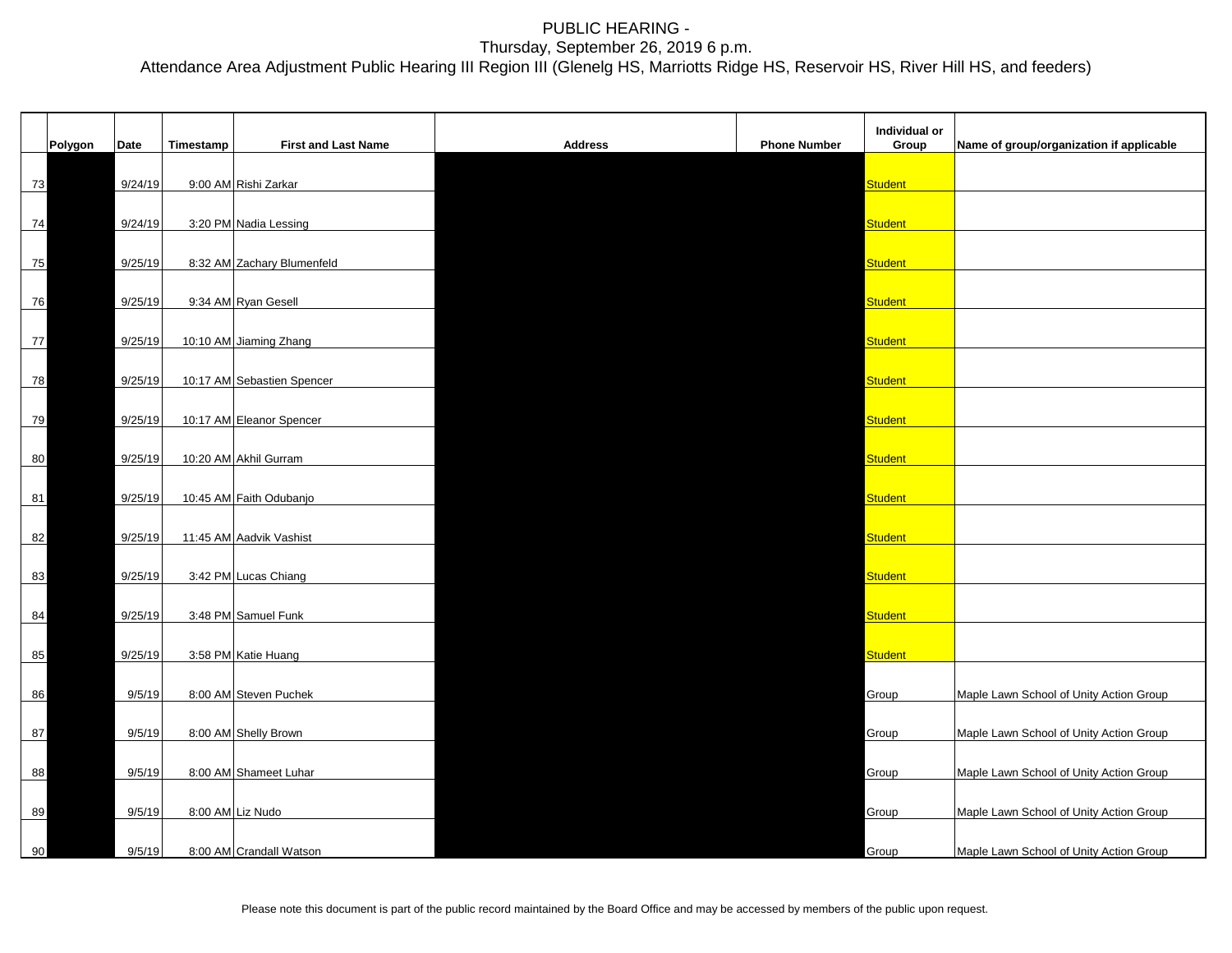|         |        |           |                            |                |                     | Individual or |                                          |
|---------|--------|-----------|----------------------------|----------------|---------------------|---------------|------------------------------------------|
| Polygon | Date   | Timestamp | <b>First and Last Name</b> | <b>Address</b> | <b>Phone Number</b> | Group         | Name of group/organization if applicable |
| 91      | 9/5/19 |           | 8:00 AM Sangita Doshi      |                |                     | Individual    |                                          |
| 92      | 9/5/19 |           | 8:00 AM Tejas Doshi        |                |                     | Individual    |                                          |
| 93      | 9/5/19 |           | 8:01 AM Morgan Pietryka    |                |                     | Individual    |                                          |
| 94      | 9/5/19 |           | 8:02 AM Ninghai Sun        |                |                     | Group         | Chapel Woods                             |
|         |        |           |                            |                |                     |               |                                          |
| 95      | 9/5/19 |           | 8:02 AM Scott Silverstein  |                |                     | Group         | Chapel Woods                             |
| 96      | 9/5/19 |           | 8:02 AM Swati Goel         |                |                     | Group         | Chapel Woods                             |
| 97      | 9/5/19 |           | 8:02 AM Ada Offurum        |                |                     | Group         | Chapel Woods                             |
| 98      | 9/5/19 |           | 8:02 AM Rong Guo           |                |                     | Group         | Chapel Woods                             |
| 99      | 9/5/19 |           | 8:04 AM Sharon Kularis     |                |                     | Individual    |                                          |
| 100     | 9/5/19 |           | 8:04 AM Tim Kularis        |                |                     | Individual    |                                          |
| 101     | 9/5/19 |           | 8:05 AM Prabir Chakrabarty |                |                     | Individual    |                                          |
| 102     | 9/5/19 |           | 8:07 AM Josh Mathieu       |                |                     | Individual    |                                          |
| 103     | 9/5/19 |           | 8:07 AM Jamie Mathieu      |                |                     | Individual    |                                          |
| 104     | 9/5/19 |           | 8:08 AM Christian Cao      |                |                     | Group         | Pheasant Ridge & Trotter Rd. Comm.       |
| 105     | 9/5/19 |           | 8:08 AM Paul Scott         |                |                     | Group         | Pheasant Ridge & Trotter Rd. Comm.       |
| 106     | 9/5/19 |           | 8:08 AM Jessica Zirkle     |                |                     | Group         | Pheasant Ridge & Trotter Rd. Comm.       |
|         |        |           |                            |                |                     |               |                                          |
| 107     | 9/5/19 |           | 8:08 AM Sezin Palmer       |                |                     | Group         | Pheasant Ridge & Trotter Rd. Comm.       |
| $108$   | 9/5/19 |           | 8:08 AM Douglas Gartrell   |                |                     | Group         | Pheasant Ridge & Trotter Rd. Comm.       |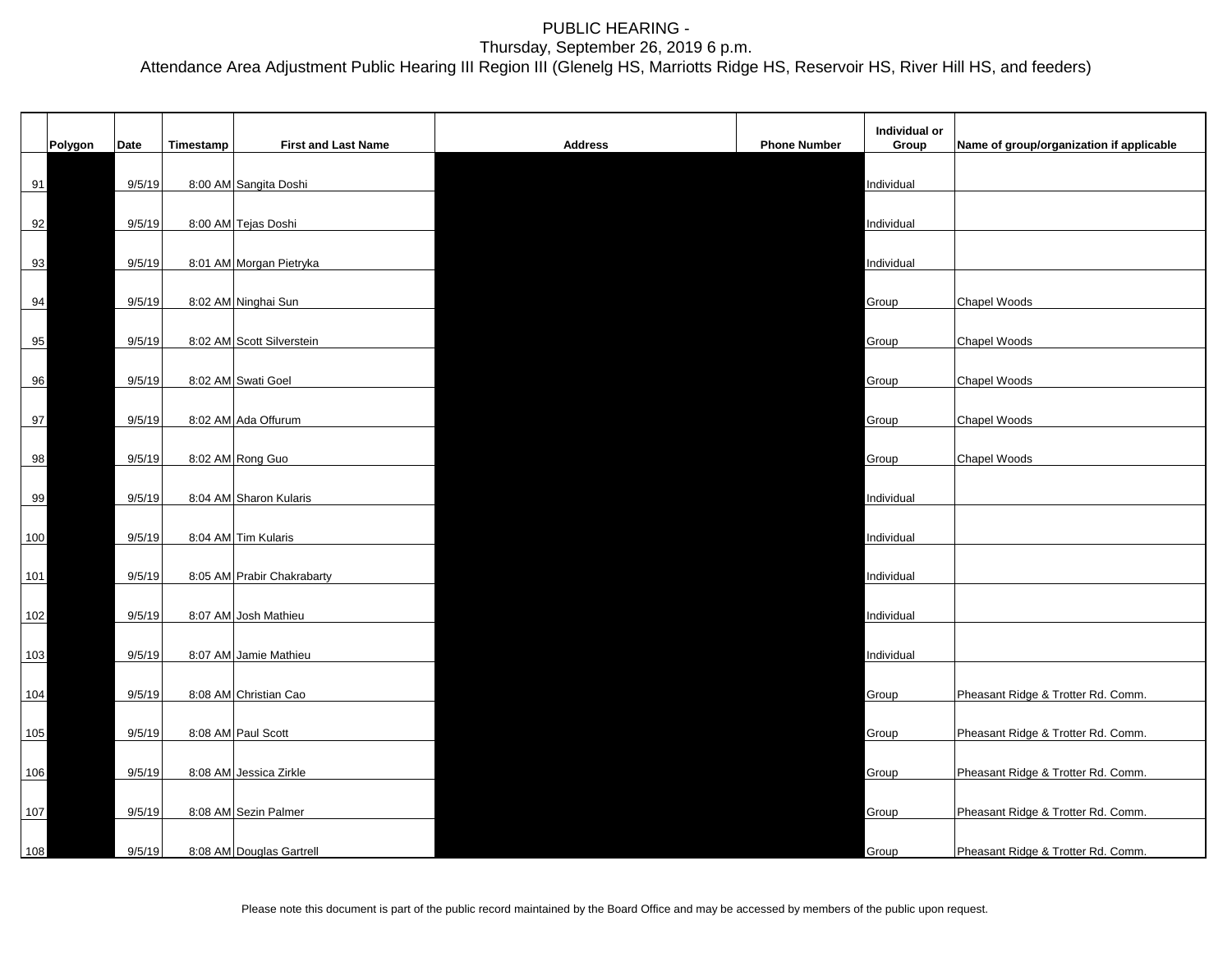|       | Polygon | Date   | Timestamp | <b>First and Last Name</b>                 | <b>Address</b> | <b>Phone Number</b> | Individual or<br>Group | Name of group/organization if applicable |
|-------|---------|--------|-----------|--------------------------------------------|----------------|---------------------|------------------------|------------------------------------------|
|       |         |        |           |                                            |                |                     |                        |                                          |
|       | 109     | 9/5/19 |           | 8:09 AM Virginia Hubla-Dujols              |                |                     | Individual             |                                          |
|       |         |        |           |                                            |                |                     |                        |                                          |
|       | 110     | 9/5/19 |           | 8:14 AM Matthew Hoops                      |                |                     | Individual             |                                          |
|       |         |        |           |                                            |                |                     |                        |                                          |
| 111   |         | 9/5/19 |           | 8:10 AM Bin Zhu                            |                |                     | Group                  | Keep Communities Together CES@CMS        |
|       |         |        |           |                                            |                |                     |                        |                                          |
| $112$ |         | 9/5/19 |           | 8:10 AM Lin Zhou                           |                |                     | Group                  | Keep Communities Together CES@CMS        |
|       |         |        |           |                                            |                |                     |                        |                                          |
| 113   |         | 9/5/19 |           | 8:10 AM Robert Runser                      |                |                     | Group                  | Keep Communities Together CES@CMS        |
| 114   |         | 9/5/19 |           | 8:10 AM Sammy Zakaria                      |                |                     | Group                  | Keep Communities Together CES@CMS        |
|       |         |        |           |                                            |                |                     |                        |                                          |
| 115   |         | 9/5/19 |           | 8:10 AM Dalia Schlash                      |                |                     | Group                  | Keep Communities Together CES@CMS        |
|       |         |        |           |                                            |                |                     |                        |                                          |
| $116$ |         | 9/5/19 |           | 8:13 AM Guangile Sun                       |                |                     | Group                  | Keep River Hill Village Together         |
|       |         |        |           |                                            |                |                     |                        |                                          |
| 117   |         | 9/5/19 |           | 8:13 AM Chen Hu                            |                |                     | Group                  | Keep River Hill Village Together         |
|       |         |        |           |                                            |                |                     |                        |                                          |
| 118   |         | 9/5/19 |           | 8:13 AM Steven Marlow                      |                |                     | Group                  | Keep River Hill Village Together         |
|       |         |        |           |                                            |                |                     |                        |                                          |
|       | 119     | 9/5/19 |           | 8:13 AM Yinqi Zhang                        |                |                     | Group                  | Keep River Hill Village Together         |
|       |         |        |           |                                            |                |                     |                        |                                          |
|       | 120     | 9/5/19 |           | 8:13 AM Debra Young                        |                |                     | Group                  | Keep River Hill Village Together         |
|       |         |        |           |                                            |                |                     |                        |                                          |
|       | 121     | 9/5/19 |           | 8:16 AM Kofi Schulterbrandt                |                |                     | Individual             |                                          |
|       |         |        |           |                                            |                |                     |                        |                                          |
|       | 122     | 9/5/19 |           | 8:17 AM Yonghui Yang                       |                |                     | Group                  | <b>Chapel Estates</b>                    |
|       | 123     | 9/5/19 |           | 8:17 AM Nirmala Yadia                      |                |                     | Group                  | <b>Chapel Estates</b>                    |
|       |         |        |           |                                            |                |                     |                        |                                          |
|       | 124     | 9/5/19 |           | 8:17 AM Amethist Finch                     |                |                     | Group                  | <b>Chapel Estates</b>                    |
|       |         |        |           |                                            |                |                     |                        |                                          |
|       | 125     | 9/5/19 |           | 8:17 AM Tony Mixon (Replaced Mitch Caplan) |                |                     | Group                  | <b>Chapel Estates</b>                    |
|       |         |        |           |                                            |                |                     |                        |                                          |
| 126   |         | 9/5/19 |           | 8:17 AM Sheridan Phillips                  |                |                     | Group                  | <b>Chapel Estates</b>                    |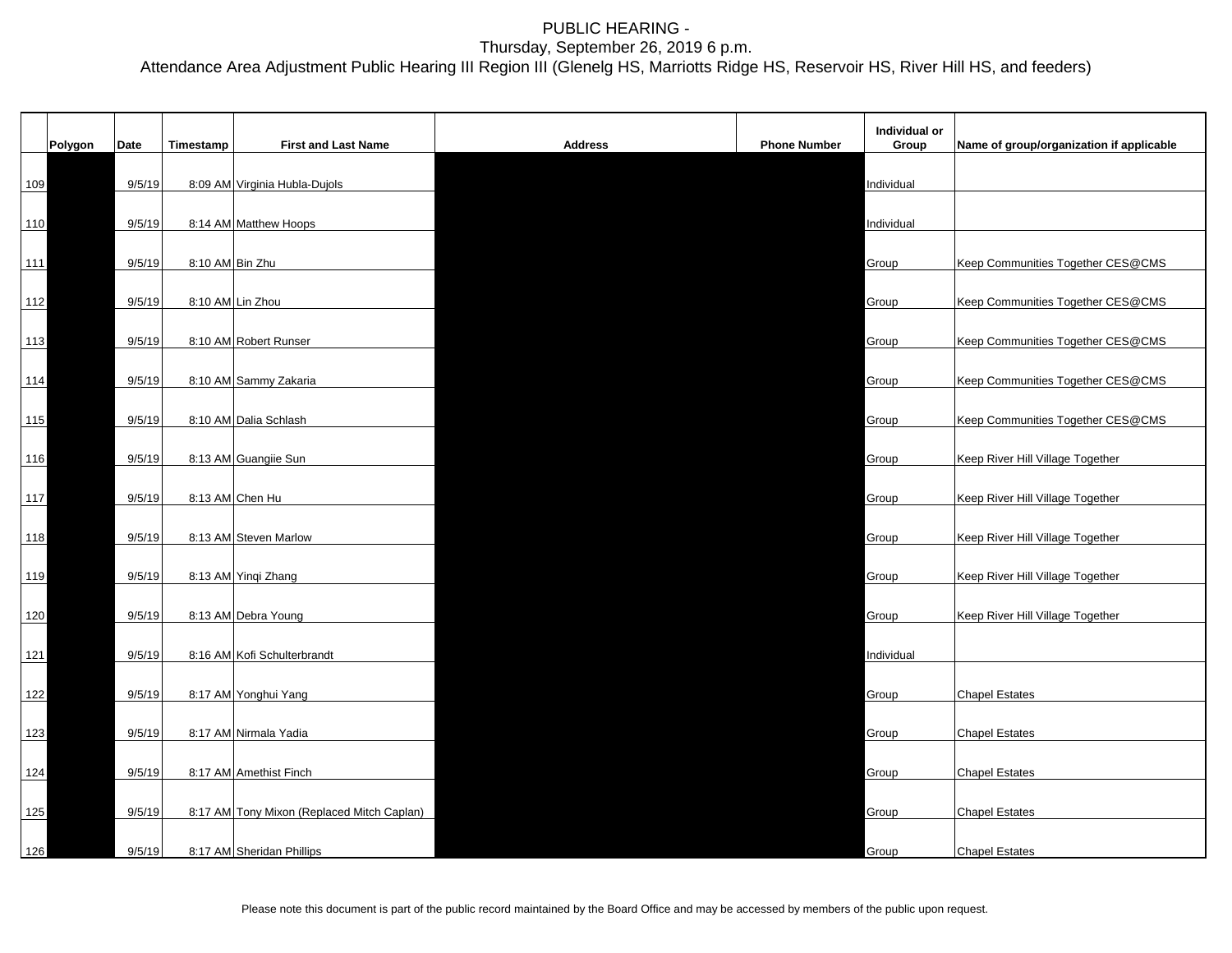|       | Polygon | Date   | Timestamp       | <b>First and Last Name</b> | <b>Address</b> | <b>Phone Number</b> | Individual or<br>Group | Name of group/organization if applicable |
|-------|---------|--------|-----------------|----------------------------|----------------|---------------------|------------------------|------------------------------------------|
|       | 127     |        |                 | 8:18 AM Adam Herrandez     |                |                     | Group                  | 166, 1166, 2166                          |
| 128   |         |        |                 | 8:18 AM Kelly Myers        |                |                     | Group                  | 166, 1166, 2166                          |
|       | 129     |        |                 | 8:18 AM Leah Burke         |                |                     | Group                  | 166, 1166, 2166                          |
|       |         |        |                 | 8:18 AM Laurie Riggins     |                |                     | Group                  |                                          |
| 130   |         |        |                 |                            |                |                     |                        | 166, 1166, 2166                          |
| 131   |         |        |                 | 8:18 AM Erin McGinnis      |                |                     | Group                  | 166, 1166, 2166                          |
| 132   |         | 9/5/19 |                 | 8:20 AM Ron Clemmer        |                |                     | Individual             |                                          |
| 133   |         | 9/5/19 |                 | 8:21 AM Susan Norman       |                |                     | Individual             |                                          |
|       | 134     | 9/5/19 | 8:21 AM Jian Ni |                            |                |                     | Individual             |                                          |
| 135   |         | 9/5/19 |                 | 8:22 AM Xinming Liu        |                |                     | Individual             |                                          |
|       | 136     | 9/5/19 |                 | 8:22 AM Steve Britten      |                |                     | Individual             |                                          |
| 137   |         | 9/5/19 |                 | 8:23 AM Nadine Crisitello  |                |                     | Group                  | Linden Chapel                            |
|       | 138     | 9/5/19 |                 | 8:23 AM Michelle Adejana   |                |                     | Group                  | Linden Chapel                            |
|       | 139     | 9/5/19 |                 | 8:23 AM Julie Graham       |                |                     | Group                  | Linden Chapel                            |
| 140   |         | 9/5/19 |                 | 8:23 AM Don Easley         |                |                     | Group                  | Linden Chapel                            |
| $141$ |         | 9/5/19 |                 | 8:23 AM Ernie Graham       |                |                     | Group                  | Linden Chapel                            |
| 142   |         | 9/5/19 |                 | 8:25 AM Matthew Gallagher  |                |                     | Group                  | 179, 1179                                |
| 143   |         | 9/5/19 |                 | 8:25 AM Jennifer Gallagher |                |                     | Group                  | 179, 1179                                |
| 144   |         | 9/5/19 |                 | 8:25 AM Kelly Snow         |                |                     | Group                  | 179, 1179                                |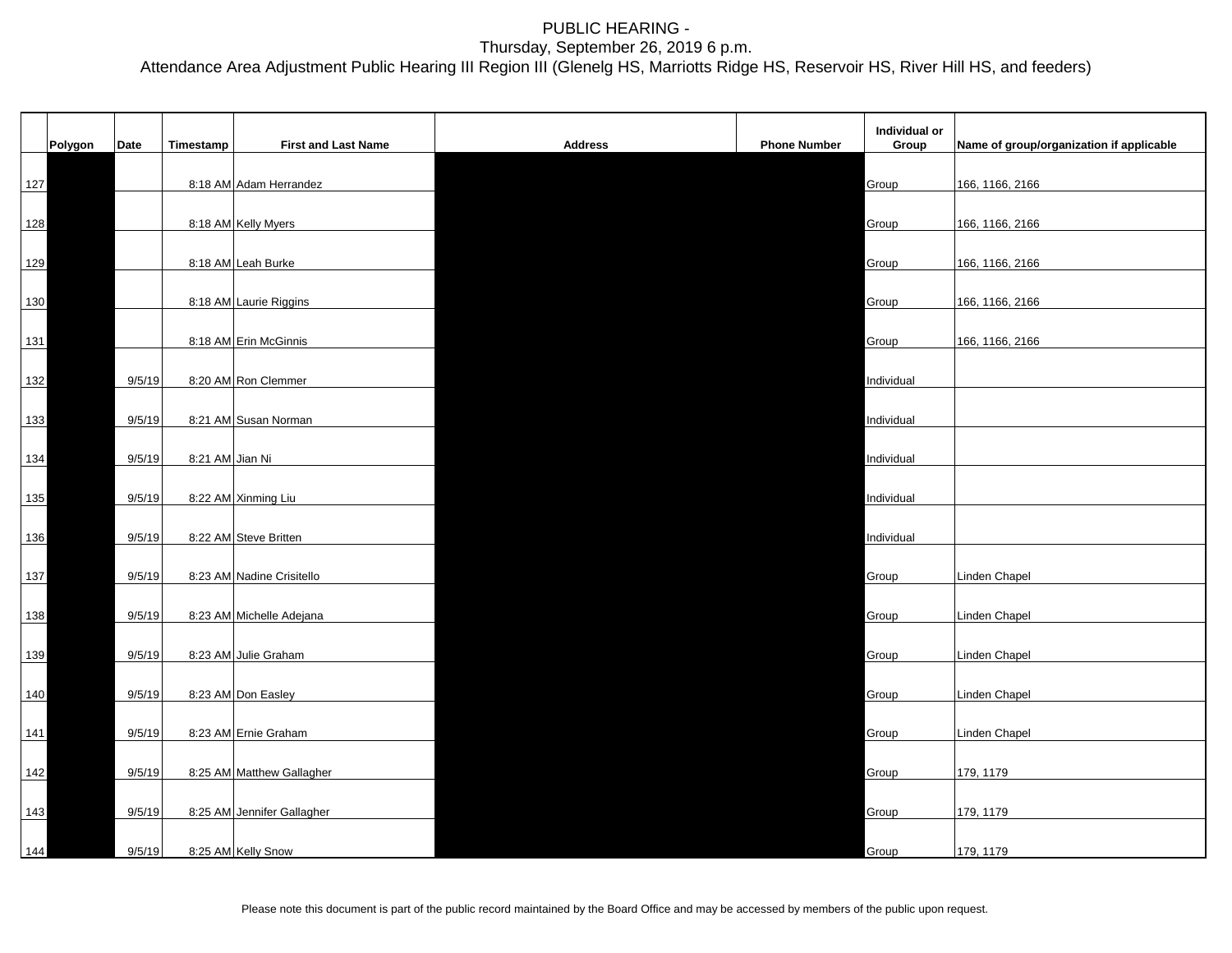| Polygon    | Date   | Timestamp | <b>First and Last Name</b> | <b>Address</b> | <b>Phone Number</b> | Individual or<br>Group | Name of group/organization if applicable |
|------------|--------|-----------|----------------------------|----------------|---------------------|------------------------|------------------------------------------|
| 145        | 9/5/19 |           | 8:25 AM Jennifer Wojtech   |                |                     | Group                  | 179, 1179                                |
|            |        |           |                            |                |                     |                        |                                          |
| 146        | 9/5/19 |           | 8:25 AM Meghan Hayden      |                |                     | Group                  | 179, 1179                                |
| 147        | 9/5/19 |           | 8:27 AM Jacob Gointom      |                |                     | Individual             |                                          |
| 148        | 9/5/19 |           | 8:28 AM Xiaoyan Wang       |                |                     | Individual             |                                          |
| 149        | 9/5/19 |           | 8:29 AM Luke Yun           |                |                     | Individual             |                                          |
| 150        | 9/5/19 |           | 8:30 AM Chuck Cullen       |                |                     | Individual             |                                          |
|            |        |           |                            |                |                     |                        |                                          |
| $151$      | 9/5/19 |           | 8:30 AM Scott Hammond      |                |                     | Individual             |                                          |
| $152$      | 9/5/19 |           | 8:30 AM Shannon Hammond    |                |                     | Individual             |                                          |
| 153        | 9/5/19 |           | 8:30 AM Lyndall Jordan     |                |                     | Individual             |                                          |
| <u>154</u> | 9/5/19 |           | 8:31 AM David Handelman    |                |                     | Individual             |                                          |
| 155        | 9/5/19 |           | 8:31 AM Alberto Diaz       |                |                     | Individual             |                                          |
| 156        | 9/5/19 |           | 8:32 AM Chantale Muller    |                |                     | Individual             |                                          |
|            |        |           |                            |                |                     |                        |                                          |
| 157        | 9/5/19 |           | 8:33 AM Heather Matthews   |                |                     | Group                  | 32 United                                |
| 158        | 9/5/19 |           | 8:33 AM Michael Matthews   |                |                     | Group                  | 32 United                                |
| 159        | 9/5/19 |           | 8:33 AM Chris Monti        |                |                     | Group                  | 32 United                                |
| 160        | 9/5/19 |           | 8:33 AM Luke Holmbeck      |                |                     | Group                  | 32 United                                |
| 161        | 9/5/19 |           | 8:33 AM Fred Allen         |                |                     | Group                  | 32 United                                |
| 162        | 9/5/19 |           | 8:34 AM Linglei Ma         |                |                     | Individual             |                                          |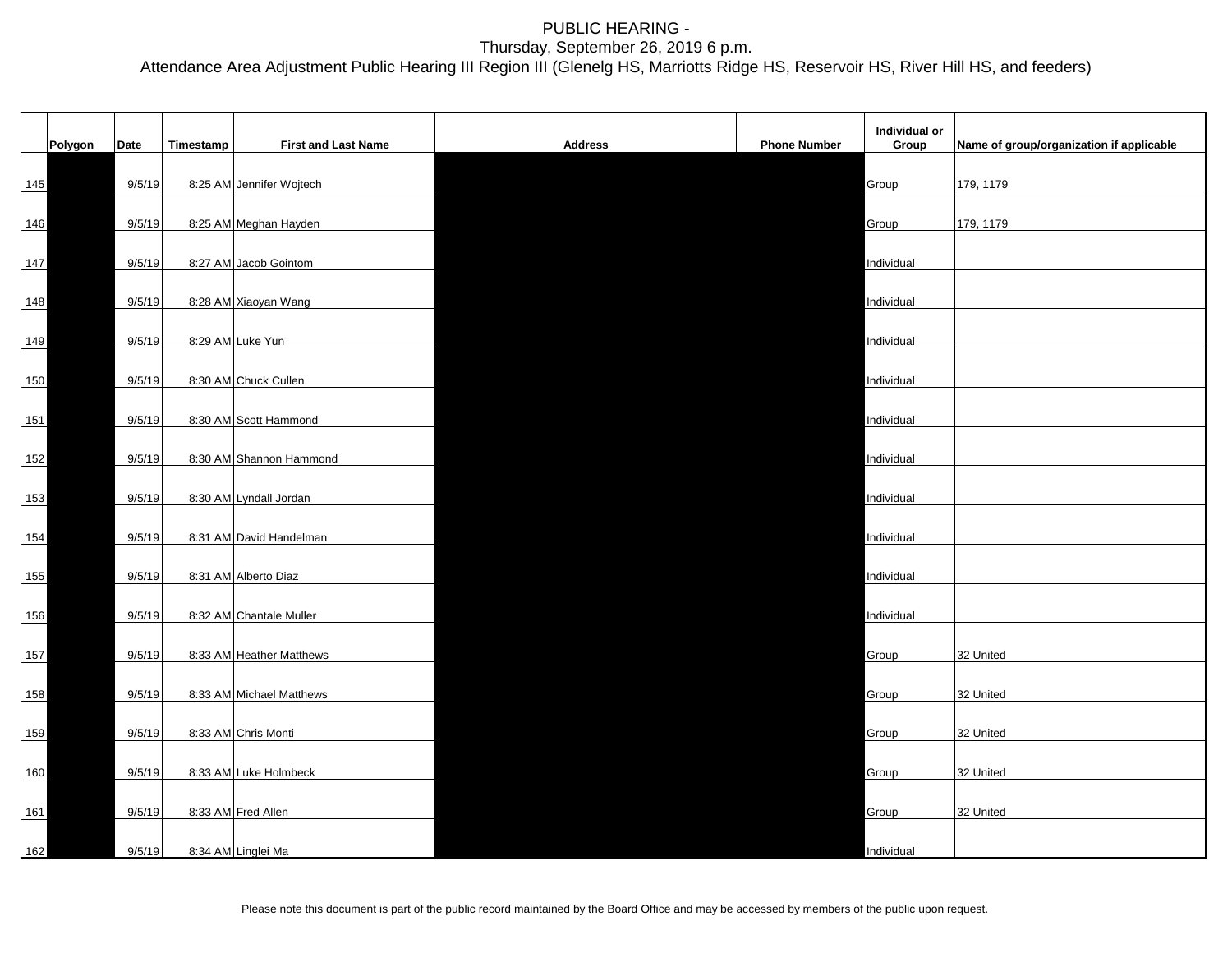|            |        |             |                            |                |                     | Individual or |                                          |
|------------|--------|-------------|----------------------------|----------------|---------------------|---------------|------------------------------------------|
| Polygon    | Date   | Timestamp   | <b>First and Last Name</b> | <b>Address</b> | <b>Phone Number</b> | Group         | Name of group/organization if applicable |
| 163        | 9/5/19 | 8:35 AM Lin |                            |                |                     | Individual    |                                          |
| 164        | 9/5/19 |             | 8:35 AM Rui Shao           |                |                     | Individual    |                                          |
|            |        |             |                            |                |                     |               |                                          |
| 165        | 9/5/19 |             | 8:35 AM Monali Shah        |                |                     | Individual    |                                          |
| 166        | 9/5/19 |             | 8:36 AM George Scavdis     |                |                     | Individual    |                                          |
| 167        | 9/5/19 |             | 8:37 AM Beena Patel        |                |                     | Group         | <b>Terrapin Creek</b>                    |
| 168        | 9/5/19 |             | 8:37 AM Sudip Patel        |                |                     | Group         | <b>Terrapin Creek</b>                    |
| 169        | 9/5/19 |             | 8:37 AM Liz Dunn           |                |                     | Group         | <b>Terrapin Creek</b>                    |
|            |        |             |                            |                |                     |               |                                          |
| 170        | 9/5/19 |             | 8:37 AM Ashish Modi        |                |                     | Group         | <b>Terrapin Creek</b>                    |
| 171        | 9/5/19 |             | 8:37 AM Tom Dunn           |                |                     | Group         | <b>Terrapin Creek</b>                    |
| $172$      | 9/5/19 |             | 8:38 AM Scott Hammond      |                |                     | Individual    |                                          |
| 173        | 9/5/19 |             | 8:40 AM Ting Ting Niu      |                |                     | Group         | <b>Trotter Creek</b>                     |
| 174        | 9/5/19 |             | 8:40 AM Daniel Bao         |                |                     | Group         | <b>Trotter Creek</b>                     |
|            |        |             |                            |                |                     |               |                                          |
| 175        | 9/5/19 |             | 8:40 AM Morgan Bao         |                |                     | Group         | <b>Trotter Creek</b>                     |
| <u>176</u> | 9/5/19 |             | 8:40 AM Youvhe Lang        |                |                     | Group         | <b>Trotter Creek</b>                     |
| 177        | 9/5/19 |             | 8:41 AM Kendra Kay         |                |                     | Group         | Polygon 1199                             |
| 178        | 9/5/19 |             | 8:41 AM Lori Lang          |                |                     | Group         | Polygon 1199                             |
|            | 9/5/19 |             | 8:41 AM Ara Pande          |                |                     |               |                                          |
| 179        |        |             |                            |                |                     | Group         | Polygon 1199                             |
| 180        | 9/5/19 |             | 8:41 AM Bhavita Amin       |                |                     | Group         | Polygon 1199                             |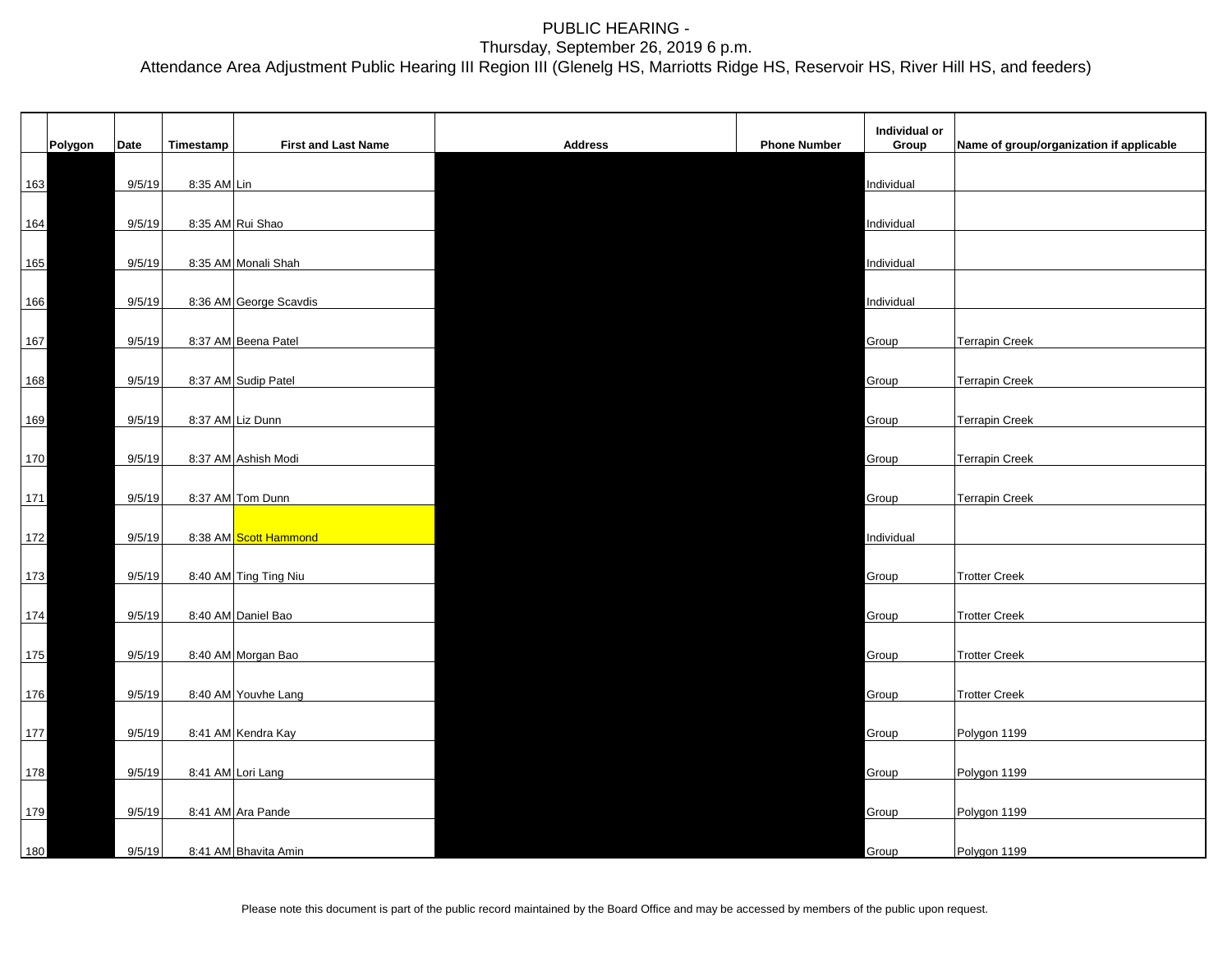| Polygon    | Date   | Timestamp | <b>First and Last Name</b> | <b>Address</b> | <b>Phone Number</b> | Individual or<br>Group | Name of group/organization if applicable |
|------------|--------|-----------|----------------------------|----------------|---------------------|------------------------|------------------------------------------|
| 181        | 9/5/19 |           | 8:41 AM Tim Dickson        |                |                     | Group                  | Polygon 1199                             |
| 182        | 9/5/19 |           | 8:41 AM Xuewu Cai          |                |                     | Group                  | <b>CMS River Hill</b>                    |
| 183        | 9/5/19 |           | 8:41 AM Jay Owen           |                |                     | Group                  | <b>CMS River Hill</b>                    |
| 184        | 9/5/19 |           | 8:41 AM Jennifer Zhai      |                |                     | Group                  | <b>CMS River Hill</b>                    |
| 185        | 9/5/19 |           | 8:41 AM Muhammed Khalid    |                |                     | Group                  | <b>CMS River Hill</b>                    |
| 186        | 9/5/19 |           | 8:41 AM Yang An            |                |                     | Group                  | <b>CMS River Hill</b>                    |
| 187        | 9/5/19 |           | 8:42 AM Lijuan Fang        |                |                     | Group                  | <b>Trotter North</b>                     |
| 188        | 9/5/19 |           | 8:42 AM Ken Hennacy        |                |                     | Group                  | <b>Trotter North</b>                     |
| 189        | 9/5/19 |           | 8:42 AM Shenjian Su        |                |                     | Group                  | <b>Trotter North</b>                     |
| 190        | 9/5/19 |           | 8:42 AM Lang Youzhe        |                |                     | Group                  | <b>Trotter North</b>                     |
| 191        | 9/5/19 |           | 8:42 AM Beth Andrea Safee  |                |                     | Group                  | <b>Trotter North</b>                     |
| 192        | 9/5/19 |           | 8:44 AM Chunxiao Zhu       |                |                     | Group                  | <b>Trotter South</b>                     |
| 193        | 9/5/19 |           | 8:44 AM Aree Saed          |                |                     | Group                  | <b>Trotter South</b>                     |
| <u>194</u> | 9/5/19 |           | 8:44 AM Hongjun Kang       |                |                     | Group                  | <b>Trotter South</b>                     |
| 195        | 9/5/19 |           | 8:44 AM Malini Kishore     |                |                     | Group                  | <b>Trotter South</b>                     |
| 196        | 9/5/19 |           | 8:44 AM Dengfeng Liu       |                |                     | Group                  | <b>Trotter South</b>                     |
| 197        | 9/5/19 |           | 8:44 AM Meeta Rankin       |                |                     | Individual             |                                          |
| 198        | 9/5/19 |           | 8:46 AM Mora Flack         |                |                     | Individual             |                                          |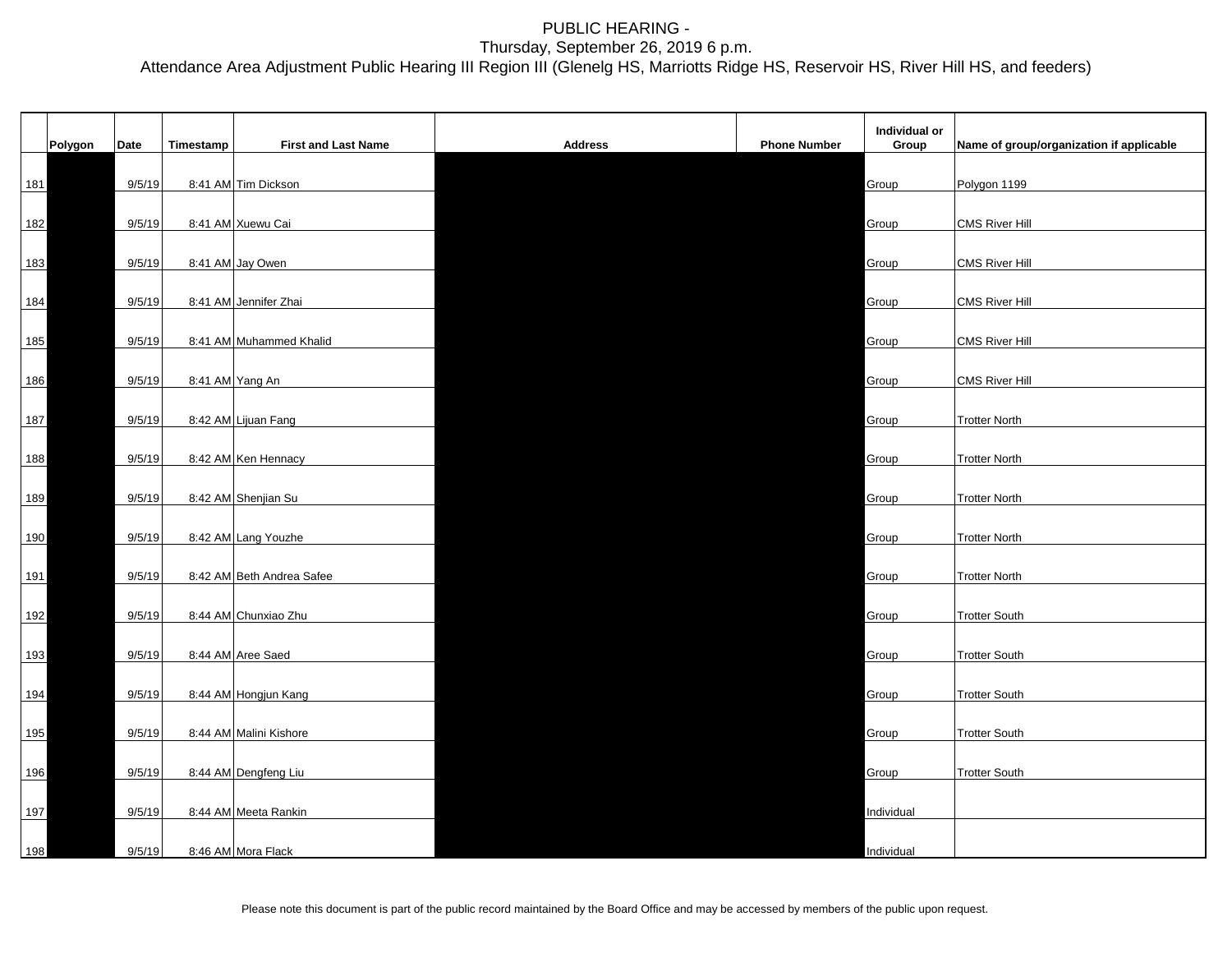|     |         |        |                  |                                   |                |                     | Individual or |                                          |
|-----|---------|--------|------------------|-----------------------------------|----------------|---------------------|---------------|------------------------------------------|
|     | Polygon | Date   | Timestamp        | <b>First and Last Name</b>        | <b>Address</b> | <b>Phone Number</b> | Group         | Name of group/organization if applicable |
| 199 |         | 9/5/19 |                  | 8:46 AM Robert Flack              |                |                     | Individual    |                                          |
| 200 |         | 9/5/19 |                  | 8:47 AM Jiong Liu                 |                |                     | Individual    |                                          |
| 201 |         | 9/5/19 |                  | 8:49 AM Purvi Mehta               |                |                     | Group         | Polygon 232                              |
|     |         |        |                  |                                   |                |                     |               |                                          |
| 202 |         | 9/5/19 |                  | Vishal Mehta                      |                |                     | Group         | Polygon 232                              |
| 203 |         | 9/5/19 |                  | Chandra Deepika                   |                |                     | Group         | Polygon 232                              |
| 204 |         | 9/5/19 |                  | 8:50 AM Siddharth Karumackaram    |                |                     | Individual    |                                          |
| 205 |         | 9/5/19 | 8:50 AM Julia Ju |                                   |                |                     | Individual    |                                          |
| 206 |         | 9/5/19 |                  | 8:51 AM Jennifer Pollard          |                |                     | Individual    |                                          |
| 207 |         | 9/5/19 |                  | 8:51 AM Feng Jeffrey              |                |                     | Individual    |                                          |
| 208 |         | 9/5/19 |                  | 8:51 AM Lily Peng                 |                |                     | Group         | Southwind Circle                         |
|     |         |        |                  |                                   |                |                     |               |                                          |
| 209 |         | 9/5/19 |                  | 8:51 AM Priyanka Rumulu Priyankas |                |                     | Group         | Southwind Circle                         |
| 210 |         | 9/5/19 |                  | 8:51 AM Emily Dong                |                |                     | Group         | Southwind Circle                         |
| 211 |         | 9/5/19 |                  | 8:51 AM Natalia Diaz              |                |                     | Group         | Southwind Circle                         |
| 212 |         | 9/5/19 |                  | 8:51 AM Deepkak Baskaran          |                |                     | Individual    |                                          |
|     |         |        |                  |                                   |                |                     |               |                                          |
| 213 |         | 9/5/19 |                  | 8:52 AM Xiaocheng Luan            |                |                     | Group         | Polygon 28                               |
| 214 |         | 9/5/19 |                  | Le Jiang                          |                |                     | Group         | Polygon 28                               |
| 215 |         | 9/5/19 |                  | Pei Liu                           |                |                     | Group         | Polygon 28                               |
| 216 |         | 9/5/19 |                  | 8:53 AM Xia Chen                  |                |                     | Individual    |                                          |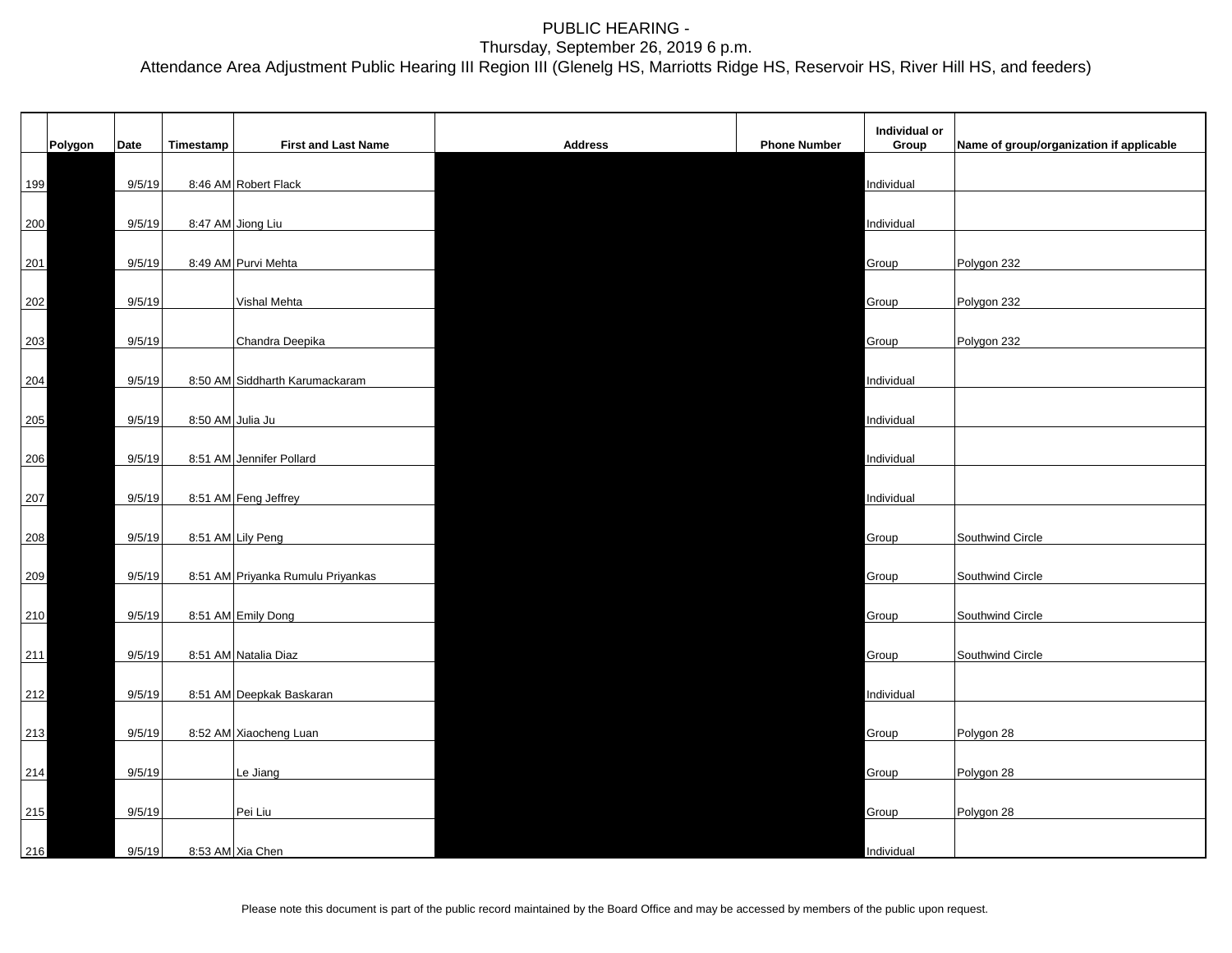|     | Polygon | Date   | Timestamp | <b>First and Last Name</b>   | <b>Address</b> | <b>Phone Number</b> | Individual or<br>Group | Name of group/organization if applicable |
|-----|---------|--------|-----------|------------------------------|----------------|---------------------|------------------------|------------------------------------------|
| 217 |         | 9/5/19 |           | 8:54 AM Sunia Abdula-Lessim  |                |                     | Individual             |                                          |
| 218 |         | 9/5/19 |           | 8:55 AM Yousri Ben Slimane   |                |                     | Group                  | North Trotter Rd.                        |
| 219 |         | 9/5/19 |           | Maria J. Gutierrez           |                |                     | Group                  | North Trotter Rd.                        |
| 220 |         | 9/5/19 |           | Takisha Shulterbrandt        |                |                     | Group                  | North Trotter Rd.                        |
| 221 |         | 9/5/19 |           | Hae Young Park               |                |                     | Group                  | North Trotter Rd.                        |
| 222 |         | 9/5/19 |           | 8:56 AM Sarah Bedair         |                |                     | Individual             |                                          |
| 223 |         | 9/5/19 |           | 8:57 AM Carl Manganillo      |                |                     | Individual             |                                          |
| 224 |         | 9/5/19 |           | 8:57 AM Xiaowei Song         |                |                     | Individual             |                                          |
| 225 |         | 9/5/19 |           | 8:59 AM Christopher Campbell |                |                     | Individual             |                                          |
| 226 |         | 9/5/19 |           | 8:59 AM Kelly Ulloa          |                |                     | Individual             |                                          |
| 227 |         | 9/5/19 |           | 8:59 AM Jared Barsky         |                |                     | Group                  | Polygon 186                              |
| 228 |         | 9/5/19 |           | 8:59 AM Christina Otrocol    |                |                     | Group                  | Polygon 186                              |
| 229 |         | 9/5/19 |           | 8:59 AM Yoo Jin Lee          |                |                     | Group                  | Polygon 186                              |
| 230 |         | 9/5/19 |           | 8:59 AM Carly Aderton        |                |                     | Group                  | Polygon 186                              |
| 231 |         | 9/5/19 |           | 8:59 AM Beth Andrea Safee    |                |                     | Group                  | Polygon 186                              |
| 232 |         | 9/5/19 |           | 9:00 AM Rachel Poltilove     |                |                     | Individual             |                                          |
| 233 |         | 9/5/19 |           | 9:02 AM Simone Gibson        |                |                     | Individual             |                                          |
| 234 |         | 9/5/19 |           | 9:03 AM Abhinav Krishna      |                |                     | Individual             |                                          |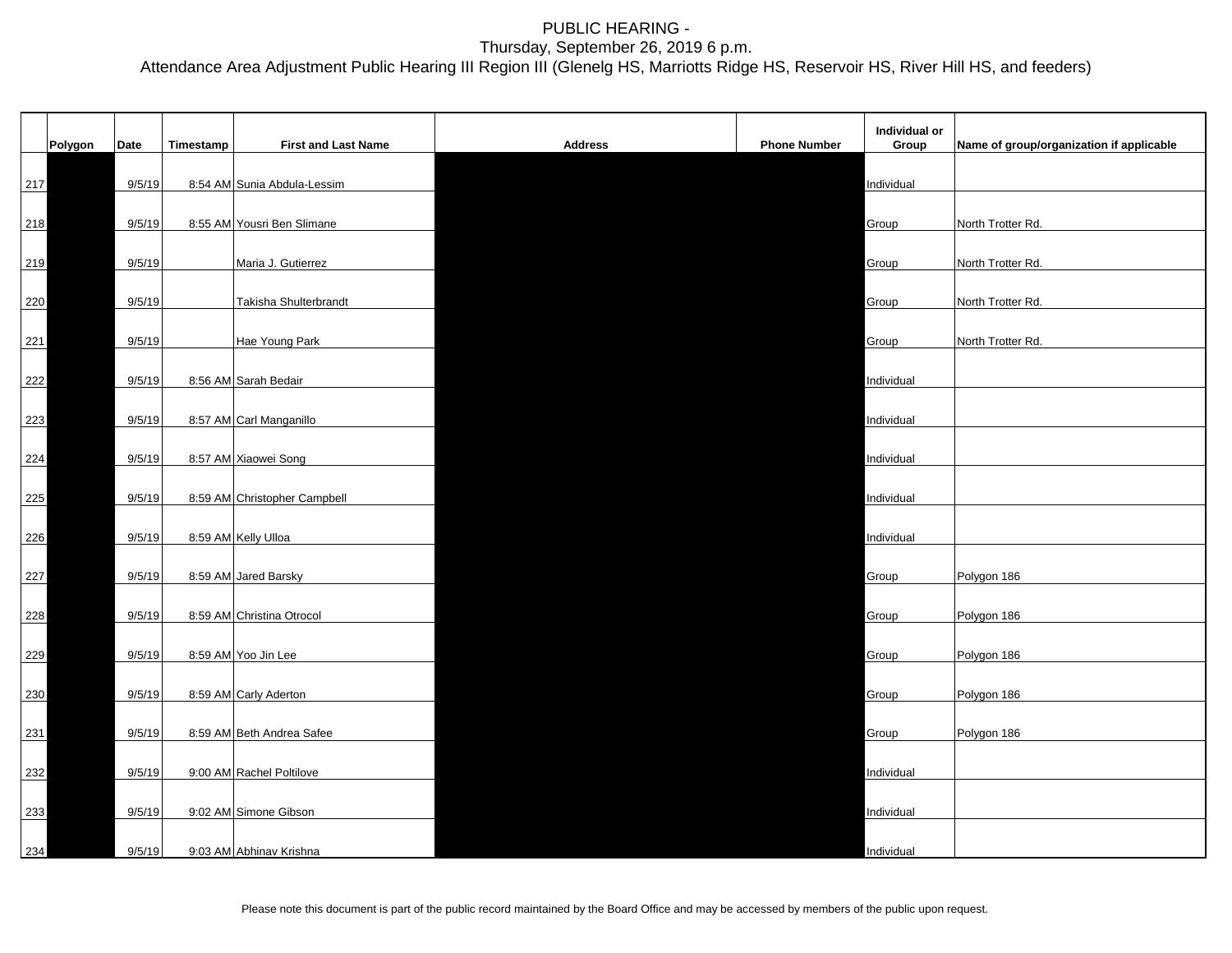|     |         |        |           |                                        |                |                     | Individual or |                                          |
|-----|---------|--------|-----------|----------------------------------------|----------------|---------------------|---------------|------------------------------------------|
|     | Polygon | Date   | Timestamp | <b>First and Last Name</b>             | <b>Address</b> | <b>Phone Number</b> | Group         | Name of group/organization if applicable |
| 235 |         | 9/5/19 |           | 9:03 AM Silvia Blackshire              |                |                     | Individual    |                                          |
| 236 |         | 9/5/19 |           | 9:03 AM Ally Koliosotis                |                |                     | Individual    |                                          |
| 237 |         | 9/5/19 |           | 9:03 AM Paul Dimarco                   |                |                     | Individual    |                                          |
| 238 |         | 9/5/19 |           | 9:03 AM Ling Lui Zheng                 |                |                     | Group         | <b>Chase Community</b>                   |
|     |         |        |           |                                        |                |                     |               |                                          |
| 239 |         | 9/5/19 |           | 9:03 AM Hua Lu (replaced Gibson Simon) |                |                     | Group         | <b>Chase Community</b>                   |
| 240 |         | 9/5/19 |           | 9:03 AM Chloe McGehan                  |                |                     | Group         | <b>Chase Community</b>                   |
| 241 |         | 9/5/19 |           | 9:03 AM Daniel Kramer                  |                |                     | Group         | <b>Chase Community</b>                   |
| 242 |         | 9/5/19 |           | 9:03 AM Anna Portell-Daniels           |                |                     | Group         | <b>Chase Community</b>                   |
| 243 |         | 9/5/19 |           | 9:04 AM Steve Zhang                    |                |                     | Individual    |                                          |
| 244 |         | 9/5/19 |           | 9:05 AM Ryan Pollard                   |                |                     | Group         | Equal Dignity                            |
|     |         |        |           |                                        |                |                     |               |                                          |
| 245 |         | 9/5/19 |           | Stephanie Burns                        |                |                     | Group         | Equal Dignity                            |
| 246 |         | 9/5/19 |           | James Reuster                          |                |                     | Group         | <b>Equal Dignity</b>                     |
| 247 |         | 9/5/19 |           | Ruy Garcia-Zamor                       |                |                     | Group         | <b>Equal Dignity</b>                     |
| 248 |         | 9/5/19 |           | Cathy Mantua                           |                |                     | Group         | <b>Equal Dignity</b>                     |
| 249 |         | 9/5/19 |           | 9:06 AM Sarah McConnell                |                |                     | Group         | Walnut Creek HOA                         |
|     |         |        |           |                                        |                |                     |               |                                          |
| 250 |         | 9/5/19 |           | Krishna Veeramachameni                 |                |                     | Group         | Walnut Creek HOA                         |
| 251 |         | 9/5/19 |           | 9:09 AM Ian Dombroski                  |                |                     | Individual    |                                          |
| 252 |         | 9/5/19 |           | 9:10 AM Farah Noble                    |                |                     | Individual    |                                          |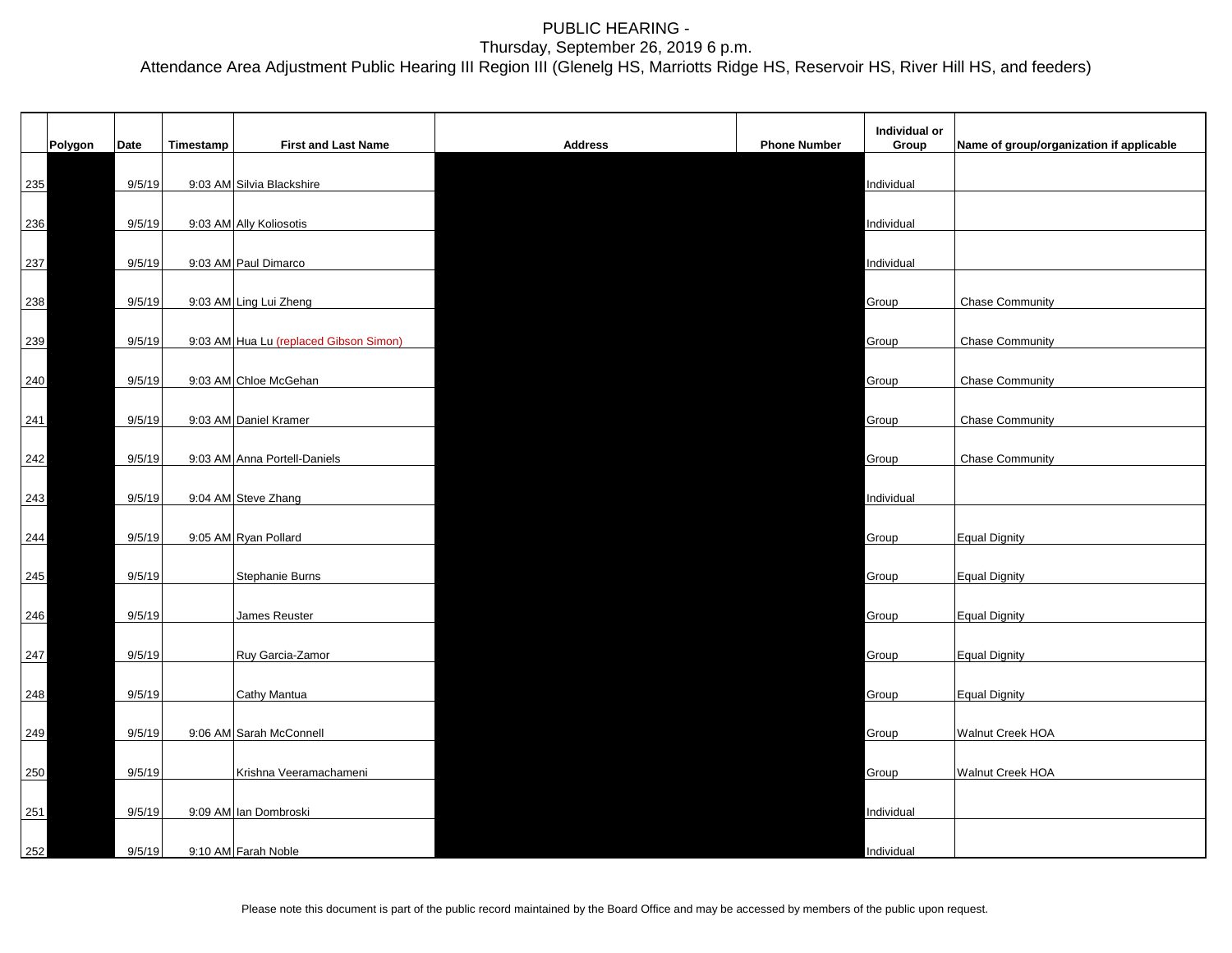|     | Polygon | Date   | Timestamp       | <b>First and Last Name</b>  | <b>Address</b> | <b>Phone Number</b> | Individual or<br>Group | Name of group/organization if applicable |
|-----|---------|--------|-----------------|-----------------------------|----------------|---------------------|------------------------|------------------------------------------|
| 253 |         | 9/5/19 |                 | 9:11 AM Phoebe McGall       |                |                     | Group                  | Polygon 2205 Keep Dayton Oaks            |
| 254 |         | 9/5/19 |                 | 9:11 AM Eileen Weisenberger |                |                     |                        | Polygon 2205 Keep Dayton Oaks            |
| 255 |         | 9/5/19 |                 | 9:11 AM James Tan           |                |                     |                        | Polygon 2205 Keep Dayton Oaks            |
| 256 |         | 9/5/19 |                 | 9:11 AM Ya Meng             |                |                     |                        | Polygon 2205 Keep Dayton Oaks            |
| 257 |         | 9/5/19 |                 | 9:11 AM Reid Novotny        |                |                     |                        | Polygon 2205 Keep Dayton Oaks            |
| 258 |         | 9/5/19 |                 | 9:11 AM Gary Wu             |                |                     | Individual             |                                          |
| 259 |         | 9/5/19 |                 | 9:12 AM Raj Tuliani         |                |                     | Individual             |                                          |
| 260 |         | 9/5/19 |                 | 9:12 AM Jason Zeruto        |                |                     | Individual             |                                          |
| 261 |         | 9/5/19 |                 | 9:15 AM Melanie Schlee      |                |                     | Individual             |                                          |
| 262 |         | 9/5/19 |                 | 9:20 AM Dr. Ismael Tura     |                |                     | Individual             |                                          |
| 263 |         | 9/5/19 | 9:23 AM Qian Li |                             |                |                     | Individual             |                                          |
| 264 |         | 9/5/19 |                 | 9:23 AM Phing Liu           |                |                     | Individual             |                                          |
| 265 |         | 9/5/19 |                 | 9:23 AM Bing Qin            |                |                     | Individual             |                                          |
| 266 |         | 9/5/19 |                 | 9:24 AM Chun Lei Huan       |                |                     | Individual             |                                          |
| 267 |         | 9/5/19 | 9:24 AM Li Han  |                             |                |                     | Individual             |                                          |
| 268 |         | 9/5/19 |                 | 9:25 AM Kuy Zhao            |                |                     | Individual             |                                          |
| 269 |         | 9/5/19 |                 | 9:28 AM Todd Crooks         |                |                     | Individual             |                                          |
| 270 |         | 9/5/19 |                 | 9:30 AM Swati Kabaria       |                |                     | Individual             |                                          |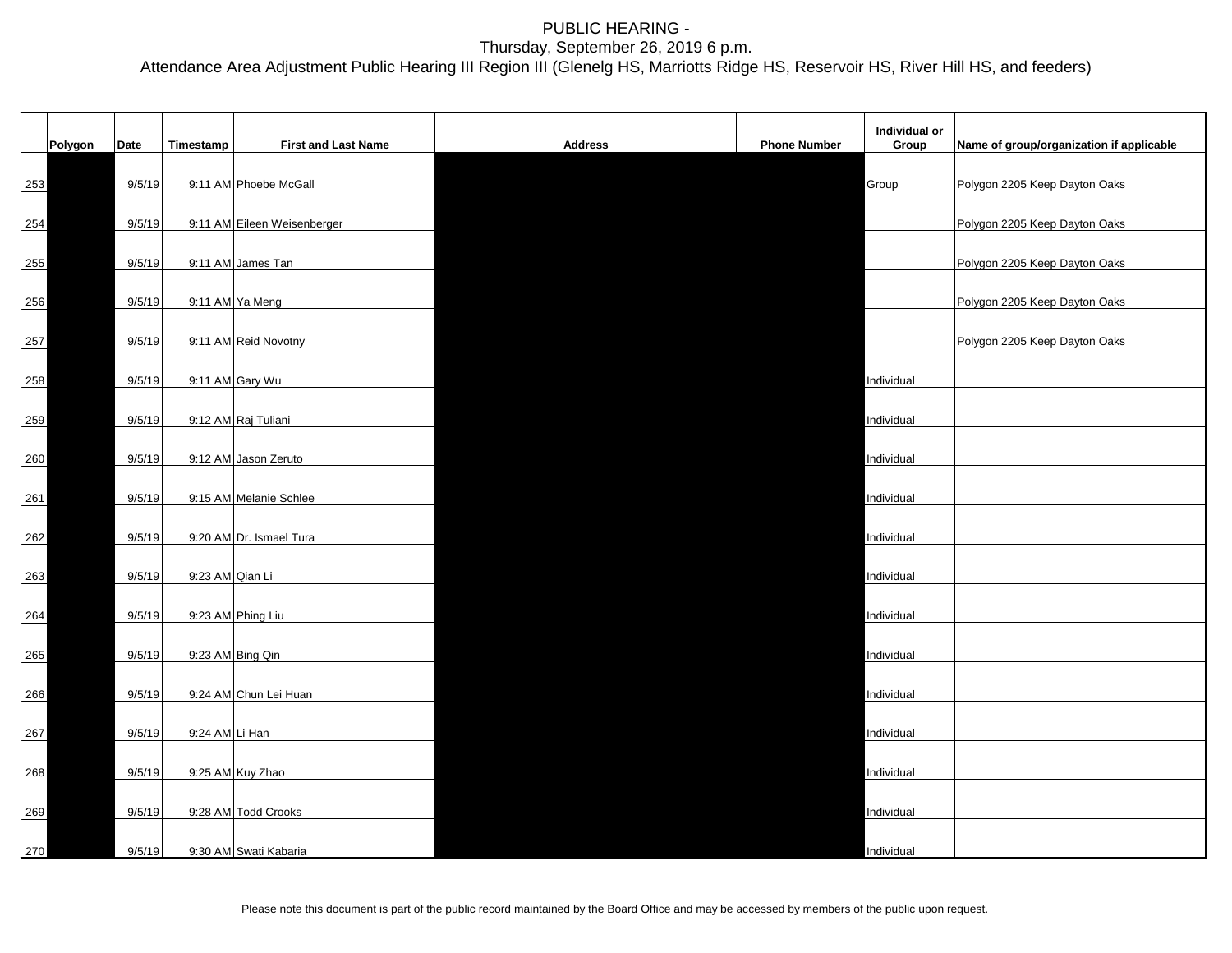|     |         |        |                |                                                 |                |                     | Individual or |                                          |
|-----|---------|--------|----------------|-------------------------------------------------|----------------|---------------------|---------------|------------------------------------------|
|     | Polygon | Date   | Timestamp      | <b>First and Last Name</b>                      | <b>Address</b> | <b>Phone Number</b> | Group         | Name of group/organization if applicable |
| 271 |         | 9/5/19 |                | 9:37 AM Sen Han                                 |                |                     | Individual    |                                          |
| 272 |         | 9/5/19 |                | 9:41 AM Shabhit Negi                            |                |                     | Individual    |                                          |
|     |         |        | 9:46 AM Yun Lu |                                                 |                |                     |               |                                          |
| 273 |         | 9/5/19 |                |                                                 |                |                     | Individual    |                                          |
| 274 |         | 9/5/19 |                | 9:48 AM Kemsha Huflin                           |                |                     | Individual    |                                          |
| 275 |         | 9/5/19 |                | 9:48 AM Elizabeth Konadu                        |                |                     | Individual    |                                          |
| 276 |         | 9/5/19 |                | 9:48 AM Karen Smith                             |                |                     | Individual    |                                          |
|     |         |        |                |                                                 |                |                     |               |                                          |
| 277 |         | 9/5/19 |                | 9:50 AM Scott Erickson                          |                |                     | Group         | Clarksville Overlook                     |
| 278 |         | 9/5/19 |                | 9:50 AM Esti Schabelman                         |                |                     | Group         | Clarksville Overlook                     |
|     |         |        |                |                                                 |                |                     |               |                                          |
| 279 |         | 9/5/19 |                | 9:50 AM Kate Erickson                           |                |                     | Group         | Clarksville Overlook                     |
| 280 |         | 9/5/19 |                | 9:55 AM Lori Grant                              |                |                     | Individual    |                                          |
| 281 |         | 9/5/19 |                | 9:55 AM Beth Zaidi                              |                |                     | Individual    |                                          |
|     |         |        |                |                                                 |                |                     |               |                                          |
| 282 |         | 9/5/19 |                | 9:57 AM Lori Long                               |                |                     | Individual    |                                          |
| 283 |         | 9/5/19 |                | 10:05 AM Ryan Pachoca                           |                |                     | Individual    |                                          |
|     |         | 9/5/19 |                | 10:09 AM Lisa Delmonte                          |                |                     | Individual    |                                          |
| 284 |         |        |                |                                                 |                |                     |               |                                          |
| 285 |         | 9/5/19 |                | 10:10 AM Amrish Vyas (needs to after 9:30 p.m.) |                |                     | Individual    |                                          |
| 286 |         | 9/5/19 |                | 10:11 AM Indira Sharma                          |                |                     | Group         | Families for Education Improvement       |
|     |         | 9/5/19 |                | 10:11 AM Matt Jones                             |                |                     |               |                                          |
| 287 |         |        |                |                                                 |                |                     | Group         | Families for Education Improvement       |
| 288 |         | 9/5/19 |                | 10:11 AM Christi Snyder                         |                |                     | Group         | Families for Education Improvement       |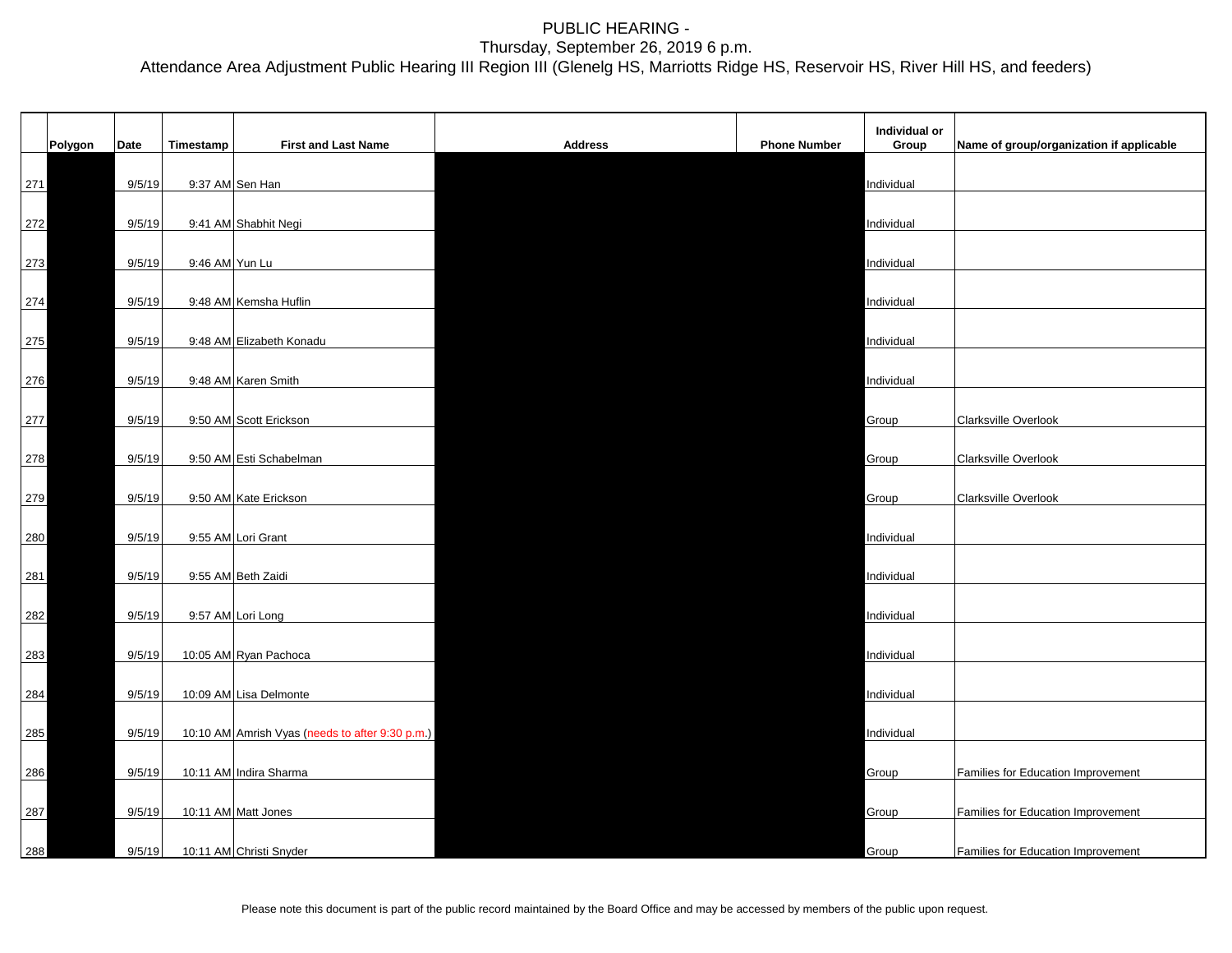|     | Polygon | Date   | Timestamp           | First and Last Name      | <b>Address</b> | <b>Phone Number</b> | Individual or<br>Group | Name of group/organization if applicable |
|-----|---------|--------|---------------------|--------------------------|----------------|---------------------|------------------------|------------------------------------------|
| 289 |         | 9/5/19 |                     | 10:11 AM Nora Agajelu    |                |                     | Group                  | Families for Education Improvement       |
| 290 |         | 9/5/19 |                     | 10:11 AM Zhihua Kuang    |                |                     | Group                  | Families for Education Improvement       |
| 291 |         | 9/5/19 |                     | 10:13 AM Vipin Sahijwani |                |                     | Individual             |                                          |
|     |         |        |                     |                          |                |                     |                        |                                          |
| 292 |         | 9/5/19 |                     | 10:20 AM Frank Nezu      |                |                     | Individual             |                                          |
| 293 |         | 9/5/19 | 10:20 AM Li Bi      |                          |                |                     | Individual             |                                          |
| 294 |         | 9/5/19 |                     | 10:29 AM Meenu Suri      |                |                     | Individual             |                                          |
| 295 |         | 9/5/19 |                     | 10:29 AM Amit Grover     |                |                     | Individual             |                                          |
| 296 |         | 9/5/19 | 10:29 AM Fan Li     |                          |                |                     | Individual             |                                          |
| 297 |         | 9/5/19 |                     | 10:34 AM Karen Barnes    |                |                     | Individual             |                                          |
| 298 |         | 9/5/19 |                     | 10:43 AM Zheng Zhang     |                |                     | Individual             |                                          |
| 299 |         | 9/5/19 | 10:50 AM Rick Trott |                          |                |                     | Individual             |                                          |
| 300 |         | 9/5/19 |                     | 10:52 AM Mahesh Patel    |                |                     | Individual             |                                          |
| 301 |         | 9/5/19 |                     | 10:54 AM Shyam Balani    |                |                     | Individual             |                                          |
| 302 |         | 9/5/19 |                     | 10:59 AM Greg Miller     |                |                     | Individual             |                                          |
| 303 |         | 9/5/19 |                     | 11:00 AM Michael Barone  |                |                     | Individual             |                                          |
| 304 |         | 9/5/19 | 11:10 AM Jianfu Liu |                          |                |                     | Individual             |                                          |
| 305 |         | 9/5/19 |                     | 11:21 AM Sonika Mohan    |                |                     | Individual             |                                          |
| 306 |         | 9/5/19 | 11:25 AM Ivy Hoops  |                          |                |                     | Individual             |                                          |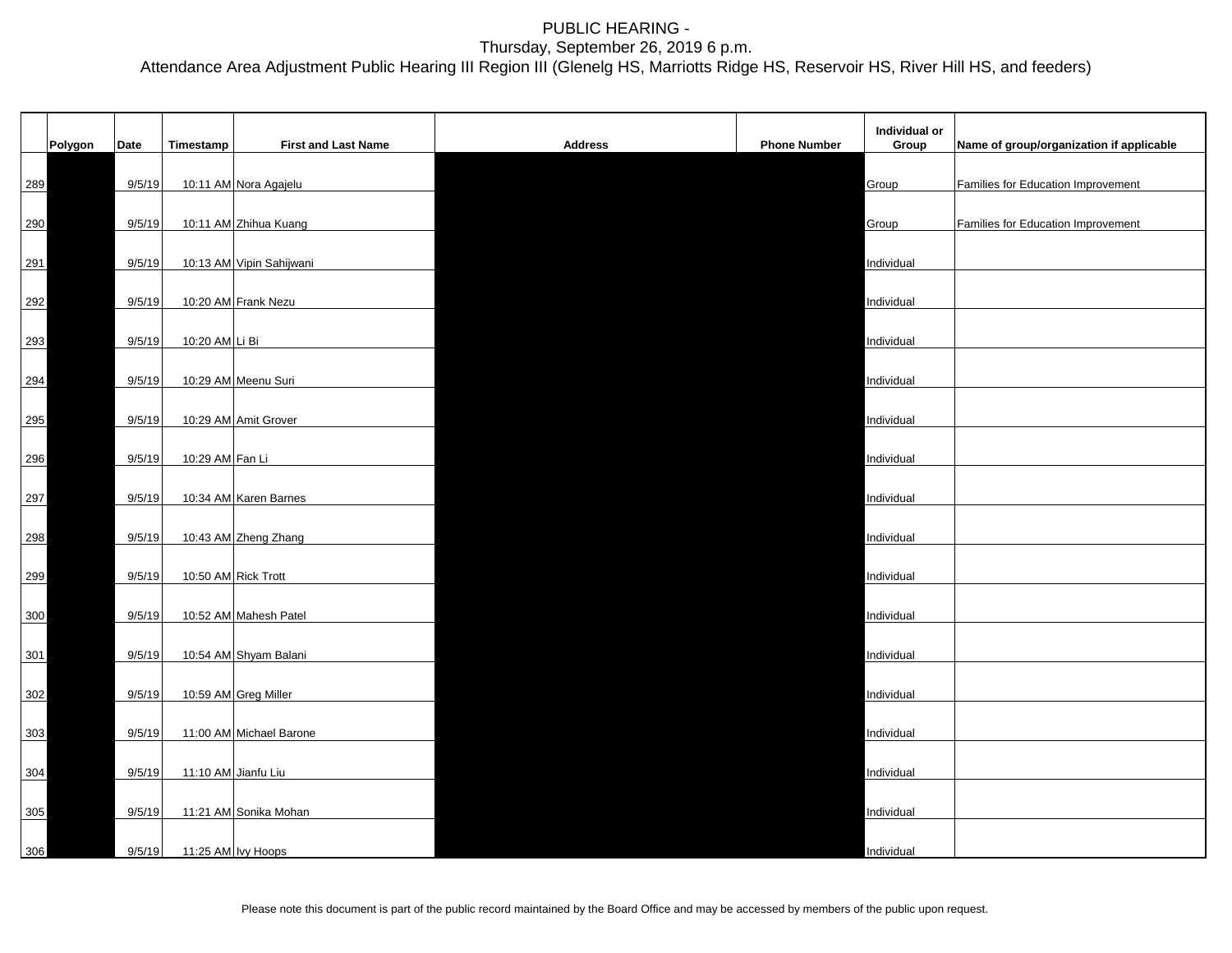|       |         |        |                   |                                           |                |                     | Individual or |                                          |
|-------|---------|--------|-------------------|-------------------------------------------|----------------|---------------------|---------------|------------------------------------------|
|       | Polygon | Date   | Timestamp         | <b>First and Last Name</b>                | <b>Address</b> | <b>Phone Number</b> | Group         | Name of group/organization if applicable |
| 307   |         | 9/5/19 | 11:27 AM Mei Tang |                                           |                |                     | Individual    |                                          |
| 308   |         | 9/5/19 |                   | 11:28 AM Dinesh Lal                       |                |                     | Individual    |                                          |
| 309   |         | 9/5/19 |                   | 11:30 AM David Clifton                    |                |                     | Individual    |                                          |
| 310   |         | 9/5/19 | 11:50 AM Kai Xu   |                                           |                |                     | Individual    |                                          |
|       |         |        |                   |                                           |                |                     |               |                                          |
| $311$ |         | 9/5/19 |                   | 11:50 AM Yixiao Liu (replaced Allison Xu) |                |                     | Individual    |                                          |
| 312   |         | 9/5/19 |                   | 11:50 AM Judah Landvberg                  |                |                     | Individual    |                                          |
| 313   |         | 9/5/19 | 11:50 AM Pong Che |                                           |                |                     | Individual    |                                          |
| 314   |         | 9/5/19 |                   | 11:55 AM Laura Crandon                    |                |                     | Individual    |                                          |
| 315   |         | 9/5/19 |                   | 12:02 PM Neha Oza                         |                |                     | Individual    |                                          |
| 316   |         | 9/5/19 |                   | 12:03 PM Sergey Nikhinson                 |                |                     | Individual    |                                          |
|       |         |        |                   |                                           |                |                     |               |                                          |
| 317   |         | 9/5/19 |                   | 12:10 PM Brian Morrison                   |                |                     | Individual    |                                          |
| 318   |         |        |                   |                                           |                |                     |               |                                          |
| 319   |         | 9/5/19 |                   | 12:21 PM Matthew Banket                   |                |                     | Individual    |                                          |
| 320   |         | 9/5/19 |                   | 12:32 PM Joshua Nipper                    |                |                     | Individual    |                                          |
|       |         |        |                   |                                           |                |                     |               |                                          |
| 321   |         | 9/5/19 |                   | 1:00 PM Yong Ma                           |                |                     | Individual    |                                          |
| 322   |         | 9/5/19 |                   | 1:05 PM Shuliana Li                       |                |                     | Individual    |                                          |
| 323   |         | 9/5/19 |                   | 1:09 PM Kim Bakhtiar                      |                |                     | Individual    |                                          |
| 324   |         | 9/5/19 |                   | 1:18 PM Peter Chew                        |                |                     | Individual    |                                          |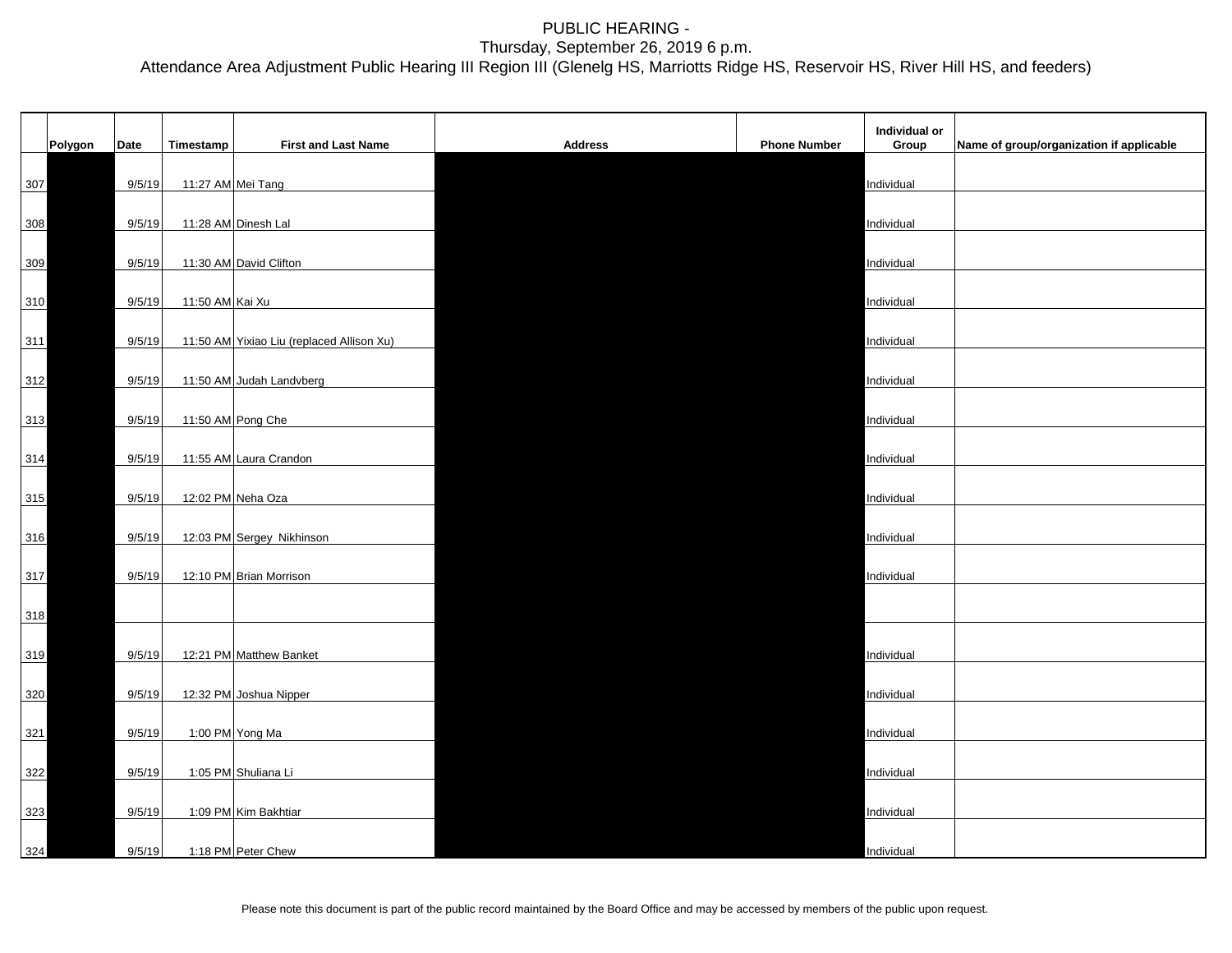|       | Polygon | Date   | Timestamp | <b>First and Last Name</b> | <b>Address</b> | <b>Phone Number</b> | Individual or<br>Group | Name of group/organization if applicable |
|-------|---------|--------|-----------|----------------------------|----------------|---------------------|------------------------|------------------------------------------|
| 325   |         | 9/5/19 |           | 1:41 PM Chengquan Huang    |                |                     | Individual             |                                          |
| 326   |         | 9/5/19 |           | 1:58 PM Suk Cho            |                |                     | Individual             |                                          |
| 327   |         | 9/5/19 |           | 2:05 PM Beatrice Hoffmann  |                |                     | Individual             |                                          |
| 328   |         | 9/5/19 |           | 2:18 PM Ashleigh Lowery    |                |                     | Individual             |                                          |
| 329   |         | 9/5/19 |           | 3:04 PM Shane Liu          |                |                     | Individual             |                                          |
| 330   |         | 9/5/19 |           | 12:06 PM Rahul Mandsaurwal |                |                     | Individual             |                                          |
| $331$ |         | 9/5/19 |           | 12:23 PM Saureen Desai     |                |                     | Individual             |                                          |
| 332   |         | 9/5/19 |           | 1:32 PM Renee Petit-Scott  |                |                     | Individual             |                                          |
| 333   |         | 9/6/19 |           | 8:17 AM Marinne Shen       |                |                     | Individual             |                                          |
| 334   |         | 9/6/19 |           | 8:17 AM Jake Wang          |                |                     | Individual             |                                          |
| 335   |         | 9/6/19 |           | 8:21 AM Michelle Keuster   |                |                     | Individual             |                                          |
| 336   |         | 9/6/19 |           | 8:58 AM Sanjay Kaushal     |                |                     | Individual             |                                          |
| 337   |         | 9/6/19 |           | 9:02 AM Shawna Frazier     |                |                     | Individual             |                                          |
| 338   |         | 9/6/19 |           | 9:23 AM Savita Gupta       |                |                     | Individual             |                                          |
| 339   |         | 9/6/19 |           | 9:43 AM Rajan Gupta        |                |                     | Individual             |                                          |
| 340   |         | 9/6/19 |           | 9:50 AM Bharat Nellutla    |                |                     | Individual             |                                          |
| $341$ |         | 9/6/19 |           | 9:57 AM Daria Gaykalova    |                |                     | Individual             |                                          |
| 342   |         | 9/6/19 |           | 10:19 AM Granchal Gupta    |                |                     | Individual             |                                          |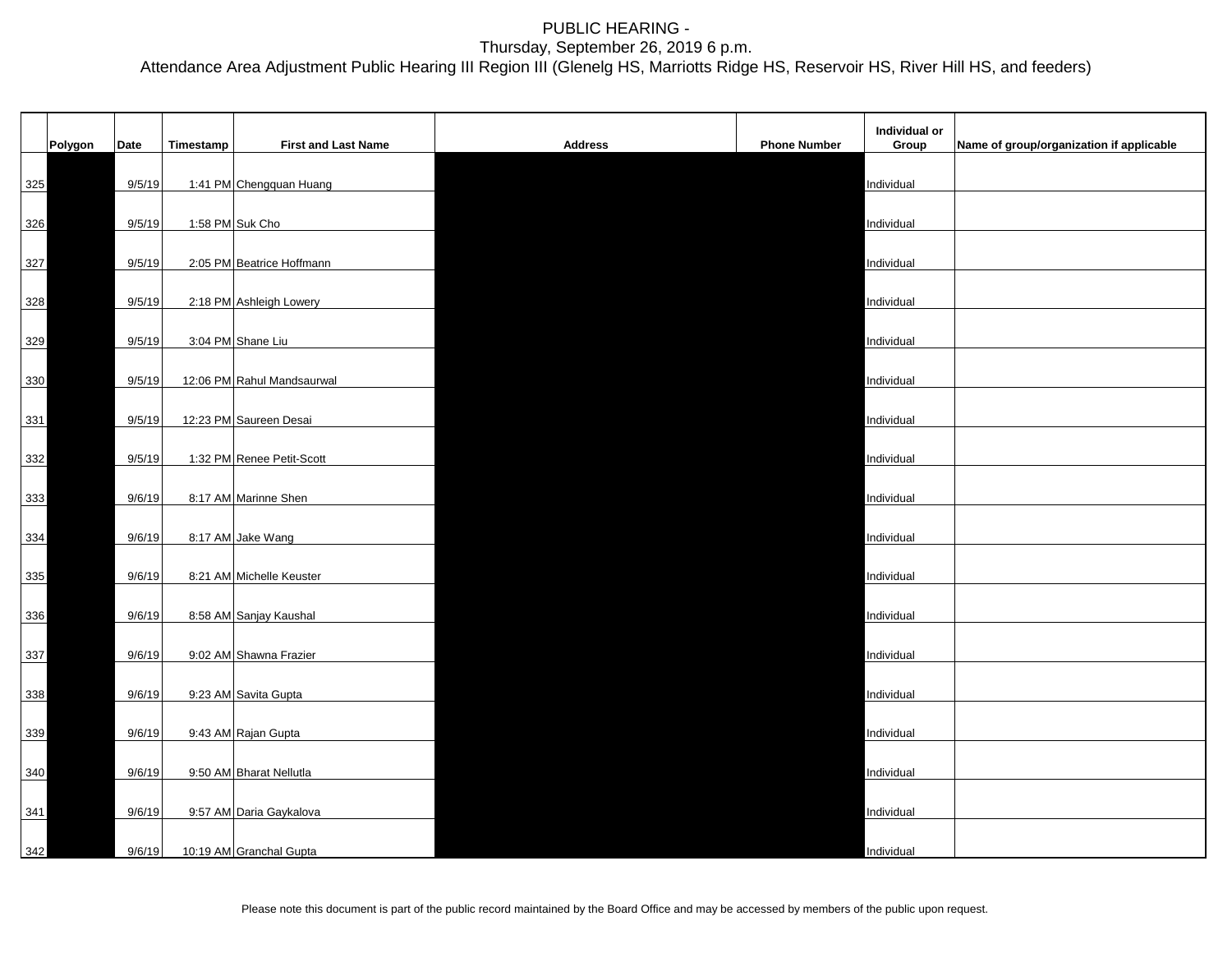|     |         |        |                 |                                 |                |                     | Individual or |                                          |
|-----|---------|--------|-----------------|---------------------------------|----------------|---------------------|---------------|------------------------------------------|
|     | Polygon | Date   | Timestamp       | <b>First and Last Name</b>      | <b>Address</b> | <b>Phone Number</b> | Group         | Name of group/organization if applicable |
| 343 |         | 9/6/19 |                 | 10:32 AM Madhur Purunit         |                |                     | Individual    |                                          |
| 344 |         | 9/6/19 |                 | 11:00 AM Pankaj Shivpuje        |                |                     | Individual    |                                          |
| 345 |         | 9/6/19 |                 | 11:01 AM Zahid Khan             |                |                     | Individual    |                                          |
| 346 |         | 9/6/19 |                 | 11:01 AM Sadia Khan             |                |                     | Individual    |                                          |
| 347 |         | 9/6/19 |                 | 11:18 AM Christos Agelakopoulos |                |                     | Individual    |                                          |
| 348 |         | 9/6/19 |                 | 1:39 PM Hemant Sharma           |                |                     | Group         | Child Health Experts                     |
| 349 |         | 9/6/19 |                 | 1:39 PM Priti Bajaj             |                |                     | Group         | Child Health Experts                     |
| 350 |         | 9/6/19 |                 | 1:39 PM Alpa Vashist            |                |                     | Group         | Child Health Experts                     |
| 351 |         | 9/6/19 |                 | 1:39 PM Ifeoluwa Omitowoju      |                |                     | Group         | Child Health Experts                     |
| 352 |         | 9/6/19 |                 | 1:39 PM Naseem Dawood           |                |                     | Group         | Child Health Experts                     |
| 353 |         | 9/6/19 | 2:02 PM Shun Lu |                                 |                |                     | Individual    |                                          |
| 354 |         | 9/6/19 |                 | 2:30 PM Steven Keller           |                |                     | Individual    |                                          |
| 355 |         | 9/6/19 |                 | 3:04 PM Olfunke Pickering       |                |                     | Individual    |                                          |
|     |         | 9/6/19 |                 | 3:04 PM Edward Pickering        |                |                     | Individual    |                                          |
| 356 |         |        |                 |                                 |                |                     |               |                                          |
| 357 |         | 9/6/19 |                 | 3:13 PM Jane Webster            |                |                     | Individual    |                                          |
| 358 |         | 9/6/19 |                 | 3:13 PM Tom Webster             |                |                     | Individual    |                                          |
| 359 |         | 9/6/19 |                 | 3:32 PM Zadia Khan              |                |                     | Individual    |                                          |
| 360 |         | 9/6/19 |                 | 4:04 PM Laurita Clarke          |                |                     | Individual    |                                          |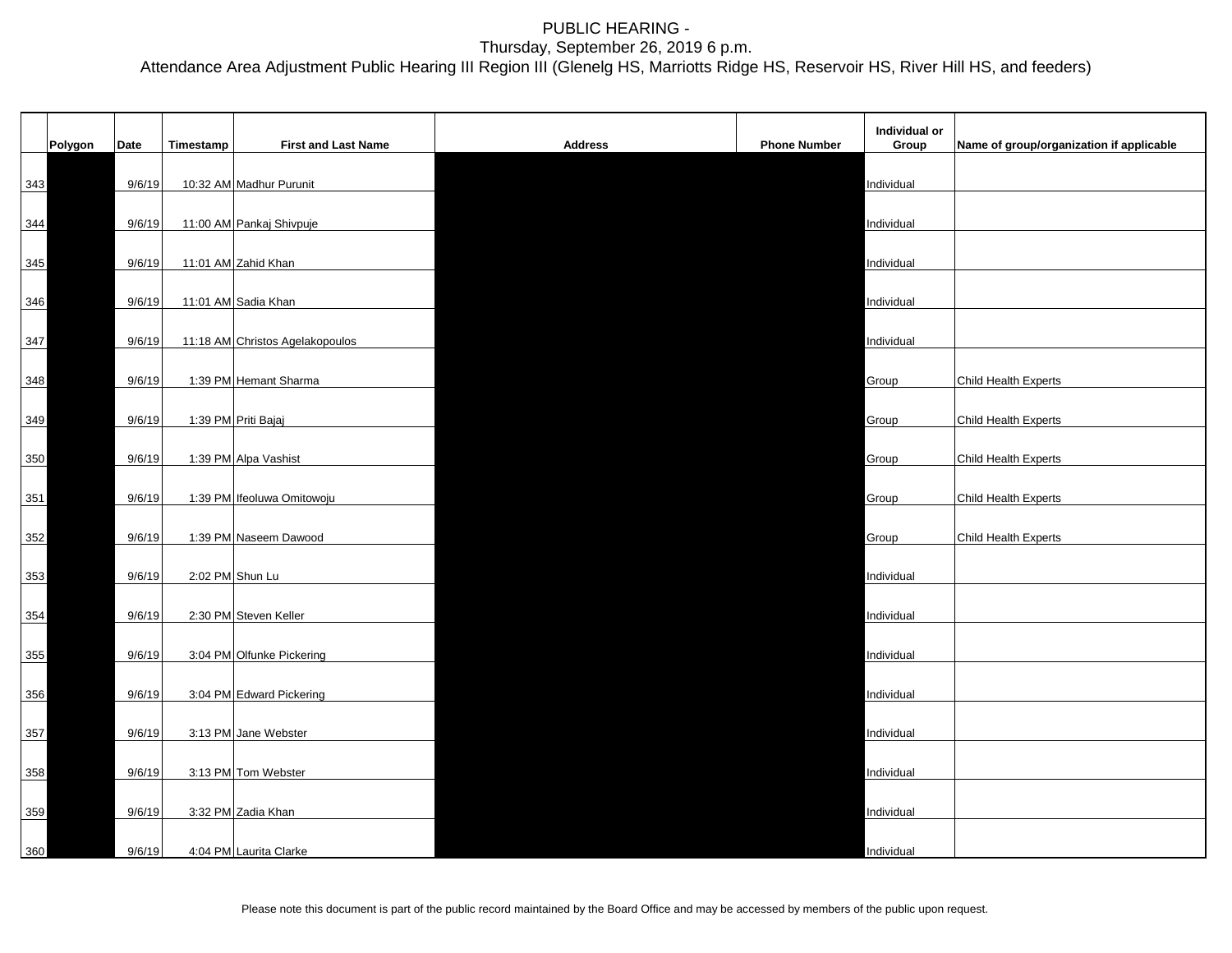| Polygon | Date    | Timestamp         | <b>First and Last Name</b>     | <b>Address</b> | <b>Phone Number</b> | Individual or<br>Group | Name of group/organization if applicable |
|---------|---------|-------------------|--------------------------------|----------------|---------------------|------------------------|------------------------------------------|
|         |         |                   |                                |                |                     |                        |                                          |
| 361     | 9/6/19  |                   | 4:04 PM Wesley Clarke          |                |                     | Individual             |                                          |
| 362     | 9/9/19  |                   | 10:00 AM Xiasang Sun           |                |                     | Individual             |                                          |
| 363     | 9/9/19  |                   | 10:14 AM Wenzheng Hu           |                |                     | Individual             |                                          |
| 364     | 9/9/19  |                   | 10:14 AM Eiqun Ma              |                |                     | Individual             |                                          |
|         |         |                   |                                |                |                     |                        |                                          |
| 365     | 9/9/19  |                   | 11:01 AM Ahmed Rahman          |                |                     | Individual             |                                          |
| 366     | 9/9/19  |                   | 11:33 AM Francoise Jakobsson   |                |                     | Individual             |                                          |
| 367     | 9/9/19  |                   | 12:43 PM Jonathan Jou          |                |                     | Individual             |                                          |
|         | 9/9/19  |                   | 2:25 PM Reza Salem             |                |                     | Individual             |                                          |
| 368     |         |                   |                                |                |                     |                        |                                          |
| 369     | 9/9/19  |                   | 2:30 PM Trene Musyak ?         |                |                     |                        |                                          |
| 370     | 9/9/19  |                   | 2:36 AM Audrey Fernandes       |                |                     | Individual             |                                          |
| 371     | 9/9/19  |                   | 3:53 PM Zhongying Xu           |                |                     | Individual             |                                          |
| 372     | 9/9/19  |                   | 4:19 PM Carol Binzen           |                |                     | Individual             |                                          |
|         |         |                   |                                |                |                     |                        |                                          |
| 373     | 9/10/19 |                   | 10:37 AM Marina Boutros        |                |                     | Individual             |                                          |
| 374     | 9/10/19 |                   | 10:37 AM Cherif Boutros        |                |                     | Individual             |                                          |
| 375     | 9/10/19 | 10:44 AM Judi Ji  |                                |                |                     | Individual             |                                          |
| 376     | 9/10/19 |                   | 11:38 AM Nikolai Klimov        |                |                     | Individual             |                                          |
| 377     | 9/10/19 | 12:48 PM Ed Suess |                                |                |                     | Individual             |                                          |
| 378     | 9/10/19 |                   | 2:15 PM Kumaravel Jagasivamani |                |                     | Individual             |                                          |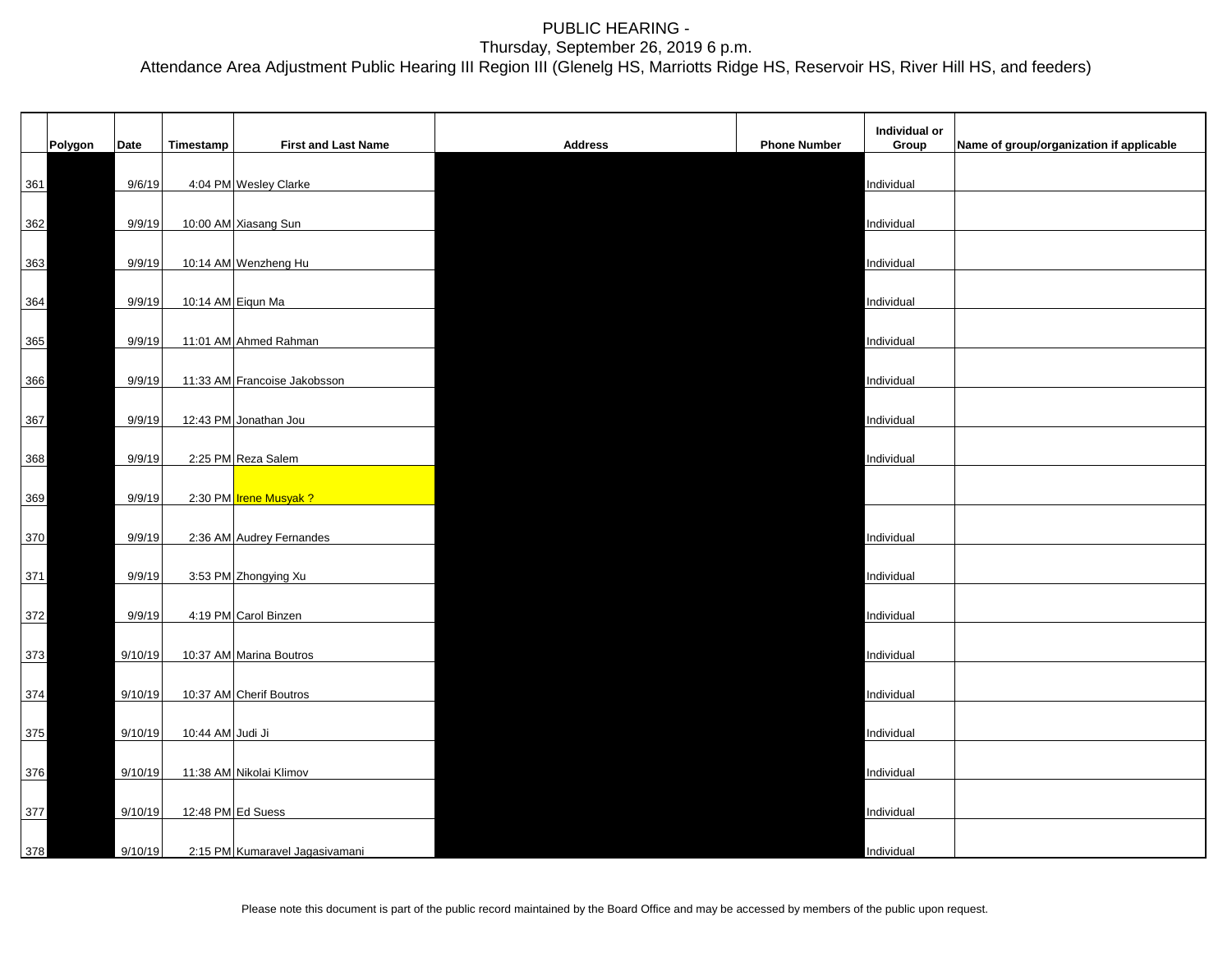|     | Polygon | Date    | Timestamp | <b>First and Last Name</b> | <b>Address</b> | <b>Phone Number</b> | Individual or<br>Group | Name of group/organization if applicable |
|-----|---------|---------|-----------|----------------------------|----------------|---------------------|------------------------|------------------------------------------|
| 379 |         | 9/10/19 |           | 2:17 PM Steven Grippando   |                |                     | Individual             |                                          |
| 380 |         | 9/10/19 |           | 2:17 PM Sarah Grippando    |                |                     | Individual             |                                          |
| 381 |         | 9/11/19 |           | 12:13 PM Amy Brewster      |                |                     | Individual             |                                          |
| 382 |         | 9/11/19 |           | 1:18 PM Eunah Montgomery   |                |                     | Individual             |                                          |
| 383 |         | 9/11/19 |           | 1:18 PM Jack Montgomery    |                |                     | Individual             |                                          |
| 384 |         | 9/11/19 |           | 2:24 PM Kripa Tiwari       |                |                     | Individual             |                                          |
| 385 |         | 9/11/19 |           | 2:55 PM Lisa Schlossnagle  |                |                     | Individual             |                                          |
| 386 |         | 9/12/19 |           | 12:59 PM Dewi Fauzie       |                |                     | Individual             |                                          |
| 387 |         | 9/12/19 |           | 1:50 PM Jason Silver       |                |                     | Individual             |                                          |
| 388 |         | 9/12/19 |           | 5:10 PM Eric Henderickson  |                |                     | Individual             |                                          |
| 389 |         | 9/13/19 |           | 11:02 AM Pamela Foster     |                |                     | Individual             |                                          |
| 390 |         | 9/13/19 |           | 3:05 PM Ashley Jolissaint  |                |                     | Individual             |                                          |
| 391 |         | 9/13/19 |           | 3:36 PM Hongwu Shen        |                |                     | Individual             |                                          |
| 392 |         | 9/13/19 |           | 3:49 PM Michelle Adejuna   |                |                     | Individual             |                                          |
| 393 |         | 9/13/19 |           | 3:49 PM Adegboyega Adejuna |                |                     | Individual             |                                          |
| 394 |         | 9/16/19 |           | 9:59 AM Andrew Hlasko      |                |                     | Individual             |                                          |
| 395 |         | 9/16/19 |           | 10:17 AM Yanhui Lu         |                |                     | Individual             |                                          |
| 396 |         | 9/16/19 |           | 11:40 AM Arnold Sheetz     |                |                     | Individual             |                                          |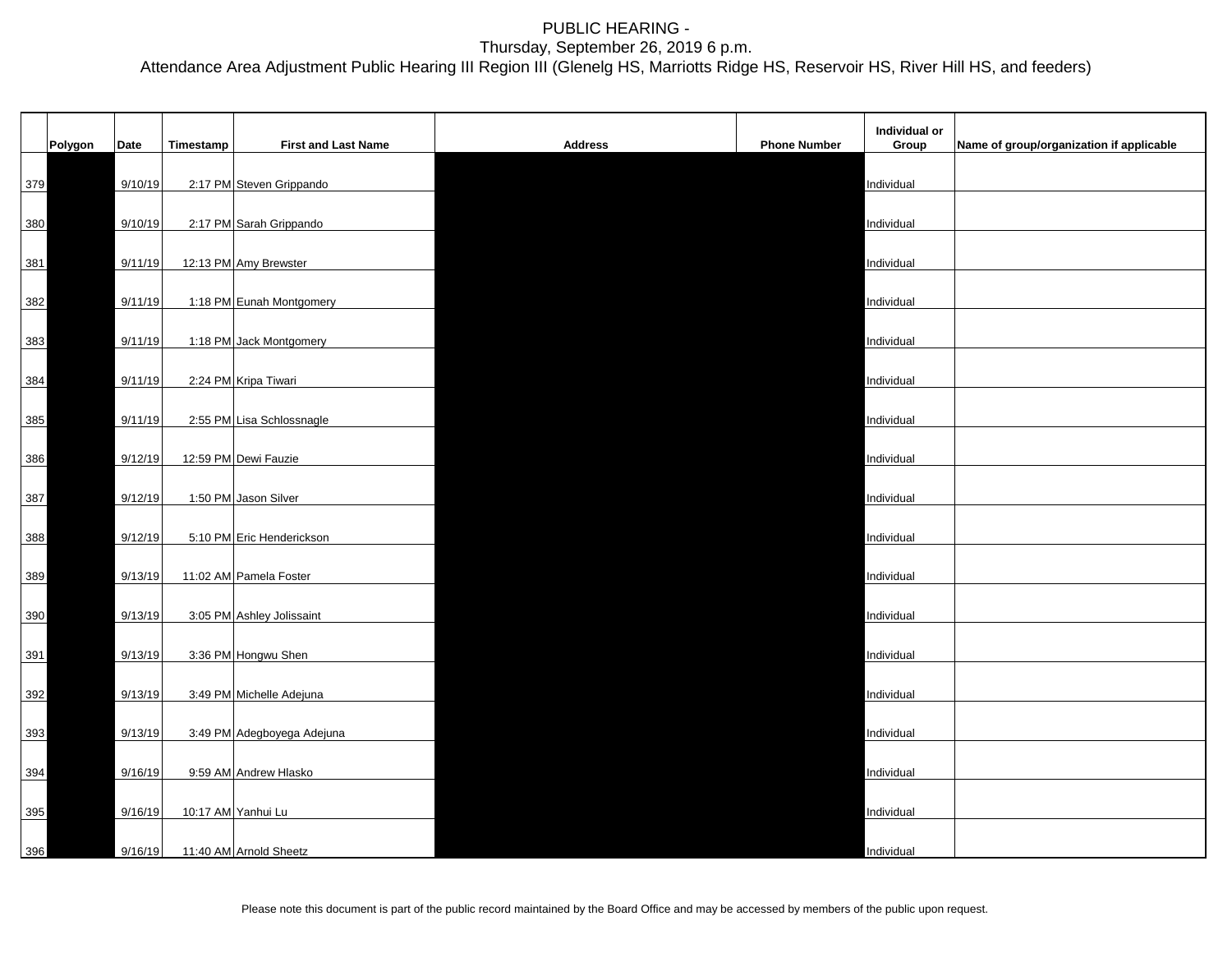|     |         |         |           |                                |                |                     | Individual or |                                          |
|-----|---------|---------|-----------|--------------------------------|----------------|---------------------|---------------|------------------------------------------|
|     | Polygon | Date    | Timestamp | <b>First and Last Name</b>     | <b>Address</b> | <b>Phone Number</b> | Group         | Name of group/organization if applicable |
| 397 |         | 9/16/19 |           | 12:38 PM Jiahui Wang           |                |                     | Individual    |                                          |
| 398 |         | 9/16/19 |           | 1:19 PM Diane Richardson       |                |                     | Individual    |                                          |
| 399 |         | 9/16/19 |           | 2:02 PM Alyson Fath            |                |                     | Individual    |                                          |
|     |         |         |           |                                |                |                     |               |                                          |
| 400 |         | 9/16/19 |           | 4:30 AM Xinning Yang           |                |                     | Group         | Chinese American Parents Association     |
| 401 |         | 9/16/19 |           | 5:22 PM Kavitha Challagulla    |                |                     | Individual    |                                          |
| 402 |         | 9/17/19 |           | 10:24 AM Janice Ford           |                |                     | Individual    |                                          |
| 403 |         | 9/17/19 |           | 11:57 AM Jabin Janoo           |                |                     | Individual    |                                          |
| 404 |         | 9/17/19 |           | 12:25 PM Vivica Willliams      |                |                     | Individual    |                                          |
|     |         |         |           |                                |                |                     |               |                                          |
| 405 |         | 9/17/19 |           | 3:52 PM Kyle Remick            |                |                     | Individual    |                                          |
| 406 |         | 9/18/19 |           | 11:06 AM Timothy Dull          |                |                     | Individual    |                                          |
| 407 |         | 9/18/19 |           | 11:06 AM Heather Dull          |                |                     | Individual    |                                          |
| 408 |         | 9/18/19 |           | 11:15 AM Apple Chapman         |                |                     | Individual    |                                          |
| 409 |         | 9/18/19 | 11:32 AM  |                                |                |                     |               |                                          |
|     |         |         |           |                                |                |                     |               |                                          |
| 410 |         | 9/18/19 |           | 12:04 PM Michael Kasbeer-Betty |                |                     | Individual    |                                          |
| 411 |         | 9/18/19 |           | 12:30 PM Christoper Sutch      |                |                     | Individual    |                                          |
| 412 |         | 9/18/19 |           | 1:24 PM Kelly Balchunas        |                |                     | Individual    |                                          |
| 413 |         | 9/18/19 |           | 1:48 PM Arnind Sinha           |                |                     | Individual    |                                          |
| 414 |         | 9/18/19 |           | 1:56 PM Jumee Park             |                |                     | Individual    |                                          |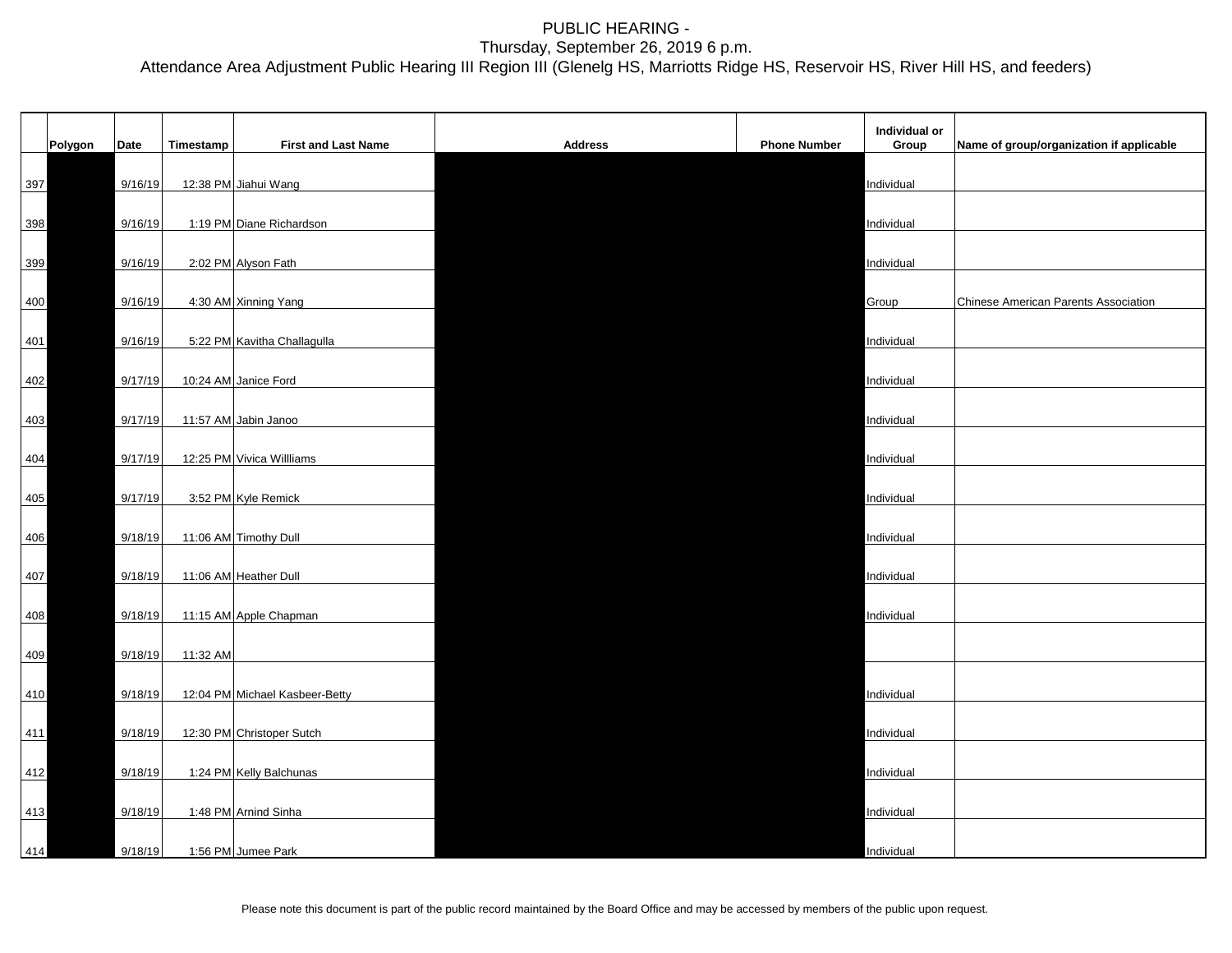|     | Polygon | Date    | Timestamp         | <b>First and Last Name</b> | <b>Address</b> | <b>Phone Number</b> | Individual or<br>Group | Name of group/organization if applicable |
|-----|---------|---------|-------------------|----------------------------|----------------|---------------------|------------------------|------------------------------------------|
| 415 |         | 9/19/19 |                   | 8:50 AM Guihong Peng       |                |                     | Individual             |                                          |
| 416 |         | 9/19/19 |                   | 9:32 AM Joyce Crich        |                |                     | Individual             |                                          |
| 417 |         | 9/19/19 | 11:31 AM Rao Khan |                            |                |                     | Individual             |                                          |
| 418 |         | 9/19/19 |                   | 11:48 AM Bhandeep Bajaj    |                |                     | Individual             |                                          |
| 419 |         | 9/19/19 |                   | 12:15 PM Anil Andhavarabu  |                |                     | Individual             |                                          |
| 420 |         | 9/19/19 |                   | 3:35 PM Changan Zhou       |                |                     | Individual             |                                          |
| 421 |         | 9/20/19 |                   | 12:02 PM Matt Levine       |                |                     | Group                  | <b>River Hill Village Association</b>    |
| 422 |         | 9/20/19 |                   | 12:03 PM Matthew Diamond   |                |                     | Individual             |                                          |
| 423 |         |         | 9/20/19 2:50PM    | Yun Wang                   |                |                     | Individual             |                                          |
| 424 |         | 9/20/19 |                   | 3:20 PM Jeffrey Heiges     |                |                     | Individual             |                                          |
| 425 |         | 9/20/19 |                   | 3:29 PM Rebecca Keller     |                |                     | Individual             |                                          |
| 426 |         | 9/20/19 |                   | 4:05 AM Don Engel          |                |                     | Individual             |                                          |
| 427 |         | 9/23/19 |                   | 8:48 AM Amy Grutzik        |                |                     | Group                  | West Friendship PTA                      |
| 428 |         | 9/23/19 |                   | 8:48 AM Rachel Butler      |                |                     | Group                  | West Friendship PTA                      |
| 429 |         | 9/23/19 |                   | 8:48 AM Kendra Albert      |                |                     | Group                  | West Friendship PTA                      |
| 430 |         | 9/23/19 |                   | 8:48 AM Steve Grutzik      |                |                     | Group                  | West Friendship PTA                      |
| 431 |         | 9/23/19 |                   | 10:05 AM Hong Hsu          |                |                     | Individual             |                                          |
| 432 |         | 9/23/19 |                   | 12:04 PM Jonathan Weiner   |                |                     | Individual             |                                          |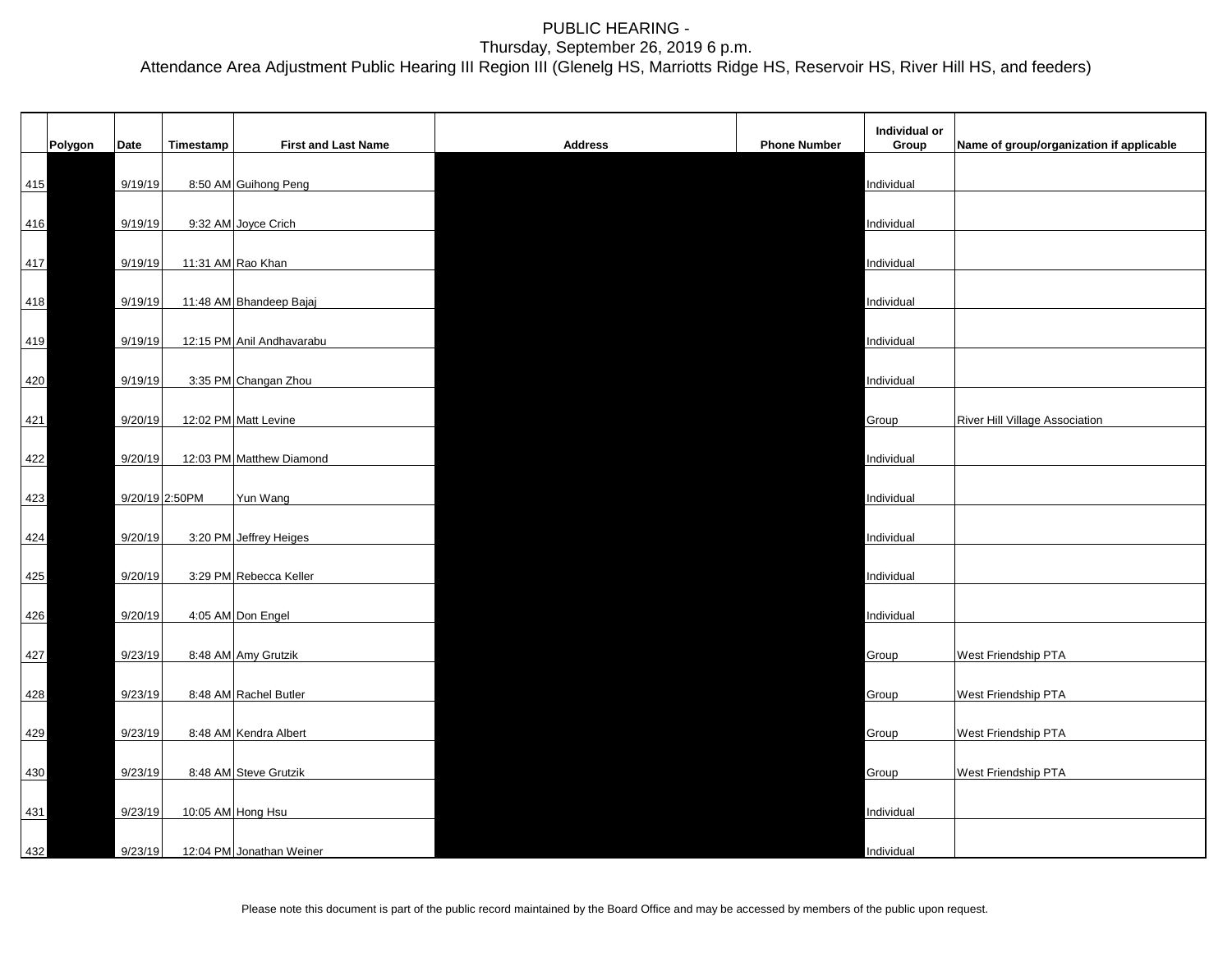|     |         |         |                 |                             |                |                     | Individual or |                                          |
|-----|---------|---------|-----------------|-----------------------------|----------------|---------------------|---------------|------------------------------------------|
|     | Polygon | Date    | Timestamp       | <b>First and Last Name</b>  | <b>Address</b> | <b>Phone Number</b> | Group         | Name of group/organization if applicable |
| 433 |         | 9/23/19 |                 | 2:50PM Lingyu Chen          |                |                     | Individual    |                                          |
| 434 |         | 9/23/19 |                 | 2:55 PM Marybeth Steil      |                |                     | Individual    |                                          |
| 435 |         | 9/23/19 |                 | 3:21 PM Katie Hester        |                |                     | Individual    |                                          |
| 436 |         | 9/23/19 |                 | 3:42 PM Matthew Slatkin     |                |                     | Individual    |                                          |
|     |         |         |                 |                             |                |                     |               |                                          |
| 437 |         | 9/23/19 |                 | 3:48 PM Mark Cross          |                |                     | Individual    |                                          |
| 438 |         | 9/24/19 |                 | 10:00 AM Robert McCormick   |                |                     | Individual    |                                          |
| 439 |         | 9/24/19 |                 | 11:00 AM Cindy Vaillancourt |                |                     | Individual    |                                          |
| 440 |         |         | 9/24/19 1100 AM | Katie Bennett               |                |                     | Individual    |                                          |
| 441 |         | 9/24/19 |                 | 12:11 PM Adam Aderton       |                |                     | Individual    |                                          |
| 442 |         | 9/24/19 |                 | 12:25 PM Marianne Engel     |                |                     | Individual    |                                          |
|     |         |         |                 |                             |                |                     |               |                                          |
| 443 |         | 9/24/19 |                 | 1:42 PM Elizabeth Puchek    |                |                     | Individual    |                                          |
| 444 |         | 9/24/19 |                 | 2:00 PM Sumeet Singh        |                |                     | Individual    |                                          |
| 445 |         | 9/24/19 |                 | 2:40 PM Ashley Alfeo        |                |                     | Individual    |                                          |
| 446 |         | 9/24/19 |                 | 3:18 PM Gene Ryan           |                |                     | Individual    |                                          |
| 447 |         | 9/24/19 |                 | 3:19 PM Michael Lessing     |                |                     | Individual    |                                          |
| 448 |         | 9/24/19 |                 | 3:20 AM Sunia Lessing       |                |                     | Individual    |                                          |
| 449 |         | 9/24/19 |                 | 4:08 PM Nadia Chaudhri      |                |                     | Individual    |                                          |
| 450 |         | 9/24/19 |                 | 4:26 PM Frederick Karkowski |                |                     | Individual    |                                          |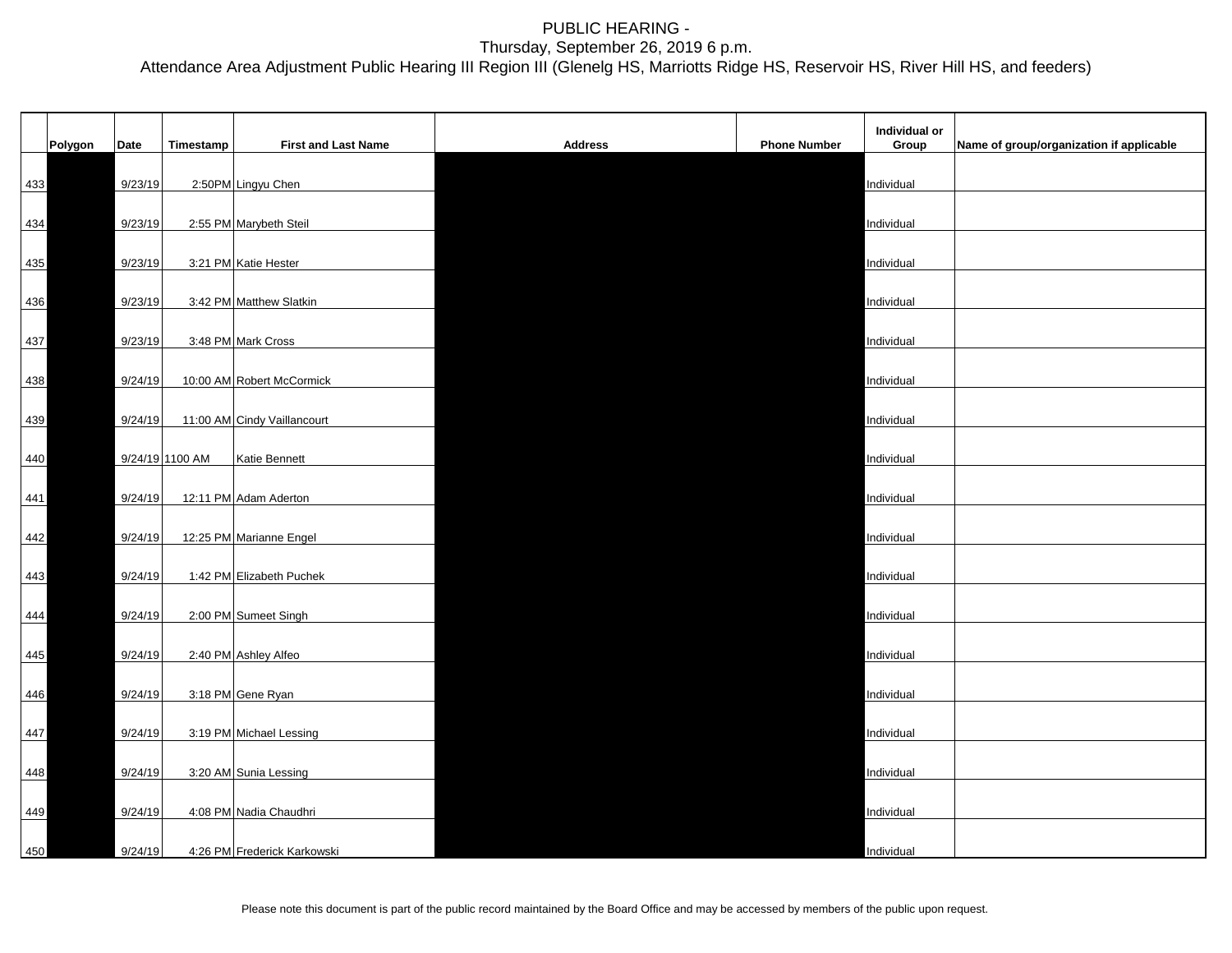|     | Polygon | Date    | Timestamp | <b>First and Last Name</b>       | <b>Address</b> | <b>Phone Number</b> | Individual or<br>Group | Name of group/organization if applicable |
|-----|---------|---------|-----------|----------------------------------|----------------|---------------------|------------------------|------------------------------------------|
| 451 |         | 9/25/19 |           | 8:37 AM Anmoldeep Bajaj          |                |                     | Individual             |                                          |
| 452 |         | 9/25/19 |           | 8:37 AM Nimrita Dhanjal          |                |                     | Individual             |                                          |
| 453 |         | 9/25/19 |           | 8:37 AM Manjeet Dadyala          |                |                     | Individual             |                                          |
| 454 |         | 9/25/19 |           | 8:51 AM Ligei Zeruto             |                |                     | Individual             |                                          |
| 455 |         | 9/25/19 |           | 9:09 AM Jean Tang                |                |                     | Individual             |                                          |
| 456 |         | 9/25/19 |           | 9:00 AM Vrushali Nikte           |                |                     | Individual             |                                          |
| 457 |         | 9/25/19 |           | 9:05 AM Brian Callahan           |                |                     | Individual             |                                          |
| 458 |         | 9/25/19 |           | 9:05 AM Evie Callahan            |                |                     | Individual             |                                          |
| 459 |         | 9/25/19 |           | 9:16 AM Arivudainambi Pugalendhi |                |                     | Individual             |                                          |
| 460 |         | 9/25/19 |           | 9:25 AM Xiaoqing Peng            |                |                     | Individual             |                                          |
| 461 |         | 9/25/19 |           | 9:25 AM Kerri Finkelston         |                |                     | Group                  | <b>River Hill PTSA</b>                   |
| 462 |         | 9/25/19 |           | 9:25 AM Elyse Devries            |                |                     | Group                  | <b>River Hill PTSA</b>                   |
| 463 |         | 9/25/19 |           | 9:25 AM Ron Brade                |                |                     | Group                  | <b>River Hill PTSA</b>                   |
| 464 |         | 9/25/19 |           | 9:25 AM Amy Florenzo             |                |                     | Group                  | <b>River Hill PTSA</b>                   |
| 465 |         | 9/25/19 |           | 9:25 AM Karin Lawrence           |                |                     | Group                  | <b>River Hill PTSA</b>                   |
| 466 |         | 9/25/19 |           | 9:25 AM Sandra Barton            |                |                     | Individual             |                                          |
| 467 |         | 9/25/19 |           | 9:41 AM Scott Kemp               |                |                     | Individual             |                                          |
| 468 |         | 9/25/19 |           | 10:10 AM Deepika Churia          |                |                     | Individual             |                                          |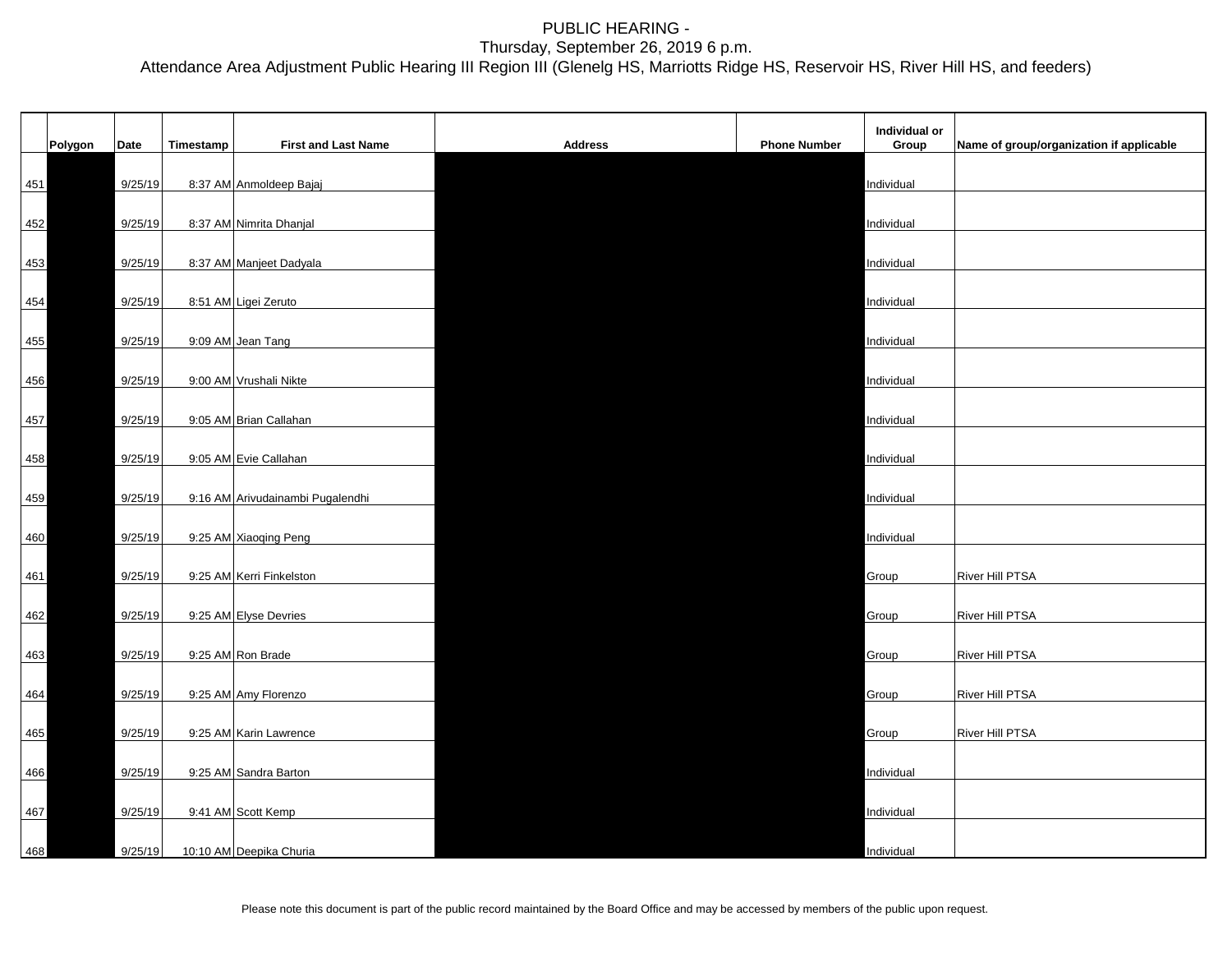|     |         |         |                  |                                |                |                     | Individual or |                                          |
|-----|---------|---------|------------------|--------------------------------|----------------|---------------------|---------------|------------------------------------------|
|     | Polygon | Date    | Timestamp        | <b>First and Last Name</b>     | <b>Address</b> | <b>Phone Number</b> | Group         | Name of group/organization if applicable |
| 469 |         | 9/25/19 |                  | 10:14 AM Shreya Tiwari         |                |                     | Individual    |                                          |
| 470 |         | 9/25/19 |                  | 10:19 AM Pailin Wang           |                |                     | Individual    |                                          |
| 471 |         | 9/25/19 | 10:19 AM Tony Du |                                |                |                     | Individual    |                                          |
| 472 |         | 9/25/19 |                  | 10:29 AM Doornima Balaji       |                |                     | Individual    |                                          |
| 473 |         | 9/25/19 |                  | 10:29 AM Balaji Bala           |                |                     | Individual    |                                          |
| 474 |         | 9/25/19 | 10:38 AM Yan Sun |                                |                |                     | Individual    |                                          |
| 475 |         | 9/25/19 |                  | 10:17 AM Gabriel Spencer       |                |                     | Individual    |                                          |
|     |         |         |                  |                                |                |                     |               |                                          |
| 476 |         | 9/25/19 |                  | 10:30 AM Tammy Baskaran        |                |                     | Individual    |                                          |
| 477 |         | 9/25/19 |                  | 10:45 AM Catherine Odubanjo    |                |                     | Individual    |                                          |
| 478 |         | 9/25/19 |                  | 10:56 AM Euna Kim              |                |                     | Individual    |                                          |
| 479 |         | 9/25/19 |                  | 11:01 AM Krupa Patel           |                |                     | Individual    |                                          |
| 480 |         | 9/25/19 |                  | 11:07 AM Sowmya Krishnamoorthy |                |                     | Group         | Nodding Night Court                      |
| 481 |         | 9/25/19 |                  | 11:07 AM Reji Ponnarassery     |                |                     | Group         | Nodding Night Court                      |
| 482 |         | 9/25/19 |                  | 11:07 AM Kelly Cao             |                |                     | Group         | Nodding Night Court                      |
| 483 |         | 9/25/19 |                  | 11:07 AM Qing Manganillo       |                |                     | Individual    |                                          |
| 484 |         | 9/25/19 |                  | 11:12 AM Lei Zhong             |                |                     | Individual    |                                          |
| 485 |         | 9/25/19 |                  | 11:50 AM Shekhaar Gupta        |                |                     | Individual    |                                          |
| 486 |         | 9/25/19 |                  | 12:15 PM Leena Khedkar         |                |                     | Individual    |                                          |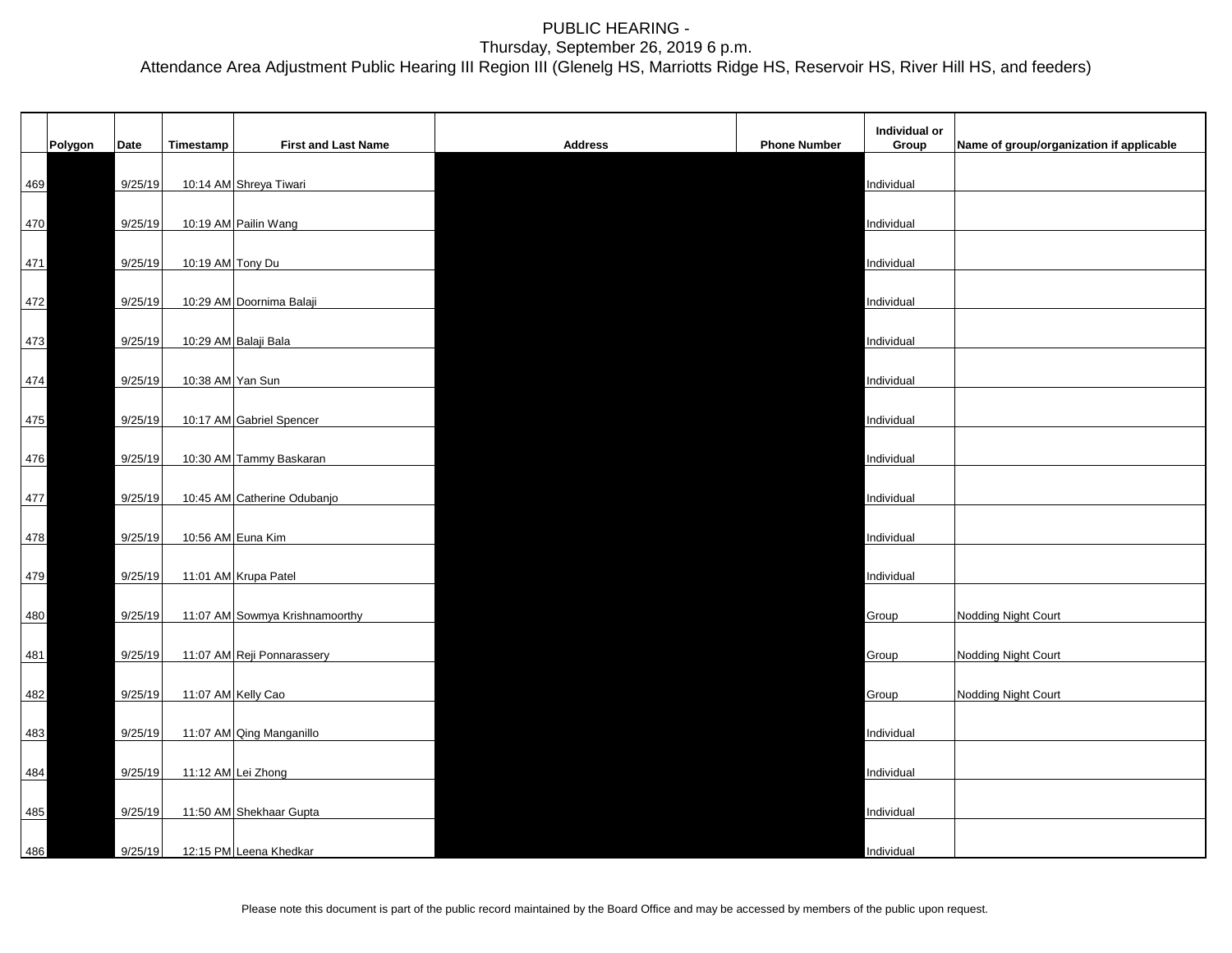|     |         |         |                  |                            |                |                     | Individual or               |                                          |
|-----|---------|---------|------------------|----------------------------|----------------|---------------------|-----------------------------|------------------------------------------|
|     | Polygon | Date    | Timestamp        | <b>First and Last Name</b> | <b>Address</b> | <b>Phone Number</b> | Group                       | Name of group/organization if applicable |
| 487 |         | 9/25/19 |                  | 12:30 PM Syed Husain       |                |                     | Individual                  |                                          |
| 488 |         | 9/25/19 |                  | 11:31 AM Valerie Jones     |                |                     | Individual                  |                                          |
| 489 |         | 9/25/19 |                  | 11:33 AM Gregory Cooper    |                |                     | Individual                  |                                          |
| 490 |         | 9/25/19 |                  | 12:08 PM Abhijit Bhatia    |                |                     | Individual                  |                                          |
| 491 |         | 9/25/19 |                  | 12:34 PM Rajneet Sawhney   |                |                     | Individual                  |                                          |
| 492 |         | 925/19  |                  | 12:46 PM Samantha Norris   |                |                     | Individual                  |                                          |
| 493 |         | 9/25/19 | 12:55 PM Jean Yu |                            |                |                     | Individual                  |                                          |
| 494 |         | 9/25/19 |                  | 1:24 PM Sarangi Parlkh     |                |                     | Individual                  |                                          |
| 495 |         | 9/25/19 |                  | 1:45 PM Neetu Gubta        |                |                     | Individual                  |                                          |
| 496 |         | 9/25/19 |                  | 2:05 PM Bharati Balani     |                |                     | Individual                  |                                          |
| 497 |         | 9/25/19 |                  | 2:07 PM Juanyu Bu          |                |                     | Individual                  |                                          |
| 498 |         | 9/25/19 |                  | 2:30 PM Sejal Jani         |                |                     | Individual                  |                                          |
| 499 |         | 9/25/19 |                  | 2:30 PM Anupama Koram      |                |                     | Individual                  |                                          |
| 500 |         | 9/25/19 |                  | 2:40 PM Vahini Dannavapu   |                |                     | Individual                  |                                          |
| 501 |         | 9/25/19 |                  | 10:56 AM Yoing Lee         |                |                     | Individual                  |                                          |
| 502 |         | 9/25/19 |                  | 2:46 PM Naimish Pandya     |                |                     | Group - Walnut<br>Grove HOA |                                          |
| 503 |         | 9/25/19 |                  | Yun Lu                     |                |                     | Group - Walnut<br>Grove HOA |                                          |
| 504 |         | 9/25/19 |                  | Niraj Jani                 |                |                     | Group - Walnut<br>Grove HOA |                                          |